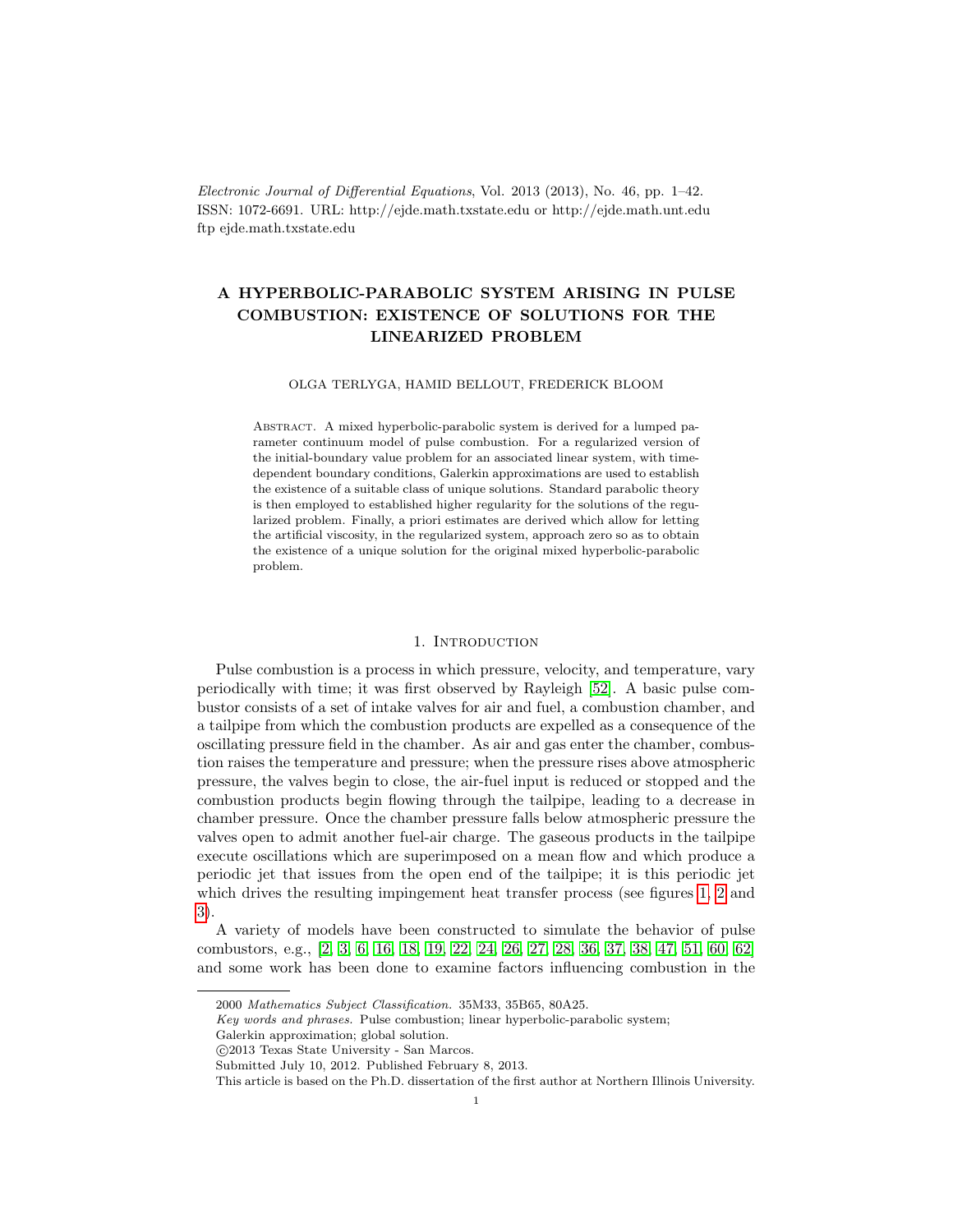combustion chamber and the tailpipe flow field in [\[20,](#page-39-5) [21,](#page-39-6) [39,](#page-40-8) [54\]](#page-41-5). For analysis of the associated problem of acoustic oscillations in resonance tubes one may consult [\[23,](#page-40-9) [32,](#page-40-10) [40,](#page-40-11) [41,](#page-40-12) [44,](#page-40-13) [56,](#page-41-6) [61\]](#page-41-7).

A description of the complex processes occurring in a typical pulse combustor may be found in [\[3,](#page-38-3) [26\]](#page-40-2), e.g., when the chamber pressure is equal to atmospheric pressure turbulence is present within a layer separating the fresh air-fuel mixture and the residual gas from the preceding cycle; this layer contains ignition nuclei and is broken up into vortices which are carried into the fresh mixture thus igniting it and producing a flame which transits the length of the combustion chamber. Analytical models of pulse combustor operation which take into account the full range of physical processes present are not feasible. Most pulse combustion models attack the problem by writing down a set of conservation laws for the ongoing combustion process and presenting results, in graphical form, based on numerical analysis of the governing system; such an approach is not illuminating if the goal is the production of a combined model which would allow for making qualitative (as well as quantitative) predictions of the effect of varying pulse combustor physical and geometrical design characteristics. With the exception of the work in [\[26\]](#page-40-2), none of the literature has attempted to deal with the influence of value design and operation on pulse combustor performance including the important issue of the qualitative behavior of the jet which issues from the combustor tailpipe; a notable exception is [\[2\]](#page-38-2) where, however, the model (in its original form) assumes an instantaneous opening and closing of the valves that is unrealistic and has the effect of inducing a discontinuity in the mathematical model. Shortcomings in the model presented in [\[2\]](#page-38-2) have been addressed in [\[8\]](#page-39-7). Recently results were obtained by applying the technique of averaging, to the dynamical system generated by the lumped parameter pulse combustor model discussed in [\[8\]](#page-39-7) and were presented in [\[9\]](#page-39-8).

The lumped parameter model of pulse combustion, which is found in [\[2\]](#page-38-2), while not dealing with all the chemical kinetics processes involved, incorporates a realistic valve dynamics submodel and is capable of producing closed-form approximations for pressure and temperature variations in the chamber and velocity oscillations in the tailpipe. The work in [\[2\]](#page-38-2) begins with a statement of energy balance and assumes that there are two uniform regions in the combustion chamber, a 'cool' zone consisting of the reactants and a hot zone containing the combustion products; these regions are separated by a moving flame front. The model assumes a spatially uniform pressure  $p(t)$ , ignores friction in the tailpipe, does not account for heat loss from the chamber, and also assumes that the combustion products in the tailpipe are incompressible. Balance of energy in [\[2\]](#page-38-2) yields the equation

<span id="page-1-0"></span>
$$
\left(\frac{c_v V_B}{R}\right) \frac{dp}{dt} = h_R \dot{m}_R + \frac{\Delta H}{1+r} \dot{m}_B - h_0 \bar{\rho} A v(t) \tag{1.1}
$$

where  $c_v/R$  is the (approximate) constant ratio of specific heat (at constant volume) to the gas constant for the air and fuel,  $V_B$  is the chamber volume,  $A$  is the crosssectional area of the cylindrical tailpipe, r is the air-fuel (mass) ratio,  $\Delta H$  is the heat of combustion per unit mass of fuel,  $h_R$  is the enthalpy, per unit mass, of the reactant mixture,  $h_0$  is the enthalpy, per unit mass of the combustion products,  $v(t)$ is the velocity of the combustion products in the tailpipe,  $\bar{\rho}$  is the average density of the combustion products in the tailpipe, and  $\dot{m}_R$ ,  $\dot{m}_B$  are, respectively, the mass flow rate of the reactants and the mass burning rate of the reactant mixture in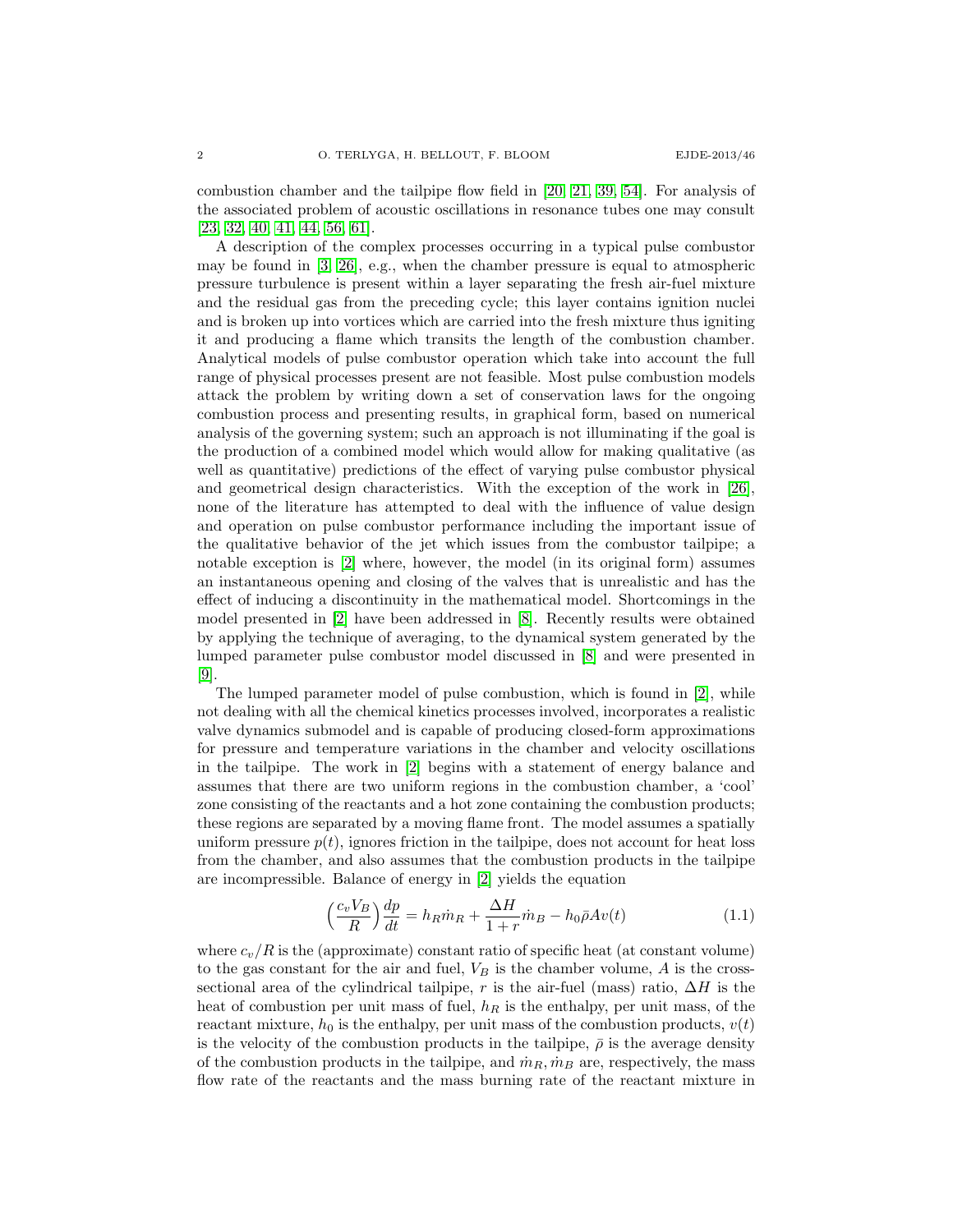the chamber. Coupled to  $(1.1)$ , as a consequence of the continuity equation, is the balance of momentum equation

<span id="page-2-0"></span>
$$
\bar{\rho}L\frac{dv}{dt} = p(t) - p_a \equiv \tilde{p}(t)
$$
\n(1.2)

In [\(1.2\)](#page-2-0), L is the length of the tailpipe while  $p_a$  is atmospheric pressure at the open end of the tailpipe. To  $(1.1)$  and  $(1.2)$  we must append constitutive equations relating the reactant mass flow rate  $\dot{m}_R$  and the mass burning rate  $\dot{m}_B$  to the chamber pressure p. In  $[2]$  it was assumed that the valves are, at any time t, either fully-open, or fully-closed, depending on whether or not there exists a pressure induced driving force for flow into the chamber; these inflows of air and fuel (gas), with respective mass flow rates  $\dot{m}_a$  and  $\dot{m}_g$ , were described by the orifice flow equations

$$
\dot{m}_a = \begin{cases}\n\sqrt{2\rho_a} C_{Da} A_a \sqrt{p_a - p}, & p < p_a \\
0, & p \ge p_a,\n\end{cases}
$$
\n(1.3a)

$$
\dot{m}_g = \begin{cases}\n\sqrt{2\rho_g} C_{Dg} A_g \sqrt{p_g - p}, & p < p_g \\
0, & p \ge p_g,\n\end{cases}
$$
\n(1.3b)

where  $C_{D_a}, C_{D_g}$  are the discharge coefficients of the air and gas valves,  $\rho_a$  and  $\rho_g$ are the air and gas densities, and  $A_a$  and  $A_g$  are the effective flow areas of the air and gas valves. If  $p_g \simeq p_a$  then

<span id="page-2-1"></span>
$$
\dot{m}_R = (1+r)\dot{m}_g = \begin{cases} (1+r)\Gamma_g\sqrt{p_a-p}, & p < p_a \\ 0, & p \ge p_a, \end{cases}
$$
(1.4)

where  $r = \Gamma_a/\Gamma_g$  is the constant air-fuel ratio with  $\Gamma_g = \sqrt{2\rho_g} C_{D_g} A_g$  and  $\Gamma_a = \sqrt{2\rho_g} C_{D_g} A_g$  $\sqrt{2\rho_a}C_{D_a}A_a$ . The relation [\(1.4\)](#page-2-1) presents two difficulties: (i) it assumes an instantaneous opening (closing) of the valves at any time when the combustion pressure  $p(t)$ falls below (rises above)  $p_a$  and (ii) it yields an  $\dot{m}_R(p)$  which is not differentiable at any t where  $p(t) = p_a$ ; to deal with these problems the authors in [\[2\]](#page-38-2) replaced [\(1.4\)](#page-2-1) by  $\dot{m}_R^{\epsilon} = \Gamma_g (1+r) H_{\epsilon}(p - p_a) \sqrt{p - p_a}$  where  $H_{\epsilon}$ , for  $\epsilon > 0$ , represents a smoothing of the usual Heaviside function. Using this approach, one can then either study the resulting model for finite  $\epsilon > 0$ , which leads to valve hysteresis, or, by imposing stability criteria associated with stable burner operation, extract explicit approximate expressions for the frequency  $\omega$  and period  $T_p$ , of combustor pressure oscillations, as  $\epsilon \to 0^+$ ; these stability criteria are equivalent to the statements

(i) there should be no net reactant accumulation or depletion over one cycle; i.e.,

$$
\lim_{\epsilon \to 0^+} \int_0^{T_p} \dot{m}_R^{\epsilon} dt = \int_0^{T_p} \dot{m}_B dt , \qquad (1.5a)
$$

(ii) there should be no net pressure buildup or decay over successive cycles; i.e.,

$$
\lim_{\epsilon \to 0^+} \int_0^{T_p} (p_\epsilon(t) - p_a) dt = 0.
$$
 (1.5b)

In [\[2\]](#page-38-2) the actual flame structure in the chamber was idealized to consist of an equivalent plane flame sheet filling the combustion chamber cross-sectional area  $A_B$ ; the plane flame propagates with a 'burning velocity'  $U_f$ , which is pressureindependent, relative to the unburned reactant mixture in the chamber. Under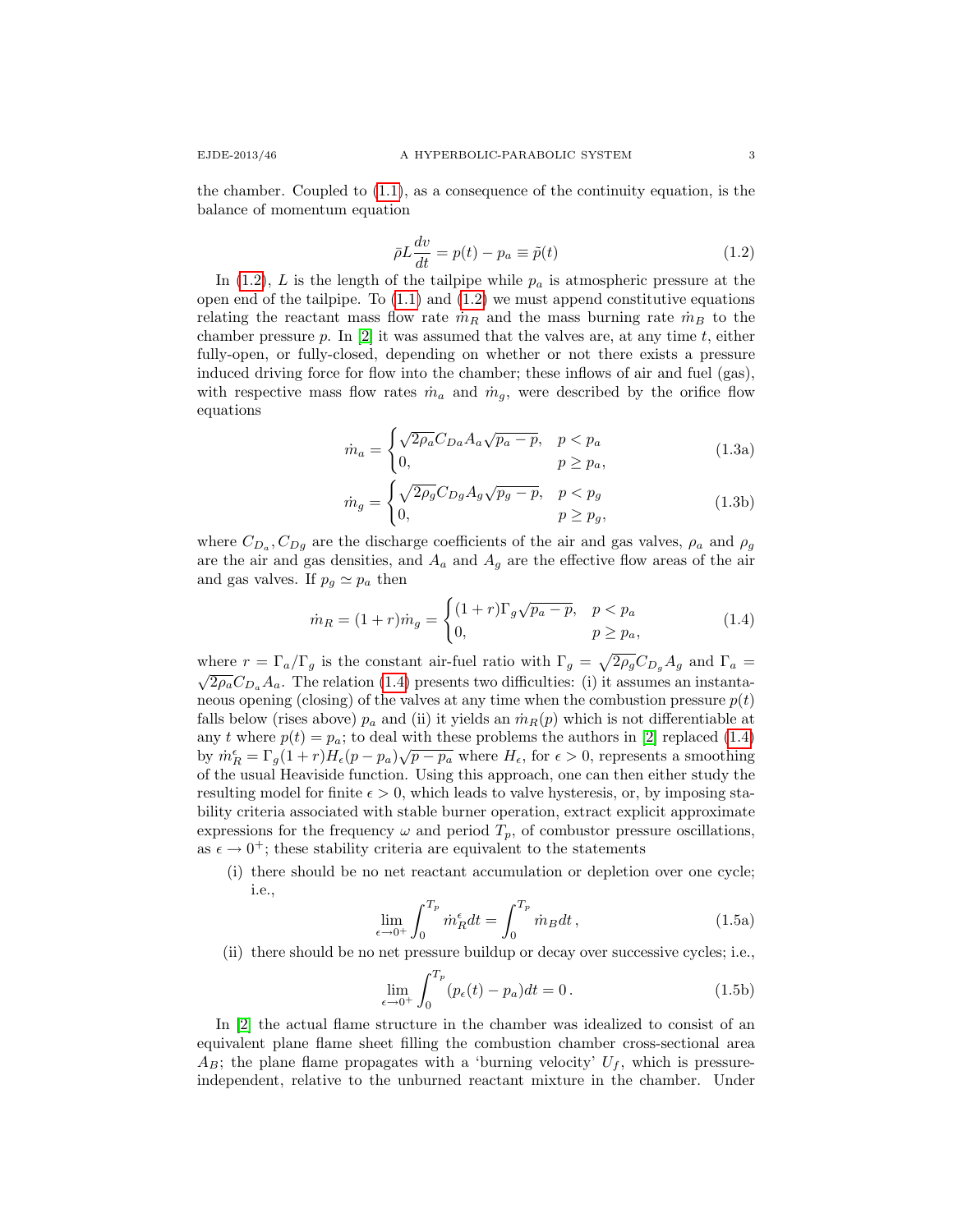these assumptions  $\dot{m}_B = \rho_R A_B U_f$  and, if the reactants (air and gas) are taken to be at the same constant temperature  $\theta_a$ , the perfect gas law yields  $\dot{m}_B$  =  $(A_B U_f / R\theta_a)p$ .

In [\[8\]](#page-39-7) it was shown that the model described above allows for the computation of analytical expressions for  $p(t)$ ,  $v(t)$ ,  $U_f$ ,  $T_p$  and the velocity  $v_0$  at the inception of the first full stable chamber cycle, which display an explicit dependence on all relevant combustor physical and geometrical parameters; for a range of air-fuel ratios r these expressions yield a tailpipe velocity which exhibits flow reversal. In this model  $U_f$  is not the actual flame velocity, which depends on the specific diffusion, heat transfer, and chemical kinetics mechanisms at work during the burning process but is, rather, a system parameter whose value is compatible with the achievement of stable system oscillation.

Upon eliminating between [\(1.1\)](#page-1-0) and [\(1.2\)](#page-2-0) one obtains for  $\tilde{p}(t)$  the nonlinear second order equation

<span id="page-3-0"></span>
$$
\frac{d^2\tilde{p}}{dt^2} - {\lambda^u + \lambda^d(\tilde{p})} \frac{d\tilde{p}}{dt} + \omega_0^2 \tilde{p} = 0, \qquad (1.6)
$$

where  $\omega_0^2 = Rh_\theta A/c_v V_B L$  and

$$
\lambda^{u} = \frac{\Delta H}{1+r} \left( \frac{A_B U_f}{c_v \theta_a V_B} \right), \quad \lambda^{d}(\tilde{p}) = \left( \frac{R h_R}{c_v V_B} \right) \frac{d}{d\tilde{p}} \dot{m}_R(\tilde{p}). \tag{1.7}
$$

In [\[8\]](#page-39-7) an approximation to the solution of the initial-value problem for [\(1.6\)](#page-3-0) was constructed which is periodic with period

$$
T_p = \frac{\pi}{\omega_*} + \frac{\pi}{\sqrt{2\omega_0}} \left( 1 + \exp\left[\frac{-\lambda^u \pi}{2\omega_*}\right] \right)^{1/2}
$$
 (1.8)

where  $\omega_* = \omega_0 \sqrt{1 - \frac{1}{4} \epsilon^2}$  with  $\epsilon = \lambda^u/\omega_0$ . For  $\epsilon \ll 1$   $T_p \approx 2\pi/\omega_*$ .

Further results have been obtained recently by one of the authors and his colleagues, in [\[7,](#page-39-9) [9,](#page-39-8) [10,](#page-39-10) [11,](#page-39-11) [12,](#page-39-12) [13,](#page-39-13) [14\]](#page-39-14), by applying perturbation theory and dynamical systems analyses to study the behavior exhibited by spatially independent pulse combustor models of the type presented in this section; these results relate, e.g., to the effect of tailpipe friction on pressure and velocity oscillations, the influence of convective and radiative heat transfer, and the optimization of reactant flow rates and mass burning rates in lumped parameter pulse combustor models. For the balance of this paper, as well as in the follow-up paper [\[5\]](#page-39-15), the focus will be on the pulse combustor models incorporating spatial dependence.

In the present paper we will formulate a one-dimensional model of pulse combustion; the model will be contrasted with earlier efforts in this direction, and the resulting set of governing equations will be shown to reduce, under an appropriate set of hypotheses, to the zero-space dimensional case introduced in this section. The initial-boundary value problem for the one-dimensional pulse combustor will also be compared to other problems in the broad realm of gas dynamics which have been treated extensively in the literature. In [\[5\]](#page-39-15) we establish local and global existence of smooth solutions for the nonlinear initial-boundary value problem introduced in this paper. As the proof of local existence in [\[5\]](#page-39-15) is dependent on a fixed-point argument, we establish, in this paper, the existence and uniqueness result for the relevant linearized hyperbolic-parabolic system; this is accomplished by first regularizing this system by introducing an artificial viscosity parameter  $\delta$ , establishing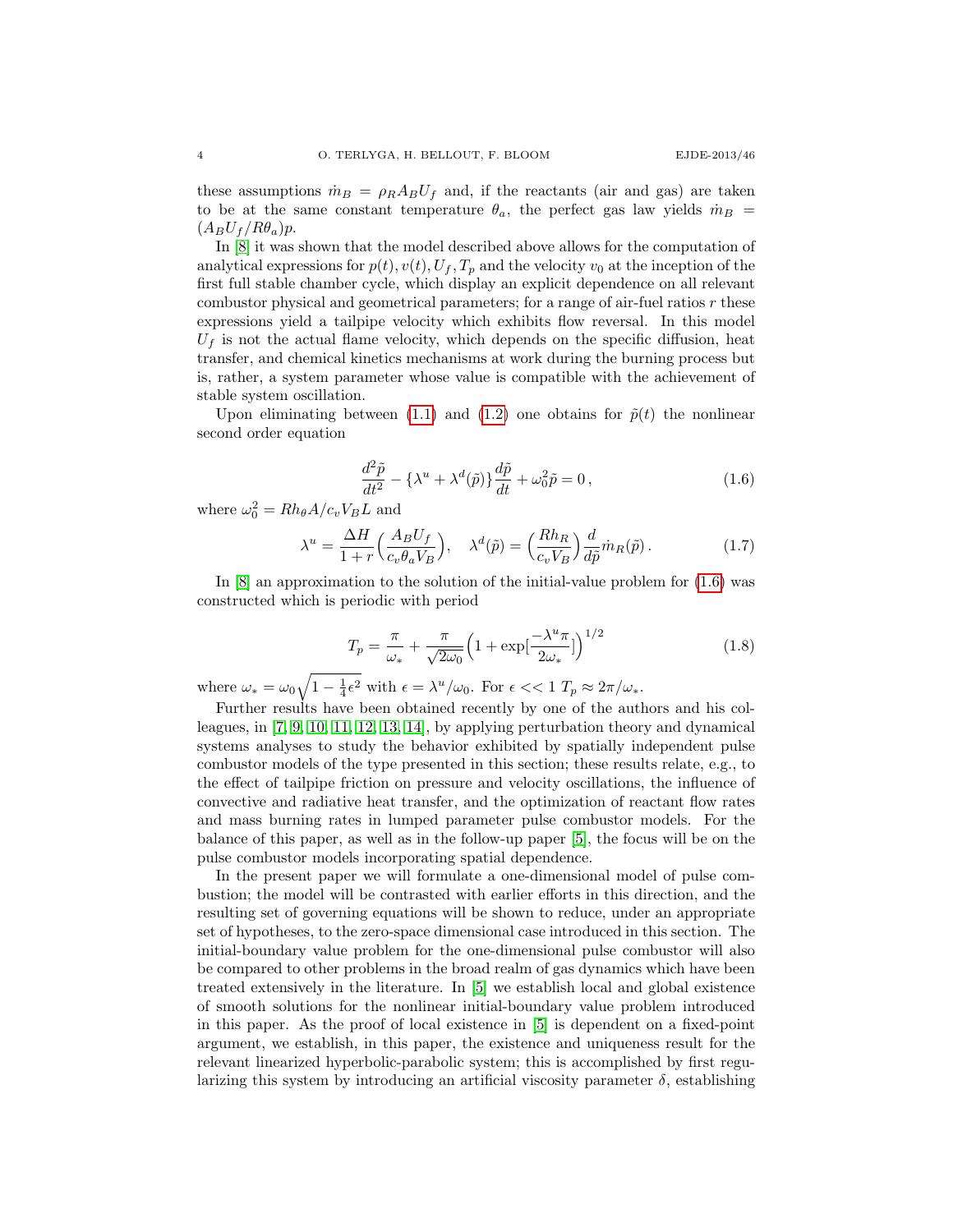existence and uniqueness for the resulting problem by using a Galerkin argument, and then employing energy estimates, which are independent of  $\delta$ , that allow us to let  $\delta \to 0$  in the regularized problem. The basic difficulty which must be overcome in both this paper, as well as in [\[5\]](#page-39-15), is the influence of the time-dependent boundary conditions associated with the influx of reactants into the pulse combustion chamber.

# 2. Previous efforts at including spatial effects in pulse combustion modeling

There have been a few attempts to develop a mathematical model of a pulse combustor which incorporates spatial dependence of the physical quantities but there have been no known attempts to mathematically analyze the aforementioned models; in particular, the existence and uniqueness of solutions of the relevant initialboundary value problems associated with these models has not been addressed. Moreover, the initial-boundary value problems associated with pulse combustion modeling differ from the majority of the gas-dynamics related initial boundary-value problems in the literature; they are often defined on a bounded domain and lead to situations involving time-dependent boundary conditions. In a pulse combustor reactants are added, and products are removed, periodically. These properties are not unique to pulse combustor modeling; similar initial-boundary value problems arise in many other physical applications. Therefore, the mathematical analysis presented in this paper may be of some significance for other physical problems as well. We will now present a summary of the three mathematical models of pulse combustion referenced above.

Many processes in a pulse combustor are three-dimensional and are dominated by turbulent transport phenomena. However, since a typical pulse combustor system has a large length to diameter ratio, the net influence of these processes results in an unsteady, one-dimensional wave system. The flow field in a pulse combustor can, over a large part of the combustor, be approximated by an oscillatory plug flow, thus, indicating that the flow can be simplified to be one-dimensional.

In [\[26\]](#page-40-2) a one-dimensional model was formulated and analyzed numerically; the authors derive a coupled system of partial differential equations following the standard procedures of continuum mechanics; i.e., they begin with balance equations with a three-dimensional spatial dependence, namely,

conservation of mass:

$$
\frac{\partial}{\partial t}\rho + \nabla \cdot (\rho \mathbf{v}) = 0 \tag{2.1a}
$$

conservation of momentum:

$$
\frac{\partial}{\partial t}(\rho \mathbf{v}) + \nabla \cdot (\rho \mathbf{v} \otimes \mathbf{v}) = \nabla \cdot \mathbf{T} + \rho \mathbf{b}
$$
 (2.1b)

conservation of energy:

$$
\frac{\partial}{\partial t}(\rho \varepsilon) + \nabla \cdot (\rho \varepsilon \mathbf{v}) = \mathbf{T} \cdot \mathbf{D} - \nabla \cdot \mathbf{h} + \rho \sigma \tag{2.1c}
$$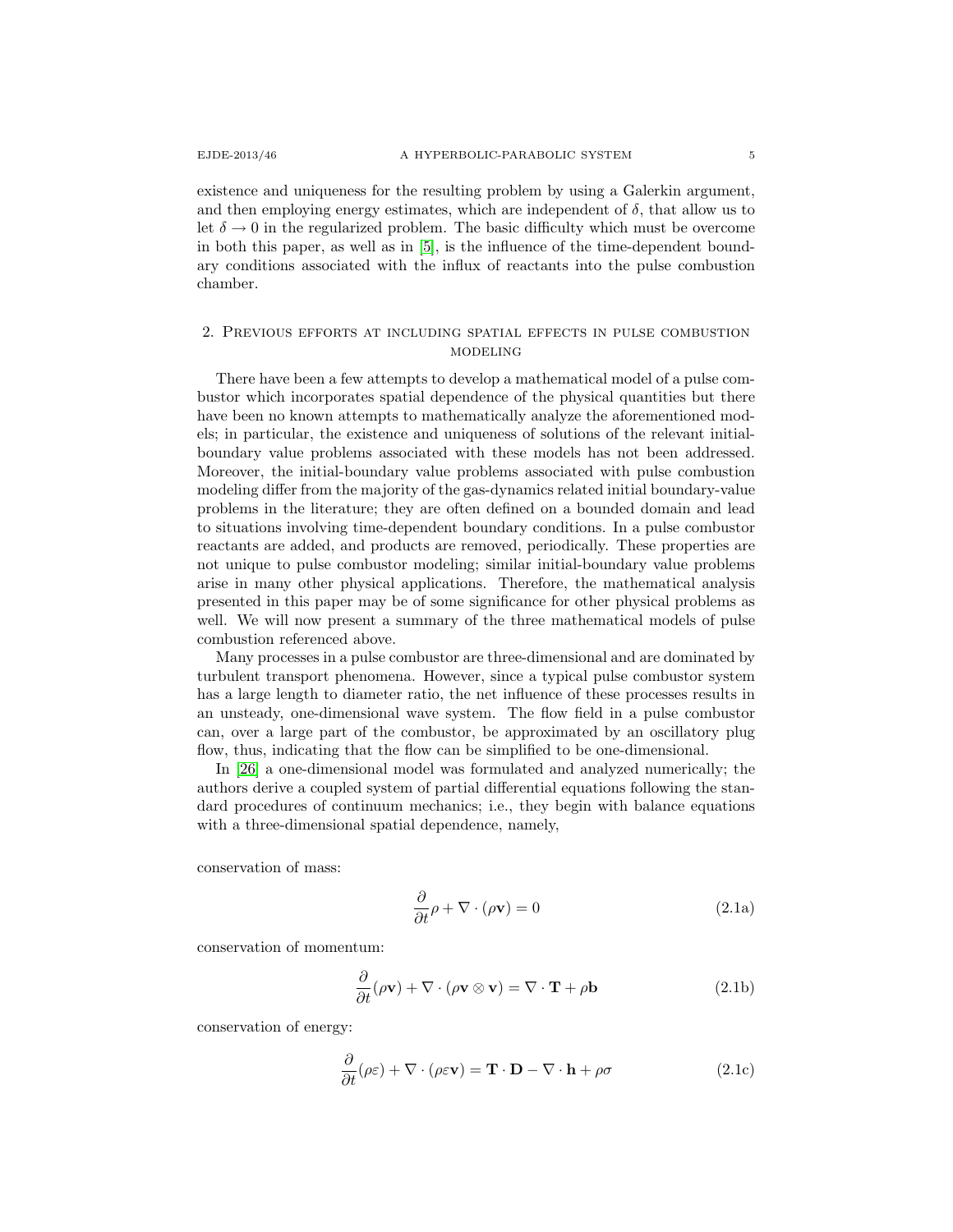and the entropy inequality

$$
\frac{\partial}{\partial t}(\rho \eta) + \nabla \cdot (\rho \eta \mathbf{v}) \ge -\nabla \cdot (\mathbf{h}/\theta) + \rho \sigma/\theta \tag{2.1d}
$$

where  $\rho$  is the density, **v** is the velocity vector,  $\varepsilon$  is the specific internal energy, **h** is the heat conduction vector,  $\bf{T}$  is the stress tensor,  $\bf{b}$  is the specific body force vector, **D** is the deformation rate tensor,  $\theta$  is the temperature,  $\sigma$  is the specific radiation,  $\eta$  is the specific entropy, and ⊗ is the standard tensor product of vectors.

Assuming a one-dimensional dependence for all of the variables involved, and introducing a heat conduction sink term  $q_c^{\perp}$  to account for heat loss in the direction orthogonal to the axis of symmetry, the authors arrive at the system

<span id="page-5-0"></span>
$$
\frac{\partial}{\partial t}(\rho A) + \frac{\partial}{\partial x}(\rho Av) = 0
$$
\n(2.2a)

$$
\frac{\partial}{\partial t}(\rho Av) + \frac{\partial}{\partial x}(\rho Av^2) = \frac{\partial}{\partial x}(TA)
$$
\n(2.2b)

$$
\frac{\partial}{\partial t}(\rho A \varepsilon) + \frac{\partial}{\partial x}(\rho A \varepsilon v) = AT \frac{\partial v}{\partial x} - \frac{\partial}{\partial x}(Ah) - q_c^{\perp} + \rho A \sigma + A\dot{Q}
$$
(2.2c)

where  $x$  is the variable along the axis of the pulse combustion chamber and the tailpipe (see Figure [1\)](#page-38-0), A is the cross sectional area of the pulse combustor, and  $\dot{Q}$ is the heat generated by combustion.

As initial values the authors [\[26\]](#page-40-2) assume atmospheric pressure, zero velocity, and room temperature; i.e.,

$$
p(x, 0) = p_0, \quad v(x, 0) = v_0, \quad \theta(x, 0) = \theta_0
$$
\n(2.3a)

The outlet of the tailpipe is considered to be the open end of an organ pipe; i.e., at  $x = L$  there is a pressure node and a maximum amplitude of the velocity:

$$
p(L,t) = p_0, \quad \frac{\partial v}{\partial x}(L,t) = 0, \quad \frac{\partial \rho}{\partial x}(L,t) = 0,
$$
\n(2.3b)

Fureby and Lundgren [\[26\]](#page-40-2) also distinguish between closed and open valves at the entrance to the pulse combustor; this results in two sets of boundary conditions at  $x = 0$ . In the case of a closed valve the pressure amplitude has a maximum and the mass transport is zero; i.e.,

$$
\frac{\partial p}{\partial x}(0,t) = 0, \quad \{\rho A v\}(0,t) = 0, \quad \frac{\partial \theta}{\partial x}(0,t) = 0 \tag{2.3c}
$$

In case of an open valve, the temperature and pressure are assumed to be the same as that in the gas supply line, and the mass transport is modeled separately, specifically,

$$
p(0,t) = p_g, \quad \{\rho A v\}(0,t) = \dot{m}(t) \neq 0, \quad \theta(0,t) = \theta_g \tag{2.3d}
$$

To close the system of equations the following set of constitutive relations is employed:

$$
\mathbf{T} = (-p - \lambda tr \mathbf{D})\mathbf{I} + 2\mu \mathbf{D} + \nu \mathbf{g} \otimes \mathbf{g},
$$
 (2.4a)

$$
\mathbf{h} = (k + \beta tr \mathbf{D} + \delta (tr \mathbf{D})^2) \mathbf{g} + \gamma \mathbf{D} \mathbf{g},
$$
 (2.4b)

$$
\epsilon = \epsilon(\rho, \theta), \tag{2.4c}
$$

$$
\eta = \eta(\rho, \theta) \tag{2.4d}
$$

where  $\mathbf{g} = \nabla \theta$  and  $\lambda, \mu, \nu, \beta, \delta, \gamma$ , and k are material constants, e.g.,  $\mu$  is the viscosity, and  $k$  is the thermal conductivity. It is, however, unclear as to what specific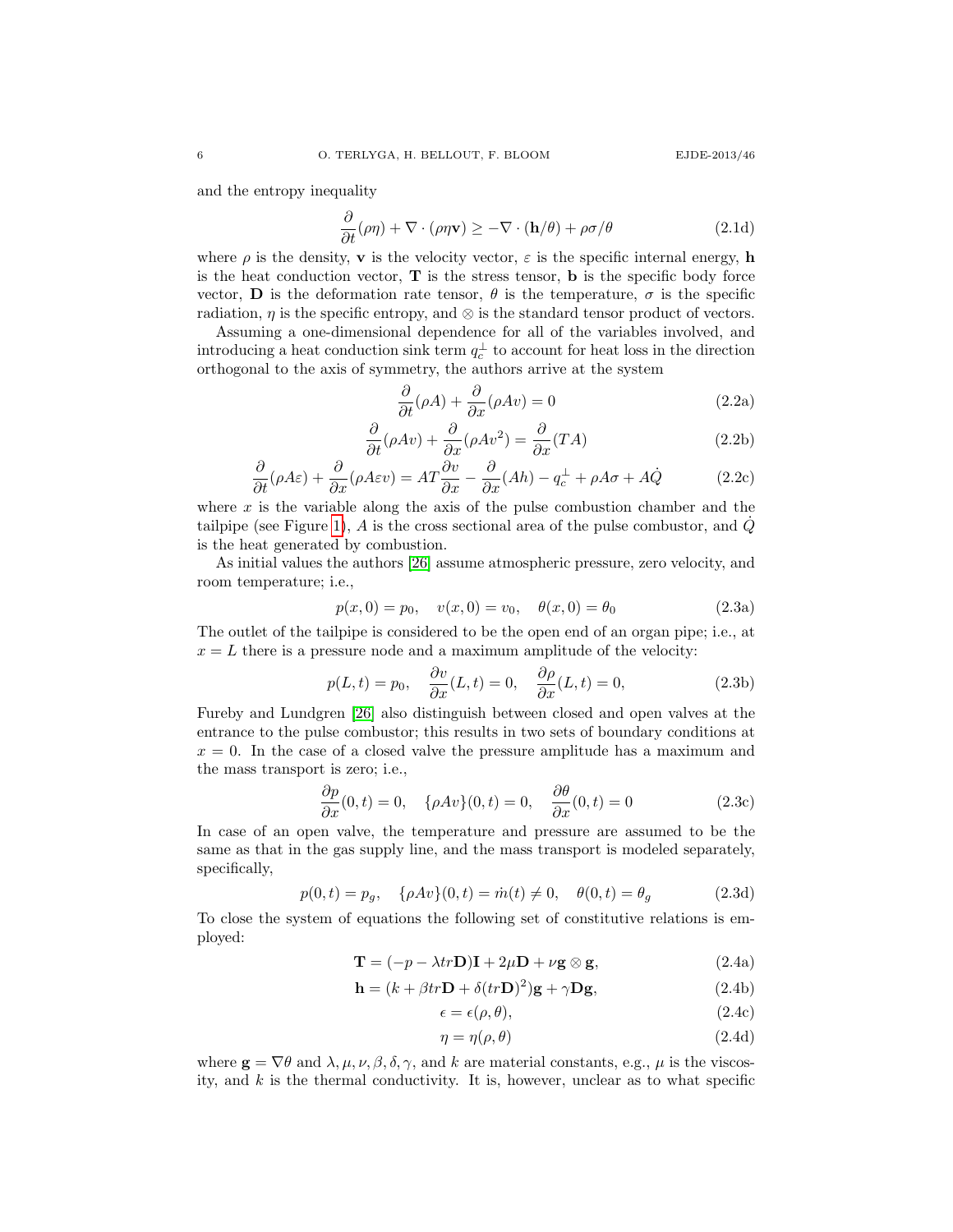form of these constitutive relations was used in the numerical experiments reported in [\[26\]](#page-40-2). In [\[26\]](#page-40-2) submodels were also introduced to deal with the combustion processes, e.g., for the energy release term  $\dot{Q}$  it was assumed that for some spatially varying amplitude function  $K(x)$ 

$$
\dot{Q} = \dot{Q}(x, t) = K(x) \sin\left(2\pi \frac{t}{\tau} - \delta\right)
$$
\n(2.5)

where  $\tau$  denotes the period and  $\delta$  is the phase difference between the mass flow  $\dot{m}$ and the energy release  $\dot{Q}$ . A heat transfer submodel of the form

$$
q_c^{\perp} = O(x)h_r(x,t) \tag{2.6}
$$

was incorporated into the model, where  $O(x)$  is the circumference of the combustion chamber at x, and  $h_r(x, t)$  is the radial component of the heat conduction vector h. Finally, the following valve model was also introduced:

$$
\dot{m}(t) = \{\rho A v\}(0, t) = \frac{\partial}{\partial x} \int_{t}^{t+\tau} (TA)(x, \xi) d\xi \Big|_{x=0}
$$
\n(2.7)

where  $\dot{m}(t)$  is the mass flow rate through the valve.

The other well-known contribution to the literature on one-dimensional pulse combustion modeling may be found in [\[3\]](#page-38-3) where unsteady, one-dimensional equations of continuity, momentum, and energy were numerically solved; the model here also allows for a variable area geometry, and assumes the perfect gas equation of state. The full model has the form

<span id="page-6-0"></span>
$$
\frac{\partial(\rho A)}{\partial x} = -\frac{\partial}{\partial x}(\rho u A) \tag{2.8a}
$$

$$
\frac{\partial(\rho uA)}{\partial x} = -\frac{\partial}{\partial x}(\rho u^2 A + pA) + p\frac{dA}{dx} - \rho A \frac{4f}{D} \frac{u^2}{2} \frac{u}{|u|}
$$
(2.8b)

$$
\frac{\partial(\rho AE_s)}{\partial x} = -\frac{\partial}{\partial x}[u(\rho AE_s + pA)] + \dot{q} - 4Dh(T - T_{air})
$$
\n(2.8c)

$$
E_s = c_V T + \frac{u^2}{2},\tag{2.8d}
$$

$$
p = \rho RT \tag{2.8e}
$$

Here  $p, \rho$ , and T are, respectively, the pressure, density, and temperature of the gas,  $c_V$  is the specific heat at constant volume, u is the fluid velocity, D and A are the local side and cross-sectional area of the square combustor,  $T_{air}$  is the external temperature used to determine heat losses,  $f$  is the friction factor, and  $\dot{q}$  is the heat generated due to the combustion process. The authors [\[3\]](#page-38-3) use the following initial and boundary conditions in their numerical computations:

$$
p(x,0) = p_{\text{atm}}, \quad T(x,0) = T_{air}, \quad u(x,0) = 0 \tag{2.9a}
$$

During injection, at the entrance, it was assumed that

$$
\frac{\partial p}{\partial x}(0,t) = 0, \quad T(0,t) = T_{air}, \quad u(0,t) = \frac{\dot{m}(t)}{\rho A}
$$
\n(2.9b)

and for the case where valve is closed the boundary conditions were

$$
\frac{\partial p}{\partial x}(0,t) = 0, \quad \frac{\partial T}{\partial x}(0,t) = 0, \quad u(0,t) = 0 \tag{2.9c}
$$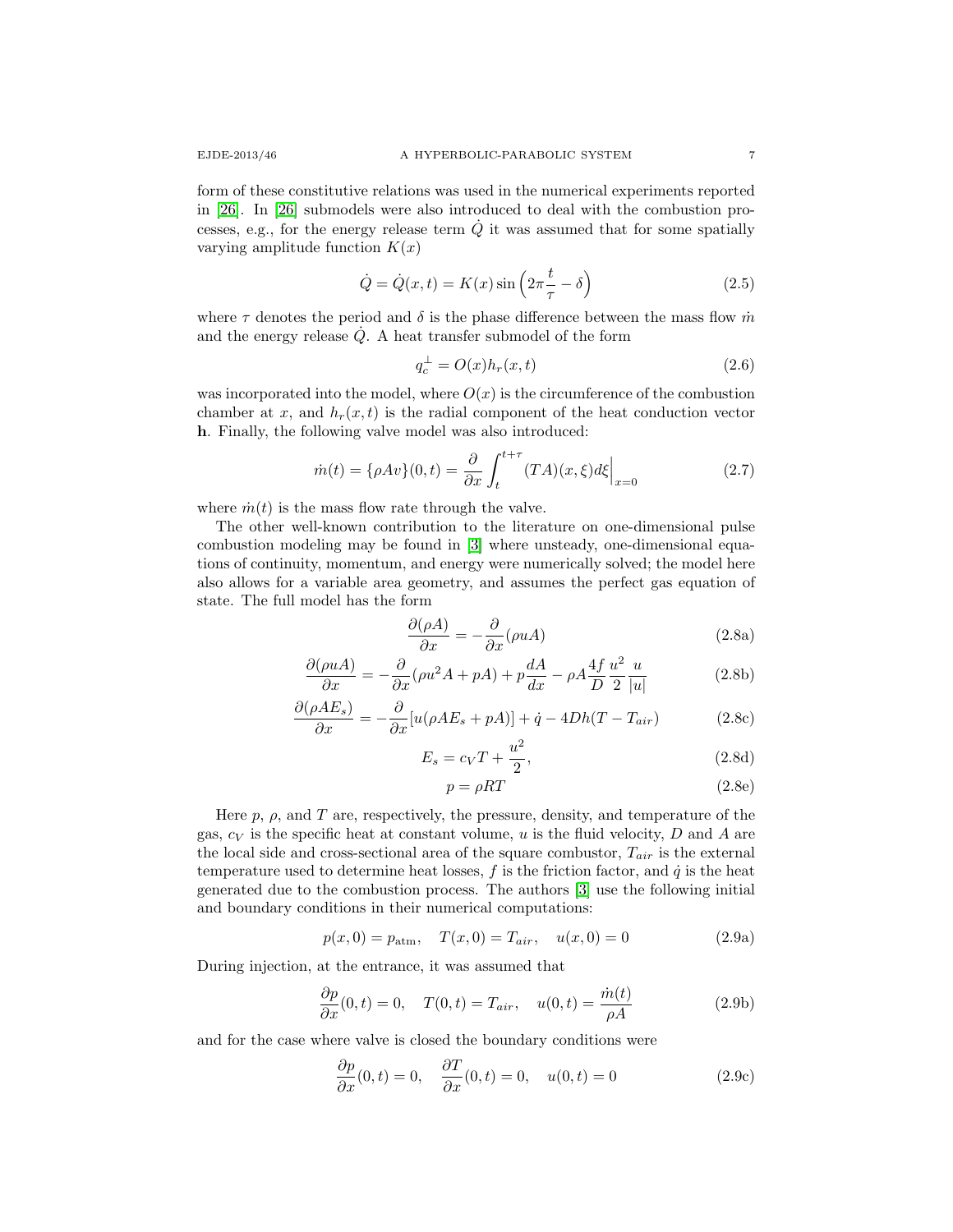Finally, at the tailpipe exit, it was assumed that

$$
p(L,t) = p_{\text{atm}}, \quad \frac{\partial \rho}{\partial x}(L,t) = 0, \quad \frac{\partial u}{\partial x}(L,t) = 0 \tag{2.9d}
$$

We note that, mathematically, only five boundary conditions are required in each of the models governed by systems [\(2.2\)](#page-5-0) and [\(2.8\)](#page-6-0). Specifying six boundary conditions makes these systems mathematically overdetermined; however, all six boundary conditions are necessary for a numerical treatment of the problems specified above and, indeed, these papers only employ numerical treatments of the models. It is not surprising that some of the boundary conditions are slightly different in the models developed in [\[3,](#page-38-3) [26\]](#page-40-2). Indeed, in both [\[3\]](#page-38-3) and [\[26\]](#page-40-2) a version of the McCormack predictor-corrector method is used to solve the system of partial differential equations subject to boundary and initial conditions; this method is mathematically equivalent to introducing an artificial viscosity parameter and then using standard numerical methods for parabolic equations. In each case the special pulse combustor data introduced for each model was used for calculations and many of the parameters were chosen specific to the particular pulse combustor. While [\[26\]](#page-40-2) simply checks the consistency of the model with experiments, the authors of [\[3\]](#page-38-3) also attempted to find an optimal frequency of operation for the pulse combustor.

#### 3. A one-dimensional, lumped parameter, pulse combustion model

The general form of the equations describing the motion of a reactive gas is based on the following conservation laws:

(i) conservation of mass:

<span id="page-7-0"></span>
$$
\frac{\partial}{\partial t} \left( \rho A \right) = -\frac{\partial}{\partial x} (\rho u A) \tag{3.1}
$$

(ii) conservation of momentum:

$$
\frac{\partial}{\partial t} \left( \rho u A \right) = -\frac{\partial}{\partial x} \left( \rho u^2 A - \sigma A \right) \tag{3.2}
$$

and

(iii) conservation of energy:

<span id="page-7-1"></span>
$$
\frac{\partial}{\partial t}(\rho AE) = -\frac{\partial}{\partial x}(u\rho AE + HA - u\sigma A) + \dot{q}
$$
\n(3.3)

where, as in the previous section,  $\rho(x,t)$  is the density of the gas,  $u(x,t)$  is the velocity,  $T(x, t)$  is the gas temperature,  $A(x)$  is the cross sectional area of the pulse combustor,  $\sigma(x, t)$  is the stress tensor,  $E(x, t)$  is energy per unit mass,  $H(x, t)$ is heat conduction in the axial direction, and  $\dot{q}(x,t)$  is the heat released due to chemical reactions per unit time. The system of equations  $(3.1)-(3.3)$  $(3.1)-(3.3)$  is consistent with the system in [\[26\]](#page-40-2) but there seems to be some inconsistency with the system in [\[3\]](#page-38-3). In particular the conservation of momentum equation [\(2.8\)](#page-6-0)b has a form which seems to be inconsistent with the principles of continuum mechanics.

The system of conservation equations  $(3.1)-(3.3)$  $(3.1)-(3.3)$  are closed by the constitutive relations:

$$
E = c_V T + \frac{u^2}{2},\tag{3.4}
$$

<span id="page-7-3"></span><span id="page-7-2"></span>
$$
p = \rho RT,\tag{3.5}
$$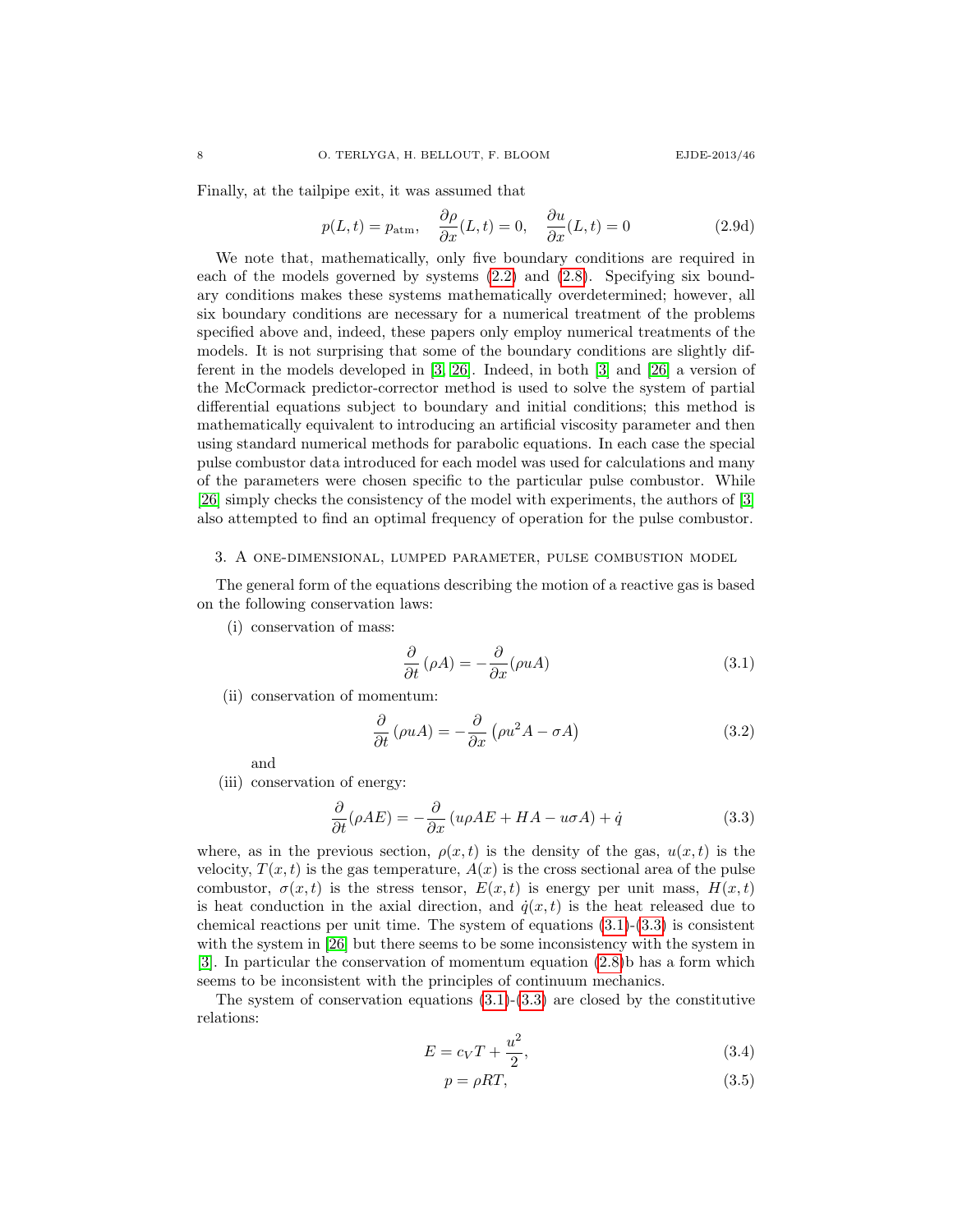$$
\sigma = -p + \mu \frac{\partial u}{\partial x},\tag{3.6}
$$

<span id="page-8-5"></span><span id="page-8-0"></span>
$$
H = -k \frac{\partial T}{\partial x} \tag{3.7}
$$

where  $c_V$  is specific heat of the gas, R is the gas constant,  $\mu$  is the gas viscosity, assumed to be constant, and  $k$  is the heat conduction coefficient, also assumed to be constant. This specific form of the constitutive relations is consistent with the forms proposed in [\[3,](#page-38-3) [26\]](#page-40-2).

We choose as variables the density, velocity and temperature; all other functions will be assumed to be functions of  $\rho$ ,  $u$ , and  $T$ , with the specific dependence expressed through the constitutive relations. Using the constitutive relations, we obtain from  $(3.1)-(3.3)$  $(3.1)-(3.3)$  the following evolution equations

<span id="page-8-3"></span><span id="page-8-1"></span>
$$
A\frac{\partial \rho}{\partial t} = -Au\frac{\partial \rho}{\partial x} - A\rho \frac{\partial u}{\partial x} - \frac{\partial A}{\partial x}(\rho u)
$$
(3.8)

$$
Au\frac{\partial\rho}{\partial t} + A\rho\frac{\partial u}{\partial t}
$$
  
=  $-\frac{\partial\rho}{\partial x}u^2A - \frac{\partial u}{\partial x}2\rho uA - \frac{\partial(\rho RT)}{\partial x}A + \mu\frac{\partial^2 u}{\partial x^2}A - \frac{\partial A}{\partial x}\left(\rho u^2 - \rho RT + \mu\frac{\partial u}{\partial x}\right)$   

$$
A\rho c_V\frac{\partial T}{\partial t} + A\rho u\frac{\partial u}{\partial t} + A\left(c_VT + \frac{u^2}{2}\right)\frac{\partial\rho}{\partial t}
$$
  
=  $-Au c_V \rho \frac{\partial T}{\partial x} - Au^2 \rho \frac{\partial u}{\partial x} - Au\left(c_VT + \frac{u^2}{2}\right)\frac{\partial\rho}{\partial x}$   
 $- A\rho\left(c_VT + \frac{u^2}{2}\right)\frac{\partial u}{\partial x} - A\frac{\partial}{\partial x}\left(-\rho RT\frac{\partial u}{\partial x} + \mu\left(\frac{\partial u}{\partial x}\right)^2\right) + \dot{q}$  (3.10)

Using [\(3.8\)](#page-8-0) to substitute for  $A\frac{\partial \rho}{\partial t}$  in [\(3.9\)](#page-8-1) we obtain

$$
u\left(-Au\frac{\partial\rho}{\partial x} - A\rho\frac{\partial u}{\partial x} - \frac{\partial A}{\partial x}(\rho u)\right) + A\rho\frac{\partial u}{\partial t}
$$
  
=  $-\frac{\partial\rho}{\partial x}u^2A - \frac{\partial u}{\partial x}2\rho uA - \frac{\partial p}{\partial x}A + \mu\frac{\partial^2 u}{\partial x^2}A - \frac{\partial A}{\partial x}\left(\rho u^2 - p + \mu\frac{\partial u}{\partial x}\right)$  (3.11)

which can then be reduced to

<span id="page-8-2"></span>
$$
A\rho \frac{\partial u}{\partial t} = -\frac{\partial u}{\partial x}\rho u A - \left(R\rho \frac{\partial T}{\partial x} + RT\frac{\partial \rho}{\partial x}\right)A + \mu \frac{\partial^2 u}{\partial x^2}A - \frac{\partial A}{\partial x}\left(-\rho RT + \mu \frac{\partial u}{\partial x}\right). \tag{3.12}
$$

We now use [\(3.8\)](#page-8-0) and [\(3.12\)](#page-8-2) to substitute for  $A\frac{\partial \rho}{\partial t}$  and  $A\rho \frac{\partial u}{\partial t}$ , respectively, on the right hand side of [\(3.10\)](#page-8-3). Assuming  $\rho(x, t) > 0$ , we then obtain the following system of three partial differential equations for  $\rho$ ,  $u$ , and  $T$ :

<span id="page-8-4"></span>
$$
\frac{\partial \rho}{\partial t} + u \frac{\partial \rho}{\partial x} + \rho \frac{\partial u}{\partial x} = -\rho u \frac{\partial}{\partial x} (\ln A), \qquad (3.13a)
$$

$$
\frac{\partial u}{\partial t} + u \frac{\partial u}{\partial x} + R \frac{\partial T}{\partial x} + \frac{RT}{\rho} \frac{\partial \rho}{\partial x} = \frac{\mu}{\rho} \frac{\partial^2 u}{\partial x^2} + \frac{\mu}{\rho} \frac{\partial u}{\partial x} \frac{\partial}{\partial x} (\ln A) - RT \frac{\partial}{\partial x} (\ln A), \quad (3.13b)
$$

$$
\frac{\partial T}{\partial t} + u \frac{\partial T}{\partial x} + \frac{RT}{c_V} \frac{\partial u}{\partial x} = \frac{\mu}{c_V} \frac{1}{\rho} \left( \frac{\partial u}{\partial x} \right)^2 + \frac{k}{c_V} \frac{1}{\rho} \frac{\partial^2 T}{\partial x^2} + \frac{\dot{q}}{A c_V} \frac{1}{\rho} + \frac{k}{c_V \rho} \frac{\partial T}{\partial x} \frac{\partial}{\partial x} (\ln A). \tag{3.13c}
$$

Using the assumptions introduced in [\[5\]](#page-39-15) it will be shown that the vacuum state does not occur for initial data chosen sufficiently small; this will justify the assumption that  $\rho > 0$  in [\(3.13\)](#page-8-4). The valves at the entrance to the pulse combustor are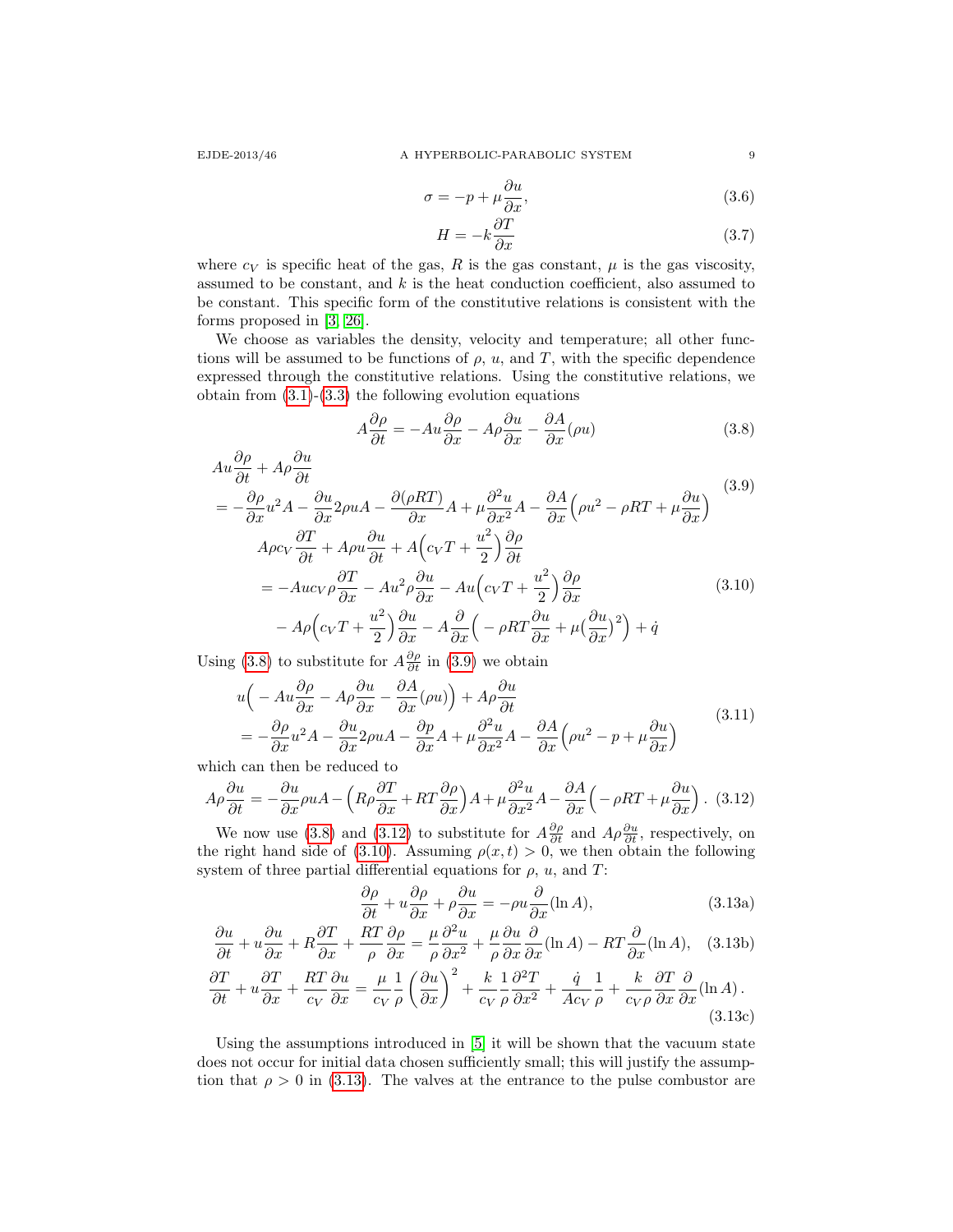assumed to be designed in such a way as to allow control over the reactant gas flow into the chamber. We assume, therefore, that the velocity of the gas entering the pulse combustor chamber is a known function of time; i.e., at  $x = 0$  we have

<span id="page-9-2"></span>
$$
u(0,t) = \alpha(t) \tag{3.14}
$$

for some function  $\alpha(t)$ . The model does not differentiate between open and closed valves. We assume, instead that, due to valve inertia the valve never closes completely, which seems to be a physically realistic assumption; this allows for a continuous (although oscillating) flow of the reactants into the chamber. We impose the following conditions on the function  $\alpha$ :

$$
\alpha(t) \ge \alpha_0 > 0, \quad t \ge 0,\tag{3.15}
$$

<span id="page-9-6"></span><span id="page-9-5"></span>
$$
\alpha(t) \in C^3(0, \infty). \tag{3.16}
$$

The first condition reflects the fact that the flow is always directed towards the chamber and the valves never close completely. The second condition guarantees that the function  $\alpha(t)$  is sufficiently smooth for the analysis to follow.

We also assume that we can control the temperature and pressure and, hence, the density of the reactants flowing into the chamber; this assumption is equivalent to the following entrance boundary conditions on  $\rho$  and T.

<span id="page-9-4"></span><span id="page-9-3"></span>
$$
T(0,t) = T_{\text{in}} > 0,\t\t(3.17)
$$

$$
\rho(0, t) = \rho_{\rm in} = \frac{p_{\rm atm}}{RT_{\rm in}} > 0.
$$
\n(3.18)

Remarks: The current model does not allow for flow reversal in the tailpipe. In order to incorporate flow reversal, the mathematical domain of the problem would need to be extended beyond the exit of the tailpipe, and some mixing mechanism would need to be introduced, likely requiring a model with at least a two dimensional spatial dependence.

As the system  $(3.13)a,b,c$  is first order  $\rho$ , no exit boundary condition can be imposed with respect to  $\rho$  at  $x = L$ ; introducing such a boundary condition will result in an over determined system. The conditions for u and T at  $x = L$  are the following: first of all, the flow of the gas exiting the tailpipe is incompressible; i.e.,

<span id="page-9-0"></span>
$$
\frac{\partial u}{\partial x}(L,t) = 0\tag{3.19}
$$

Next, once a stable operating cycle of the pulse combustor has been established, the temperature of the combustion products coming out of the tailpipe remains constant, as it depends solely on the air-fuel ratio used. Therefore, we seek solutions for which

<span id="page-9-1"></span>
$$
T(L,t) = T_{\text{out}} = \text{const.}\tag{3.20}
$$

This latter condition may also be substantiated as follows: the set of exit boundary conditions in the previous formulations of one-dimensional pulse combustion in [\[3,](#page-38-3) [26\]](#page-40-2); i.e.,

$$
\rho_x(L,t) = 0
$$
,  $u_x(L,t) = 0$ ,  $p(L,t) = p_{\text{atm}}$ 

yield, as has been noted, an overdetermined problem and does not contain a boundary condition for the temperature. However, for the exit boundary conditions in the current model [\(3.19\)](#page-9-0), [\(3.20\)](#page-9-1), the boundary condition for the temperature follows as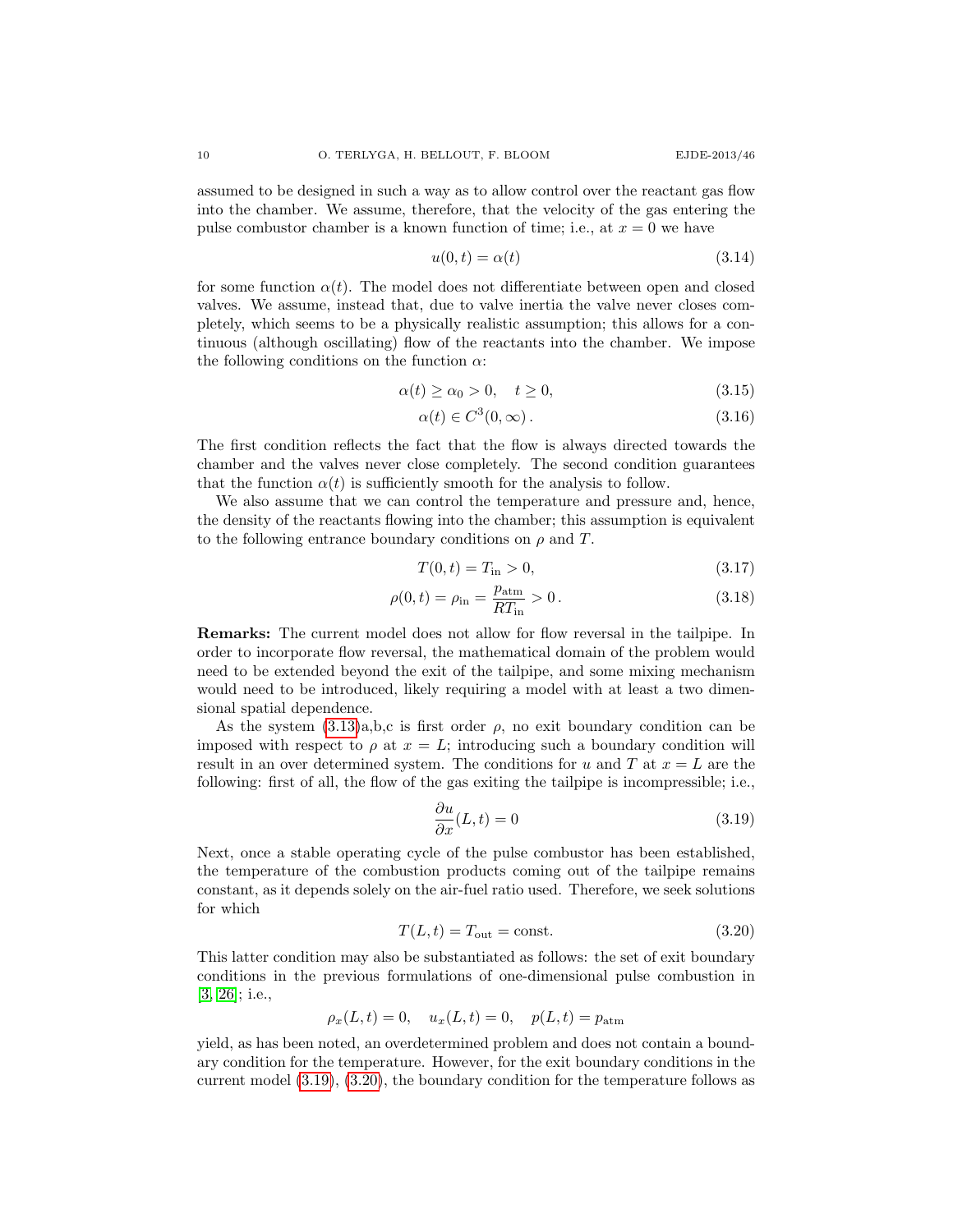a consequence of the boundary conditions for the density and the pressure which were used in [\[3,](#page-38-3) [26\]](#page-40-2). In fact, using the conservation of mass equation we obtain

$$
\rho_t(L,t) + u(L,t)\rho_x(L,t) + \rho(L,t)u_x(L,t) = -\rho(L,t)u(L,t)\frac{A_x(L)}{A(L)}
$$
(3.21)

If we then apply [\(3.19\)](#page-9-0), and the fact that the cross-section has constant area along the length of the tailpipe, we obtain  $\rho_t(L, t) = 0$  which, when combined with [\(3.19\)](#page-9-0), implies that

$$
\rho(L, t) = \text{const} \tag{3.22}
$$

As a consequence of the ideal gas law, however,

$$
T(L,t) = \frac{p_{\text{atm}}}{R\rho(L,t)} = \text{const.}
$$

which is  $(3.20)$ .

For the initial conditions at  $t = 0$  we assume the specification of sufficiently smooth functions of  $x$ ; i.e.,

<span id="page-10-0"></span>
$$
u(x,0) = u_0(x) \tag{3.23a}
$$

$$
\rho(x,0) = \rho_0(x) \tag{3.23b}
$$

$$
T(x,0) = T_0(x)
$$
 (3.23c)

where  $u_0(x)$ ,  $\rho_0(x)$ ,  $T_0(x) \in C^2[0,L]$ .

The complete model considered in this paper, as well as in [\[5\]](#page-39-15), consists of the system of equations  $(3.13)a,b,c$  for  $\rho, u, T$ , the boundary conditions  $(3.14), (3.17),$  $(3.14), (3.17),$  $(3.14), (3.17),$  $(3.18)$ ,  $(3.19)$ , and  $(3.20)$ , and the initial data  $(3.23)a$ , b, c, a sketch of the pulse combustor configuration associated with this model is presented in Figure 3.

### 4. Some related work on problems in gas dynamics

Initial-boundary value problems associated with pulse combustion modeling differ from the majority of the gas-dynamics related initial boundary-value problems in the literature; such problems are often defined on a bounded domain and lead to situations involving time-dependent boundary conditions. In a pulse combustor reactants are added, and products are removed, periodically. These properties are not unique to pulse combustor modeling; similar initial-boundary value problems arise in other physical applications, e.g., blood flow [\[15\]](#page-39-16) and the references contained therein.

Existence and uniqueness for initial and initial-boundary value problems associated with the motion of viscous, compressible fluids has been covered extensively in the literature [\[29,](#page-40-14) [30,](#page-40-15) [31,](#page-40-16) [33,](#page-40-17) [35,](#page-40-18) [43,](#page-40-19) [45,](#page-41-8) [46,](#page-41-9) [48,](#page-41-10) [49,](#page-41-11) [50,](#page-41-12) [53,](#page-41-13) [55,](#page-41-14) [57,](#page-41-15) [58,](#page-41-16) [59\]](#page-41-17). This includes work related to the gas dynamics equations with a three-dimensional spatial dependence [\[29,](#page-40-14) [45,](#page-41-8) [49,](#page-41-11) [53,](#page-41-13) [57\]](#page-41-15). In [\[45\]](#page-41-8), the equations of motion of compressible viscous and heat-conductive fluids were investigated for initial boundary value problems in a half space and in the exterior domain of any bounded region. A globally unique solution (in time) was proved to exist and approach the stationary state as  $t \to \infty$ , provided the prescribed initial data and the external force were sufficiently small. The solutions, in fact, possess the following smoothness:

$$
\rho \in C^0(0,\infty; H^3(\Omega)) \cap C^1(0,\infty; H^2(\Omega)),
$$
  

$$
u, \theta \in C^0(0,\infty; H^3(\Omega)) \cap C^1(0,\infty; H^1(\Omega))
$$
\n
$$
(4.1)
$$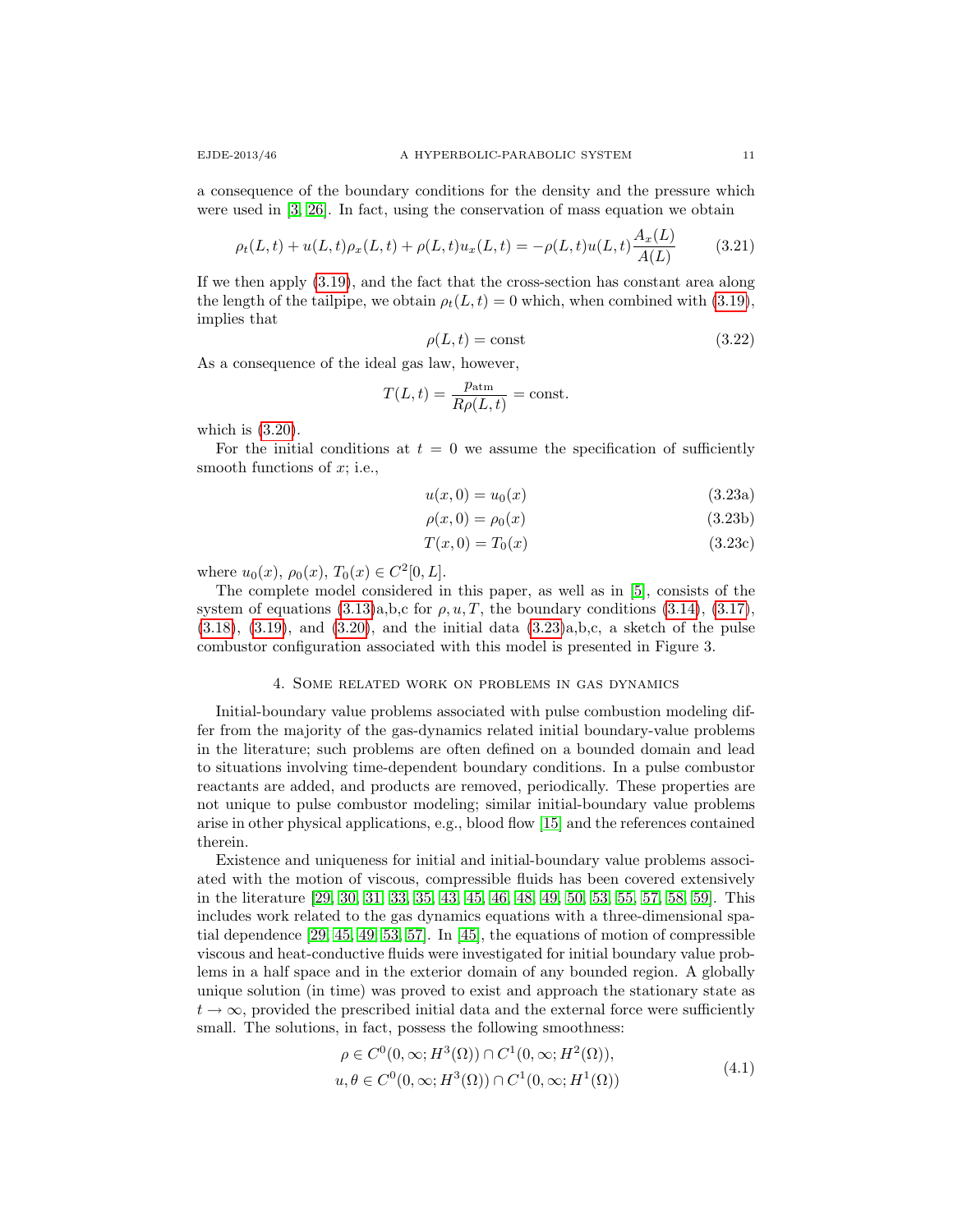Tani [\[57\]](#page-41-15) establishes existence and uniqueness results for the first initial-boundary value problem of compressible viscous fluid motion, and Itaya [\[29\]](#page-40-14) provides a similar result for the Cauchy problem.

The system of gas dynamics equations with a two-dimensional spatial dependence was considered, for example, by Kazhikhov and Vaigant [\[58\]](#page-41-16). In particular the existence of a unique solution

$$
u(x, y, t) \in C^{2+\alpha, 1+\alpha/2}(\bar{Q}_T), \quad \rho(x, y, t) \in C^{1+\alpha, 1+\alpha/2}(\bar{Q}_T)
$$
(4.2)

 $(Q_T = \Omega \times [0, T], \Omega$  being the spatial domain) was established, provided the initial data were sufficiently small and satisfied

$$
u^{0}(x,y) \in C^{2+\alpha}(\bar{\Omega}), \quad \rho^{0}(x,y) \in C^{1+\alpha}(\bar{\Omega})
$$
\n(4.3)

In [\[33\]](#page-40-17), the existence of global classical solutions to initial boundary value problems in the dynamics of a one-dimensional, viscous, heat-conducting gas was established; in this work nonlinear dissipative effects turn out to be sufficiently strong to prevent the development of singularities. In [\[35\]](#page-40-18), a system of equations for a viscous heat-conducting perfect gas was studied for the case of a one-dimensional motion with plane waves; the unique solvability of the problem of gas flow in a bounded region with impermeable thermally insulated boundaries was proven for the class of the both generalized (strong) and classical solutions. An existence theorem was established by using a priori estimates to extended the local (in time) solution to a global solution; a major role is played here by upper and lower bounds for the density and temperature. Kanel [\[30\]](#page-40-15) provided an existence result for the Cauchy problem with one-dimensional spatial dependence. Finally, the review paper by Solonnikov and Kazhikhin [\[55\]](#page-41-14) provides a good survey of existence results for the one-dimensional equations governing the motion of a compressible fluid.

All of the existence results cited above are, however, valid only for homogeneous systems of partial differential equations with homogeneous boundary conditions. For the case of the one-dimensional equations governing the motion of a compressible fluid, a change of variables from density to specific volume can be introduced (Lagrangian variables). This change of variables significantly simplifies the conservation equations; in particular, the conservation of mass equation reduces to  $v_{,t} - u_{,x} = 0$ , where  $v = 1/\rho$  is the specific volume of the gas. However, this change of variables assumes that the density remains strictly positive; the possibility of a vacuum state must be addressed separately [\[55\]](#page-41-14). The Lagrangian change of variables can not be applied to the initial-boundary value problem formulated in section 3 as the problem introduced there does not involve a homogeneous system of equations, nor does it possess homogeneous boundary conditions. The analysis presented in this paper, as well as in [\[5\]](#page-39-15), is closest in spirit to that of the energy argument employed in [\[54\]](#page-41-5), albeit without the type of time-dependent boundary conditions which appear in the present work.

#### 5. Relation of the current model to the spatially independent model

If one assumes spatial independence, as well as the other assumptions of the model described in section 3, we can expect the one-dimensional model to reduce to the spatially independent model described in [\[8\]](#page-39-7). In this section we will demonstrate that this, in fact, is the case.

The one-dimensional model is governed by the system of three conservation laws which result from combining [\(3.1\)](#page-7-0)-[\(3.3\)](#page-7-1) with [\(3.6\)](#page-8-5), assuming  $\mu = 0$ ; this procedure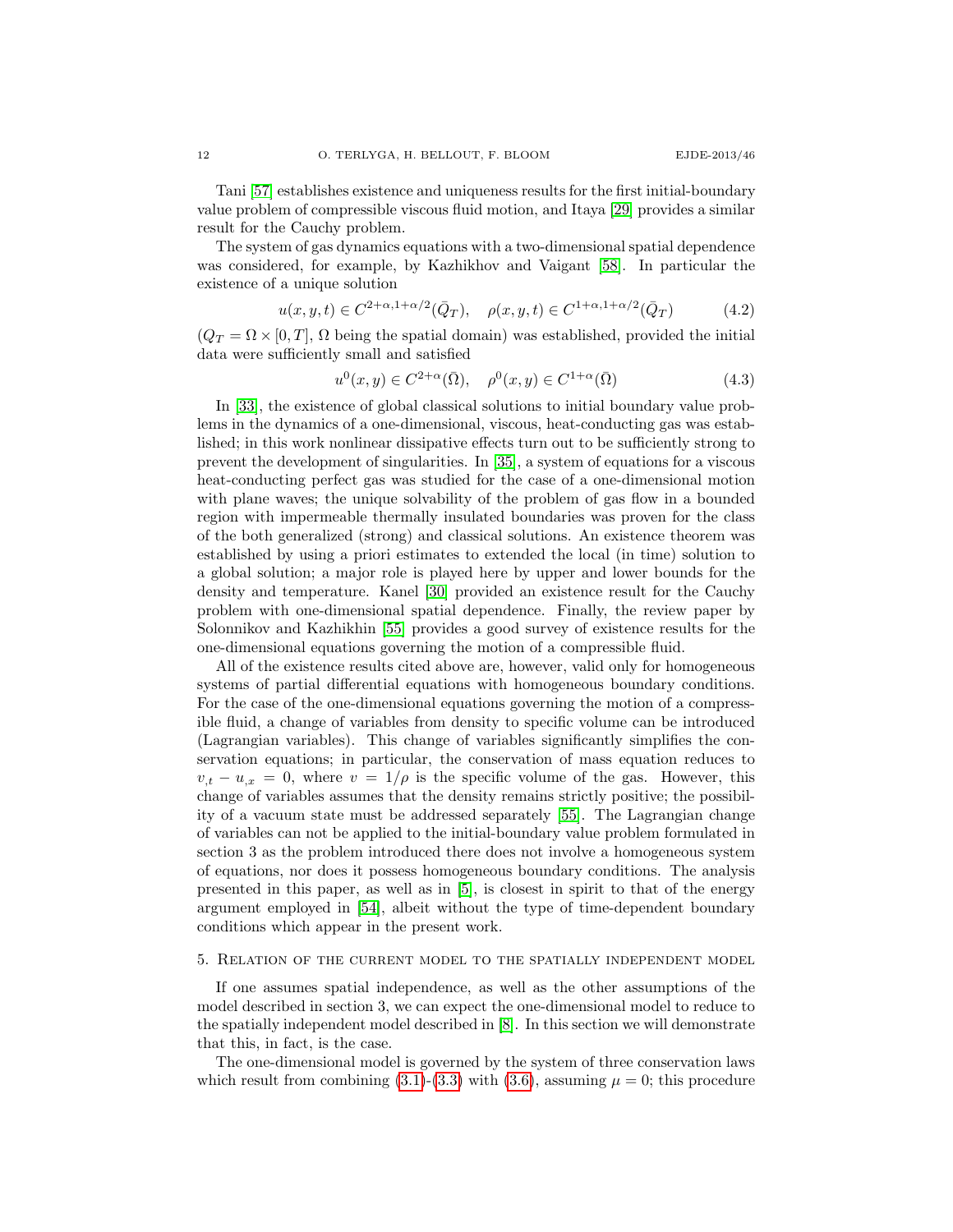yields the system

<span id="page-12-4"></span><span id="page-12-0"></span>
$$
\frac{\partial}{\partial t}(\rho A) = -\frac{\partial}{\partial x}(\rho u A),\tag{5.1}
$$

$$
\frac{\partial}{\partial t} \left( \rho u A \right) = -\frac{\partial}{\partial x} \left( \rho u^2 A + p A \right), \tag{5.2}
$$

$$
\frac{\partial}{\partial t}(\rho AE) = -\frac{\partial}{\partial x}\left[u\left(\rho AE + pA\right)\right] + \dot{q} \tag{5.3}
$$

We also append the constitutive relations [\(3.4\)](#page-7-2), [\(3.5\)](#page-7-3) for the total energy and the pressure.

The spatially independent model involves two equations. The first one is a consequence of energy balance in the combustion chamber and is the precursor to [\(1.1\)](#page-1-0), namely,

<span id="page-12-2"></span>
$$
\frac{d}{dt}\left[\rho_R e_R V_R + \rho_P e_P V_P\right] = h_R m_R + \frac{\Delta H}{1+r} \dot{m}_B - h_0 \dot{m}_0 \tag{5.4}
$$

where  $\rho_R$  is the density of the reactants,  $\rho_P$  is the density of the combustion products,  $e_R$  and  $e_P$  are the internal energy of the reactants and products, respectively, (per unit mass of the mixture),  $V_R(V_P)$  is the chamber volume occupied by reactants (products),  $\dot{m}_R$  is the mass flow rate of the reactants,  $\dot{m}_B$  is the mass burning rate of the reactant mixture,  $\dot{m}_0$  is the mass flow rate of the combustion products in the tailpipe, r is the air fuel (mass) ratio,  $\Delta H$  is the heat of combustion per unit mass of the fuel,  $h_R$  is the enthalpy, per unit mass of the reactant mixture entering the combustion chamber, and  $h_0$  is the enthalpy, per unit mass of the mixture of combustion products leaving the chamber. We note that  $V_B = V_R + V_P$ , where  $V_B$  is the combustion chamber volume. The second equation in the model is the momentum equation in the tailpipe [\(1.2\)](#page-2-0), which we repeat here as

<span id="page-12-3"></span>
$$
\bar{\rho}L\frac{du}{dt} = p - p_a \tag{5.5}
$$

with  $\bar{\rho}$  the average density of the combustion products in the tailpipe, p the pressure in the tailpipe,  $p_a$  the atmospheric pressure, L the length of the tailpipe, and u the velocity of the gas in the tailpipe.

We first consider the energy equation [\(5.3\)](#page-12-0) and recall the following three relationships from thermodynamics

$$
c_P - c_V = R \tag{5.6}
$$

where  $c_P$  is the specific heat at constant pressure, per unit mass of the gas,

<span id="page-12-1"></span>
$$
h = c_P T \tag{5.7}
$$

where  $h$  is the enthalpy of the gas, per unit mass, and

$$
e = c_V T \tag{5.8}
$$

where  $e$  is internal energy of the gas, per unit mass. In the spatially independent case the velocity inside the chamber is zero; therefore, in the chamber

$$
E = c_V T + \frac{u^2}{2} = e \tag{5.9}
$$

which can also be rewritten using  $(5.7)$  and the ideal gas law  $(3.5)$  as

$$
E = c_V T = (c_P - R)T = h - RT = h - \frac{p}{\rho}
$$
\n(5.10)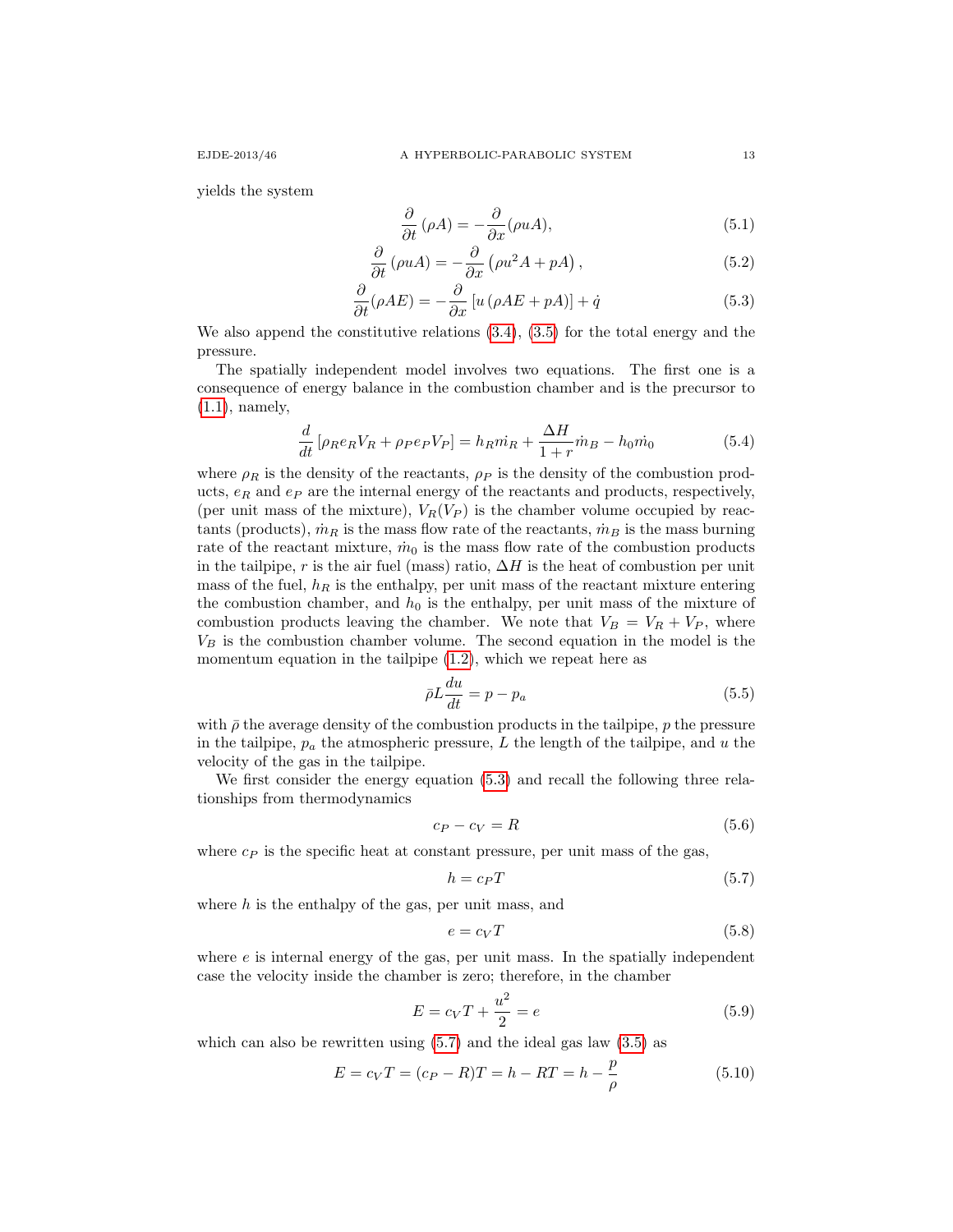Substituting for  $E$  in  $(5.3)$  we obtain

$$
\frac{\partial}{\partial t}(\rho Ae) = -\frac{\partial}{\partial x}\Big[u\Big(\rho A(h - \frac{p}{\rho}) + pA\Big)\Big] + \dot{q}
$$
\n(5.11)

which yields

<span id="page-13-0"></span>
$$
\frac{\partial}{\partial t}(\rho Ae) = -\frac{\partial}{\partial x}(\rho uAh) + \dot{q}
$$
\n(5.12)

We now integrate equation  $(5.12)$  along the length of the chamber with the entrance of the chamber at  $x = 0$  and the exit of the chamber at  $x = l$ :

<span id="page-13-1"></span>
$$
\int_0^l \frac{\partial}{\partial t} (\rho A e) dx = -\int_0^l \frac{\partial}{\partial x} (\rho u A h) dx + \int_0^l \dot{q} dx \tag{5.13}
$$

Remarks: In the model introduced in section 3, the entrance to the combustion chamber is at  $x = 0$  and the exit from the tailpipe is at  $x = L$ ; here we assume that the combustion chamber occupies the domain  $0 \leq x \leq l$  and the tailpipe the domain  $l < x \leq l + L$ .

We now note that

$$
e = c_V T = c_{VR} T \nu_R + c_{VP} T \nu_P = c_{VR} T \frac{\rho_R V_R}{\rho V} + c_{VP} T \frac{\rho_P V_P}{\rho V}
$$
(5.14)

where  $\nu_R$  and  $\nu_P$  are mass fractions of the reactants and products, respectively. Since  $V = Al$  we can write

$$
\rho Ae = c_{VR}T\frac{\rho_R V_R}{l} + c_{VP}T\frac{\rho_P V_P}{l} = \frac{1}{l}(e_R \rho_R V_R + e_P \rho_P V_P) \tag{5.15}
$$

We have, from [\(5.13\)](#page-13-1),

$$
\frac{\partial}{\partial t} \int_0^l \frac{1}{l} (e_R \rho_R V_R + e_P \rho_P V_P) dx = (\rho u Ah) \Big|_0^l + \int_0^l \dot{q} dx \tag{5.16}
$$

which yields

<span id="page-13-2"></span>
$$
\frac{d}{dt}(e_R \rho_R V_R + e_P \rho_P V_P) = (\rho u A)_{\text{in}} h_{\text{in}} - (\rho u A)_{\text{out}} h_{\text{out}} + \dot{q}_{\text{total}} \tag{5.17}
$$

where

$$
\dot{q}_{total} = \int_0^l \dot{q} dx \tag{5.18}
$$

is the total heat released in the chamber due to chemical reactions, per unit mass of the gas mixture, per unit time. In the spatially independent model, combustion of the fuel is completely achieved and hence

$$
\dot{q}_{total} = \frac{\Delta H}{1 + r} \dot{m}_B \tag{5.19}
$$

Also, because of the assumptions in the spatially independent model we have  $(\rho u A)_{\text{in}} = \dot{m}_R$ ,  $(\rho u A)_{\text{out}} = \dot{m}_0$ ,  $h_{\text{in}} = h_R$  and  $h_{\text{out}} = h_0$ . Substituting these assumptions into [\(5.17\)](#page-13-2) we obtain the zero-dimensional energy equation [\(5.4\)](#page-12-2).

To arrive at the spatially-independent momentum equation [\(5.5\)](#page-12-3) we consider the momentum equation  $(5.2)$  in the tailpipe. We integrate  $(5.2)$  along the length of the tailpipe so as to obtain

$$
\frac{\partial}{\partial t} \int_{l}^{l+L} (\rho u A) dx = - \int_{l}^{l+L} \frac{\partial}{\partial x} (\rho u^{2} A + p A) dx \tag{5.20}
$$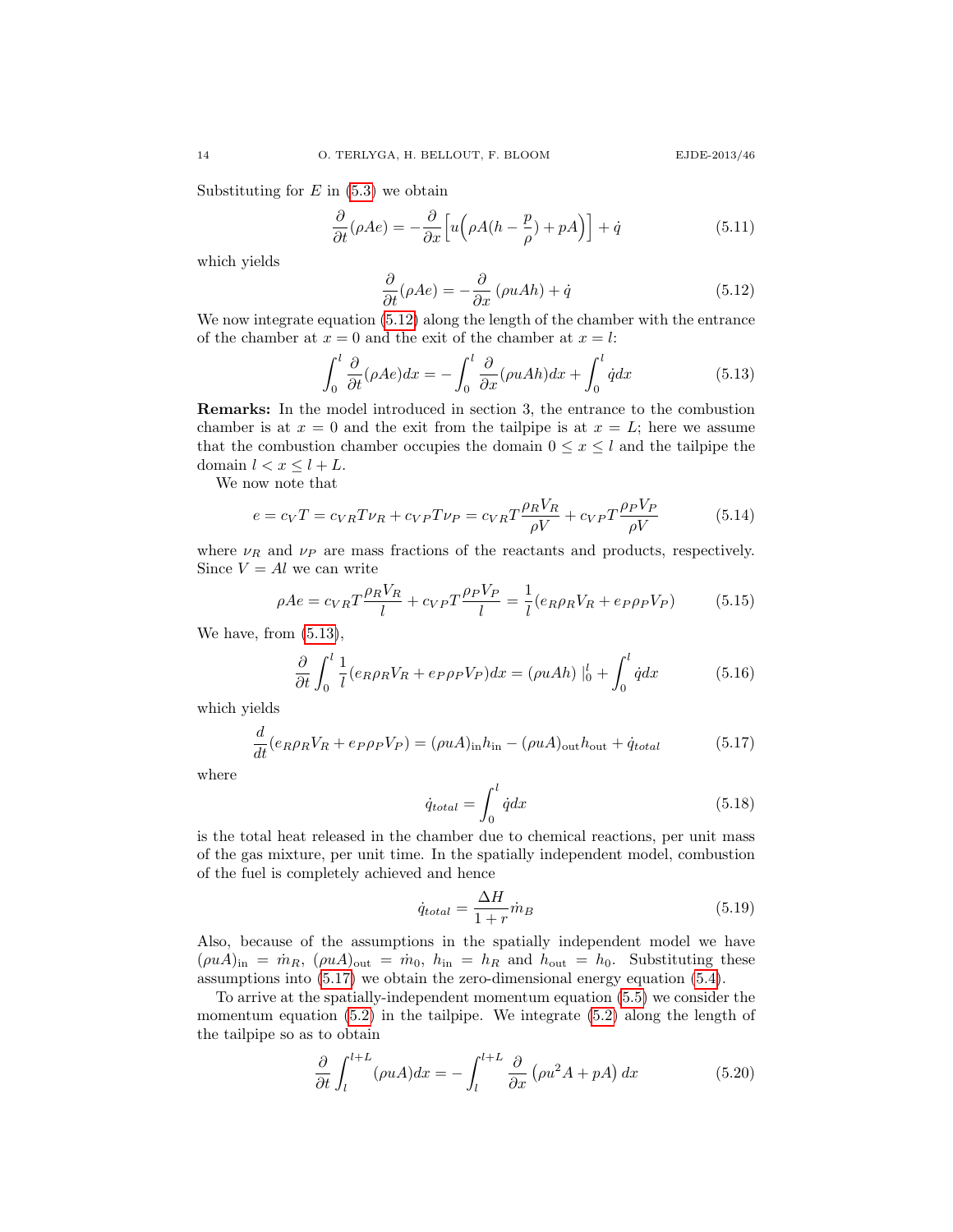where we used the fact that  $\frac{\partial A}{\partial x} = 0$  in the spatially independent case. In fact, as A is constant in the tailpipe, while the velocity  $u$  of the gas is spatially constant, we obtain

<span id="page-14-0"></span>
$$
A\frac{\partial}{\partial t}\left(u\int_{l}^{l+L}\rho dx\right) = -\left((\rho u A)u + pA\right)\Big|_{l}^{l+L}
$$
\n(5.21)

However, the mass flow rate  $\rho u = \dot{m}_0$  is constant along the length of the tailpipe, therefore, with  $\bar{\rho}$  the average density in the tailpipe, it follows from [\(5.21\)](#page-14-0) that

$$
A\bar{\rho}L\frac{du}{dt} = A(p(l) - p(L+l))\tag{5.22}
$$

which is, of course, equivalent to [\(5.5\)](#page-12-3).

# 6. Existence and uniqueness for the linear system with artificial **VISCOSITY**

The initial-boundary value problem for the one-dimensional pulse combustion model introduced in §3 consists of the mixed hyperbolic-parabolic system [\(3.13\)](#page-8-4) a,b,c, the boundary conditions [\(3.14\)](#page-9-2), [\(3.15\)](#page-9-5), [\(3.16\)](#page-9-6), [\(3.19\)](#page-9-0), and [\(3.20\)](#page-9-1), and the initial data [\(3.23\)](#page-10-0) a,b,c.

<span id="page-14-1"></span>We begin the analysis in this section by effecting a change of variables so as to obtain a problem with homogeneous boundary conditions; more specifically, we set

$$
\hat{u} = u - \alpha(t) \tag{6.1a}
$$

$$
\hat{\rho} = \rho - \rho_{\rm in} \tag{6.1b}
$$

$$
\hat{T} = T - \frac{x}{L}T_{\text{out}} - \frac{L - x}{L}T_{\text{in}} \tag{6.1c}
$$

<span id="page-14-2"></span>and substitute  $(6.1)a,b,c$  in  $(3.13)a,b,c$  so as to obtain, after rearranging terms, the system

$$
\hat{\rho}_t + a(x, t)\hat{u}_x + b(x, t)\hat{\rho}_x = c(x, t)
$$
\n(6.2a)

$$
\hat{u}_t + b_2(x, t)\hat{u}_x + R\hat{T}_x + d(x, t)\hat{\rho}_x = f(x, t)\hat{u}_{xx} + g(x, t)
$$
\n(6.2b)

$$
\hat{T}_t + b_3(x, t)\hat{T}_x + h(x, t)\hat{u}_x = i(x, t)\hat{T}_{xx} + j(x, t)
$$
(6.2c)

The coefficients in [\(6.2\)](#page-14-2)a,b,c are given, explicitly, by

<span id="page-14-3"></span>
$$
a(x,t) = \hat{\rho} + \rho_{\text{in}} \tag{6.3a}
$$

$$
b(x,t) = \hat{u} + \alpha(t) \tag{6.3b}
$$

$$
b_2(x,t) = \hat{u} + \alpha(t) - \frac{\mu}{\hat{\rho} + \rho_{\text{in}}} (\ln A)_x \tag{6.3c}
$$

$$
b_3(x,t) = \hat{u} + \alpha(t) - \frac{k}{c_V(\hat{\rho} + \rho_{\text{in}})} (\ln A)_x
$$
 (6.3d)

$$
c(x,t) = -(\hat{\rho} + \rho_{\rm in})(\hat{u} + \alpha(t))(\ln A)_x \tag{6.3e}
$$

$$
d(x,t) = \frac{R}{\hat{\rho} + \rho_{\text{in}}} \left( \hat{T} + \frac{x}{L} T_{\text{out}} + \frac{L - x}{L} T_{\text{in}} \right)
$$
(6.3f)

$$
f(x,t) = \frac{\mu}{\hat{\rho} + \rho_{\text{in}}} \tag{6.3g}
$$

$$
g(x,t) = -\alpha'(t) - \frac{R}{L}(T_{\text{out}} - T_{\text{in}}) - R(\hat{T} + \frac{x}{L}T_{\text{out}} + \frac{L-x}{L}T_{\text{in}})(\ln A)_x \quad (6.3h)
$$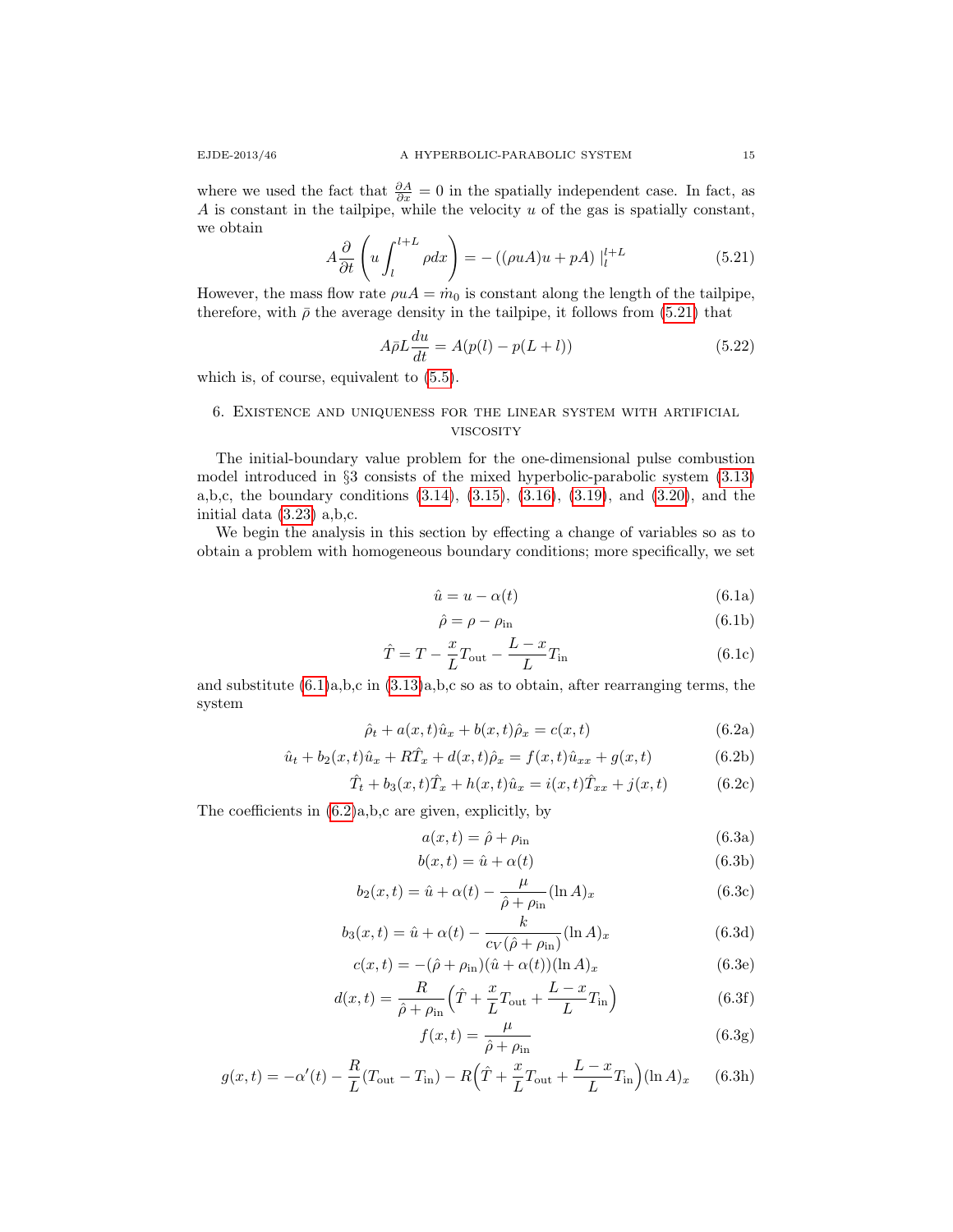$$
h(x,t) = \frac{\mu}{c_V} \frac{\hat{u}_x}{\hat{\rho} + \rho_{\text{in}}} + \frac{R}{c_V} \left(\hat{T} + \frac{x}{L} T_{\text{out}} + \frac{L - x}{L} T_{\text{in}}\right)
$$
(6.3i)

$$
i(x,t) = \frac{k}{c_V(\hat{\rho} + \rho_{\rm in})}
$$
\n(6.3j)

$$
j(x,t) = -(\hat{u} + \alpha(t))\left(\frac{T_{\text{out}} - T_{\text{in}}}{L}\right) + \frac{\dot{q}}{c_V(\hat{\rho} + \rho_{\text{in}})}
$$
(6.3k)

We note that  $h(x, t)$  is the only coefficient containing a derivative of one of the unknown functions. Also, in view of [\(6.1\)](#page-14-1)a, b,c, the boundary data and initial conditions assume the following form: For the boundary conditions at  $x = 0$  we have, for all  $t > 0$ ,

$$
\hat{u}(0,t) = u(0,t) - \alpha(t) = 0 \tag{6.4a}
$$

$$
\hat{\rho}(0,t) = \rho(0,t) - \rho_{\rm in} = 0 \tag{6.4b}
$$

$$
\hat{T}(0,t) = T(0,t) - T_{\text{in}} = 0 \tag{6.4c}
$$

while those at  $x = L$  assume the form

$$
\hat{u}_x(L,t) = 0 \tag{6.4d}
$$

$$
\hat{T}(L,t) = T(L,t) - T_{\text{out}} = 0 \tag{6.4e}
$$

In terms of the new variables, the initial conditions are

$$
\hat{u}(x,0) = u_0(x) - \alpha(0) = \hat{u}_0(x)
$$
\n(6.5a)

$$
\hat{\rho}(x,0) = \rho_0(x) - \rho_{\rm in} = \hat{\rho}_0(x) \tag{6.5b}
$$

$$
\hat{T}(x,0) = T_0(x) - \frac{x}{L}T_{\text{out}} - \frac{L-x}{L}T_{\text{in}} = \hat{T}_0(x)
$$
\n(6.5c)

If we ignore the dependence of the coefficients in  $(6.3)$ a-k on  $\hat{\rho}$ ,  $\hat{u}$ ,  $\hat{T}$  and instead assume that the coefficients  $a, b, b_2, b_3, c, d, f, g, h, i, j$  are known functions of x and t only, then by dropping the hats on  $\hat{\rho}$ ,  $\hat{u}$ , and  $\hat{T}$ , including those on  $\hat{\rho}_0$ ,  $\hat{u}_0$ , and  $\hat{T}_0$ , we obtain the linear initial-boundary value problem

<span id="page-15-0"></span>
$$
\rho_t + au_x + b\rho_x = c \tag{6.6a}
$$

$$
u_t + b_2 u_x + RT_x + d\rho_x = fu_{xx} + g \tag{6.6b}
$$

<span id="page-15-1"></span>
$$
T_t + b_3 T_x + h u_x = iT_{xx} + j \tag{6.6c}
$$

with initial data on  $[0, L]$ 

$$
u(x,0) = u_0(x) \tag{6.7a}
$$

$$
\rho(x,0) = \rho_0(x) \tag{6.7b}
$$

$$
T(x,0) = T_0(x) \tag{6.7c}
$$

and, for all  $t > 0$ , the boundary data

<span id="page-15-2"></span>
$$
\rho(0,t) = 0 \tag{6.8a}
$$

$$
u(0,t) = 0 \tag{6.8b}
$$

$$
T(0,t) = 0 \tag{6.8c}
$$

$$
u_x(L,t) = 0 \tag{6.8d}
$$

$$
T(L,t) = 0 \tag{6.8e}
$$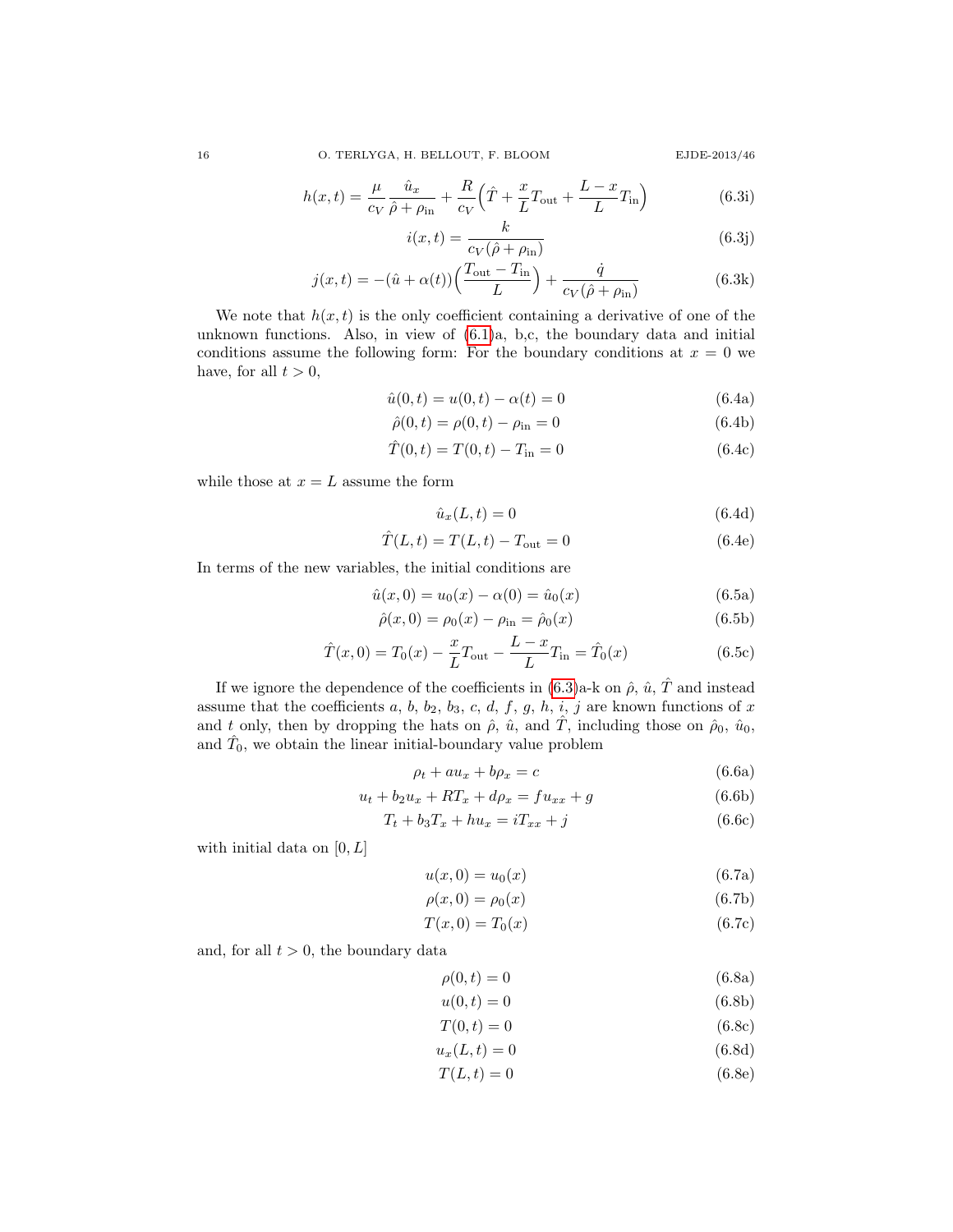The purpose of this paper is to prove an existence and uniqueness theorem for the system  $(6.6)$ ,  $(6.7)$ ,  $(6.8)$  (as well as for a regularized version of this system); the latter result will serve as the starting point for the local and global existence results for the original nonlinear problem  $(3.13)a$ , b,c,  $(3.14)$ ,  $(3.17)-(3.20)$  $(3.17)-(3.20)$ , and  $(3.23)a,b,c$  $(3.23)a,b,c$  in [\[5\]](#page-39-15). In fact, the existence and uniqueness result for  $(6.6)$ ,  $(6.7)$ ,  $(6.8)$ , which is established in §7, depends on proving, in this section, a related result for the regularized version of this system which is introduced below; this regularized problem is treated by using the method of Galerkin approximations coupled with an energy argument. For the problem  $(6.6)$ ,  $(6.7)$ ,  $(6.8)$ , as well as for the regularized version of this problem possessing an artificial viscosity, we will assume that

$$
f(x,t) \ge f_c > 0, \quad \forall (x,t) \in [0,t] \times [0,L]
$$
 (6.9a)

$$
i(x,t) \ge i_c > 0, \quad \forall (x,t) \in [0,t] \times [0,L] \tag{6.9b}
$$

$$
a, b, b_2, b_3, c, d, f, g, h, i, j \in C^{\infty}([0, t]; C^{\infty}[0, L])
$$
\n(6.9c)

To regularize the mixed, linear, hyperbolic-parabolic system [\(6.6\)](#page-15-0) we add the viscous term  $\delta \rho_{xx}$  to [\(6.6\)](#page-15-0)a where  $\delta > 0$  is an artificial viscosity; this produces the uniformly parabolic system

<span id="page-16-3"></span><span id="page-16-0"></span>
$$
\rho_t + au_x + b\rho_x = \delta\rho_{xx} + c \tag{6.10a}
$$

$$
u_t + b_2 u_x + RT_x + d\rho_x = fu_{xx} + g \tag{6.10b}
$$

$$
T_t + b_3 T_x + h u_x = iT_{xx} + j.
$$
 (6.10c)

For the system  $(6.10)a,b,c$  we retain the initial data  $(6.7)a,b,c$  but, as we have increased the order of the equation governing the evolution of  $\rho$ , we append to the boundary data [\(6.8\)](#page-15-2) the additional boundary condition

<span id="page-16-4"></span>
$$
\rho_x(L, t) = 0, \quad t > 0 \tag{6.8f}
$$

The full regularized problem now consists of  $(6.10)a,b,c, (6.7)a,b,c, and (6.8)a-f$  $(6.10)a,b,c, (6.7)a,b,c, and (6.8)a-f$  $(6.10)a,b,c, (6.7)a,b,c, and (6.8)a-f$  $(6.10)a,b,c, (6.7)a,b,c, and (6.8)a-f$  $(6.10)a,b,c, (6.7)a,b,c, and (6.8)a-f$ ; to deal with this problem we begin by introducing the spaces which are used in the Galerkin approximations; i.e., we have the following definition.

**Definition 6.1.** For  $m \in \mathbb{N}$  define the finite dimensional spaces

$$
\mathcal{V}_m = \{ v(x, t) : v = \sum_{l=0}^m \alpha_l(t) \sqrt{\frac{2}{L}} \sin \frac{(2l+1)\pi x}{2L} \},\,
$$
\n(6.11a)

$$
\mathcal{W}_m = \left\{ w(x,t) : w = \sum_{l=0}^m \beta_l(t) \sqrt{\frac{2}{L}} \sin \frac{l \pi x}{L} \right\},\tag{6.11b}
$$

where  $\alpha_l(\tau)$ ,  $\beta_l(\tau) \in C^1[0, t]$ .

Recalling that the functions  $\rho, u, T$  which appear in [\(6.10\)](#page-16-0)a,b,c, [\(6.7\)](#page-15-1)a,b,c, and  $(6.8)$ a-f are, in fact, the  $\hat{\rho}$ ,  $\hat{u}$ ,  $\hat{T}$  given by  $(6.1)$ a, b, c we state the following result.

<span id="page-16-2"></span><span id="page-16-1"></span>**Lemma 6.2.** Suppose  $\rho(x, t), u(x, t) \in V_m$  and  $T(x, t) \in W_m$  for some  $m \in \mathbb{N}$ , and

$$
\int_{0}^{L} (\rho_t + au_x + b\rho_x - \delta\rho_{xx} - c)v dx = 0
$$
\n(6.12a)

$$
\int_0^L (u_t + b_2 u_x + RT_x + d\rho_x - fu_{xx} - g)v dx = 0
$$
\n(6.12b)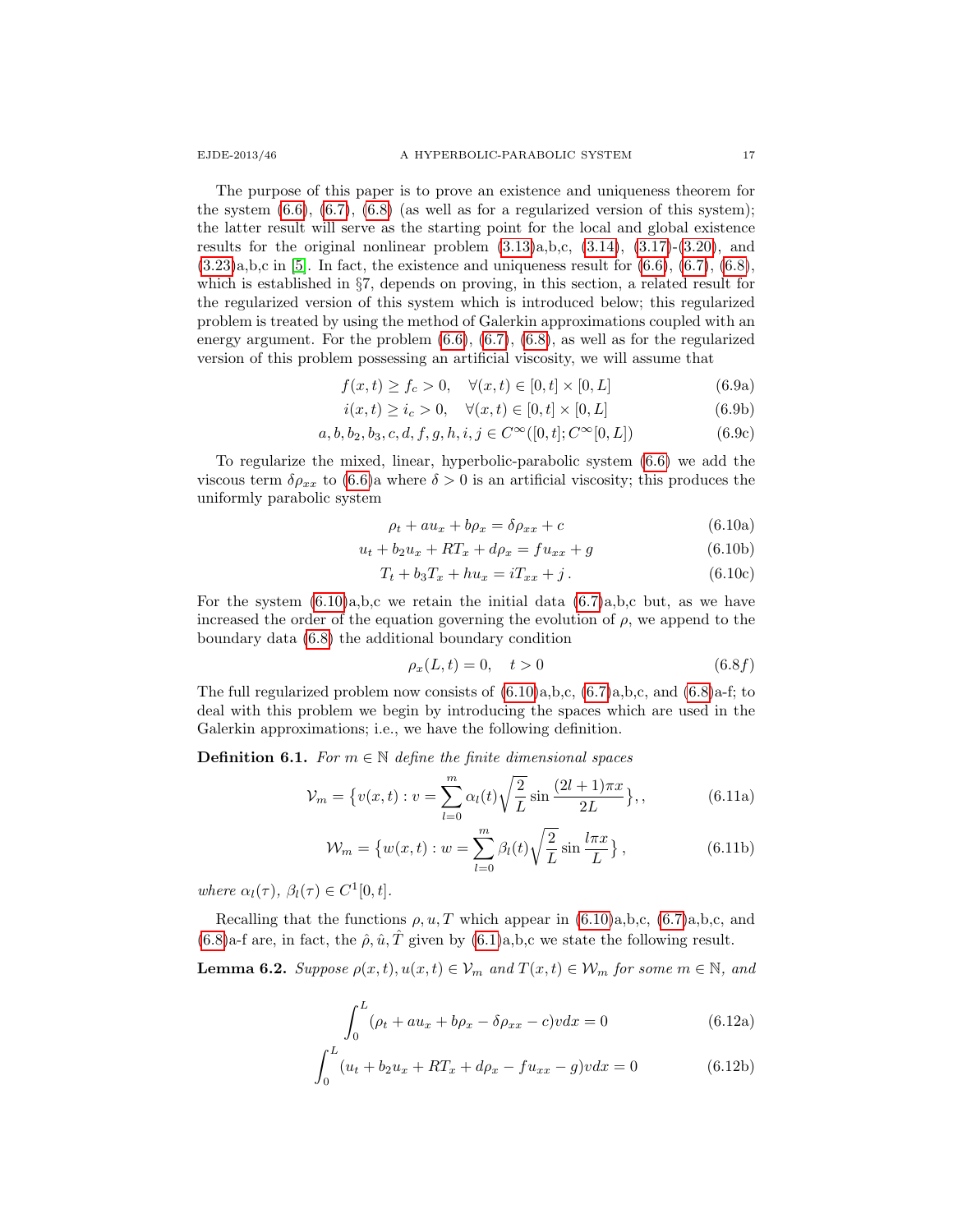for any  $v \in V_m$ , while

$$
\int_{0}^{L} (T_t + b_3 T_x + h u_x - i T_{xx} - j) w dx = 0
$$
\n(6.12c)

for any  $w \in \mathcal{W}_m$ ; then, the following identity holds:

<span id="page-17-1"></span>
$$
\frac{1}{2}\{\|\rho(\cdot,t)\|_{W^{1,2}}^{2} + \|u(\cdot,t)\|_{W^{1,2}}^{2} + \|T(\cdot,t)\|_{W^{1,2}}^{2}\}\n+ \int_{0}^{t} \int_{0}^{L} \left\{i(T_{xx}^{2} + T_{x}^{2}) + T_{t}^{2} + f(u_{xx}^{2} + u_{x}^{2}) + u_{t}^{2} + \delta(\rho_{xx}^{2} + \rho_{x}^{2}) + \rho_{t}^{2}\right\} dx d\tau\n+ \frac{1}{2} \int_{0}^{L} f u_{x}^{2} dx + \frac{1}{2} \int_{0}^{L} i T_{x}^{2} dx\n= \frac{1}{2} \int_{0}^{L} f(x,0) u_{x}^{2}(x,0) dx + \frac{1}{2} \int_{0}^{L} i(x,0) T_{x}^{2}(x,0) dx\n+ \frac{1}{2}\{ \|\rho(\cdot,0)\|_{W^{1,2}}^{2} + \|u(\cdot,0)\|_{W^{1,2}}^{2} + \|T(\cdot,0)\|_{W^{1,2}}^{2} \}\n+ \int_{0}^{t} \int_{0}^{L} \left\{ -a\rho u_{x} - b\rho\rho_{x} - b_{2} u u_{x} - R u T_{x} - d u \rho_{x} - b_{3} T T_{x} - h T u_{x}\n+ \frac{1}{2} f_{t} u_{x}^{2} + \frac{1}{2} i_{t} T_{x}^{2} \right\} dx d\tau + \int_{0}^{t} \int_{0}^{L} \left\{ a u_{x} \rho_{xx} + b\rho_{x} \rho_{xx} + b_{2} u_{x} u_{xx}\n+ R T_{x} u_{xx} + d\rho_{x} u_{xx} + b_{3} T_{x} T_{xx} - a\rho_{t} u_{x} - b\rho_{t} \rho_{x} - b_{2} u_{t} u_{x} - R u_{t} T_{x}\n- du_{t} \rho_{x} - b_{3} T_{t} T_{x} - f_{x} u_{t} u_{x} - i_{x} T_{t} T_{x} - h T_{t} u_{x} + h u_{x} T_{xx}\n\right\} dx d\tau\n+ \int_{0}^{t} \int_{0}^{L} \left\{c\rho + g u + jT - c\rho_{xx} - g u_{xx}\n- jT_{xx} + c\rho_{t} + g
$$

Remark 6.3. The hypotheses of Lemma [6.2](#page-16-1) will hold for the Galerkin approximations to the solution of the regularized linear initial-boundary value problem which are constructed below.

*Proof.* We observe that as  $\rho, u \in V_m$  and  $T \in \mathcal{W}_m$ , all even order spatial derivatives of  $\rho$ , u and T will be zero at  $x = 0$ , while odd order spatial derivatives of  $\rho$ , u and even order spatial derivatives of T will vanish at  $x = L$ . As  $\rho \in V_m$ , it follows from from  $(6.12)c$  that

$$
\int_{0}^{L} \int_{0}^{t} (\rho_t + au_x + b\rho_x - \delta\rho_{xx} - c)\rho \, dx \, d\tau = 0 \tag{6.14}
$$

which, after integration by parts of the term  $\delta \rho \rho_{xx}$ , becomes

<span id="page-17-0"></span>
$$
\int_{0}^{L} \frac{1}{2} \rho^{2}(x, t) dx - \int_{0}^{L} \frac{1}{2} \rho_{0}^{2}(x) dx + \int_{0}^{t} \int_{0}^{L} \delta \rho_{x}^{2} dx d\tau
$$
\n
$$
= \int_{0}^{t} \int_{0}^{L} \{-a\rho u_{x} - b\rho \rho_{x} + c\rho\} dx d\tau
$$
\n(6.15)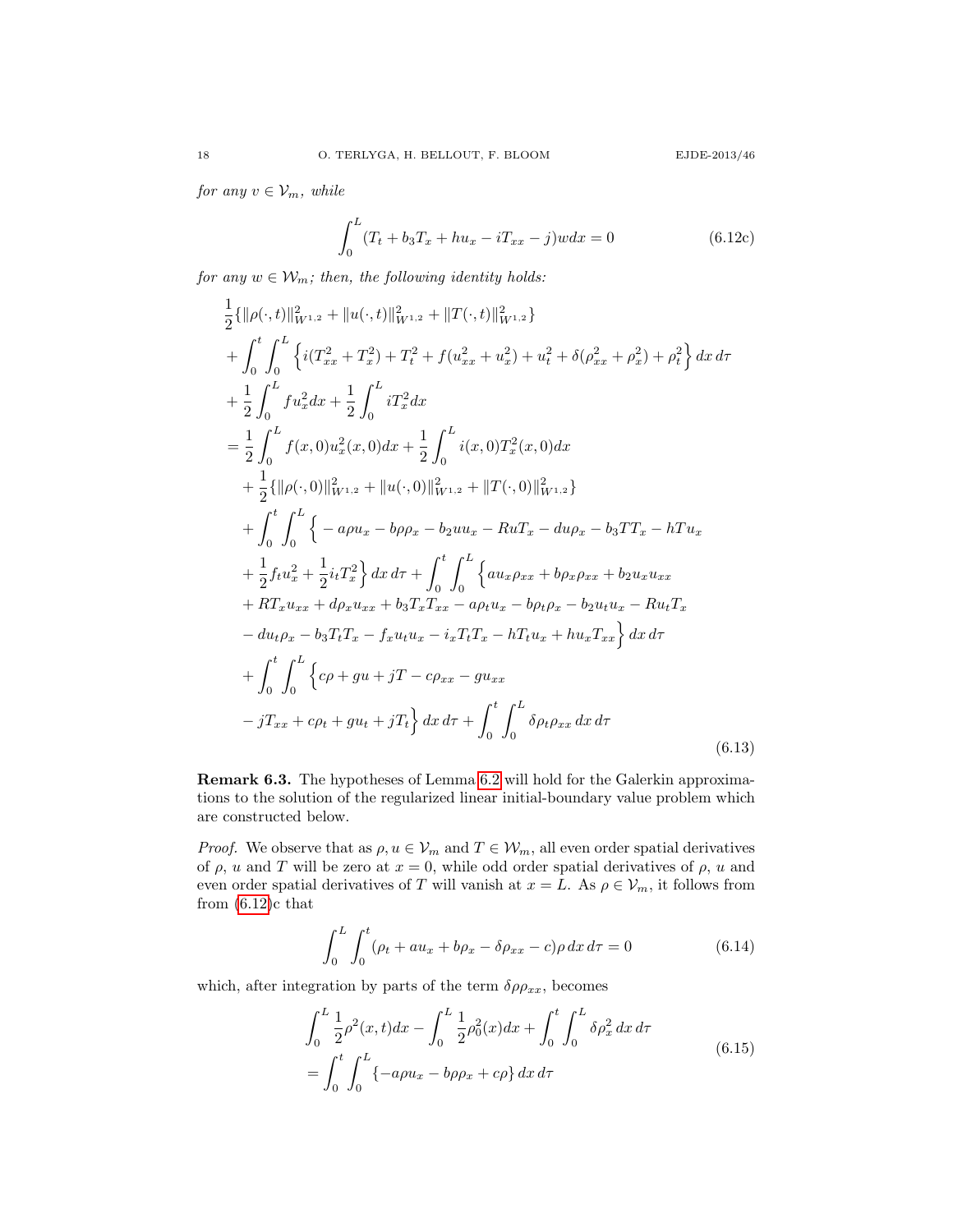Also, as  $u \in V_m$  we have, as a consequence of  $(6.12)$ b

$$
\int_{0}^{L} (u_t + b_2 u_x + RT_x + d\rho_x - fu_{xx} - g)u dx = 0
$$
\n(6.16)

If we then integrate this last result over  $[0, t]$  we obtain

<span id="page-18-2"></span>
$$
\int_0^L \frac{1}{2} u^2(x, t) dx - \int_0^L \frac{1}{2} u_0^2(x) dx + \int_0^t \int_0^L f u_x^2 dx d\tau
$$
\n
$$
= \int_0^t \int_0^L \{-b_2 u u_x - R u T_x - du \rho_x + gu\} dx d\tau
$$
\n(6.17)

Next, as  $T \in \mathcal{W}_m$ , it follows from [\(6.12\)](#page-16-2)c that

$$
\int_{0}^{L} (T_t + b_3 T_x + h u_x - iT_{xx} - j) T dx = 0
$$
\n(6.18)

and integrating this result over  $[0, t]$  we obtain

<span id="page-18-3"></span>
$$
\int_0^L \frac{1}{2} T^2(x, t) dx - \int_0^L \frac{1}{2} T_0^2(x) dx + \int_0^t \int_0^L i T_x^2 dx d\tau
$$
\n
$$
= \int_0^t \int_0^L \{-b_3 T T_x - h T u_x + jT\} dx d\tau.
$$
\n(6.19)

Since  $\rho_{xx}\in \mathcal{V}_m,\, (6.12)$  $\rho_{xx}\in \mathcal{V}_m,\, (6.12)$ a yields

<span id="page-18-0"></span>
$$
\int_0^L (\rho_t + au_x + b\rho_x - c - \delta \rho_{xx}) \rho_{xx} dx = 0.
$$
 (6.20)

Integration by parts in [\(6.20\)](#page-18-0), coupled with the conditions  $\rho_x(L, t) = 0, \rho_t(0, t) = 0$ , and followed by integration over  $[0, t]$ , then yields

<span id="page-18-4"></span>
$$
\int_{0}^{L} \frac{1}{2} \rho_x^2(x, t) dx - \int_{0}^{L} \frac{1}{2} \rho_x^2(x, 0) dx + \int_{0}^{t} \int_{0}^{L} \delta \rho_{xx}^2 dx d\tau
$$
\n
$$
= \int_{0}^{t} \int_{0}^{L} (au_x \rho_{xx} + b \rho_x \rho_{xx} - c \rho_{xx}) dx d\tau
$$
\n(6.21)

As  $u_{xx} \in \mathcal{V}_m$ , [\(6.12\)](#page-16-2)b implies that

$$
\int_{0}^{L} (u_t + b_2 u_x + RT_x + d\rho_x - fu_{xx} - g)u_{xx} dx = 0
$$
\n(6.22)

If we integrate by parts in this last identity, use the conditions  $u_x(L, t) = 0$  and  $u_t(0, t) = 0$ , and then integrate over [0, t], we find that

<span id="page-18-5"></span>
$$
\int_{0}^{L} \frac{1}{2} u_x^2(x, t) dx - \int_{0}^{L} \frac{1}{2} u_x^2(x, 0) dx + \int_{0}^{t} \int_{0}^{L} f u_{xx}^2 dx d\tau
$$
\n
$$
= \int_{0}^{t} \int_{0}^{L} (b_2 u_x u_{xx} + RT_x u_{xx} + d\rho_x u_{xx} - gu_{xx}) dx d\tau.
$$
\n(6.23)

Next, as  $T_{xx} \in \mathcal{W}_m$ , [\(6.12\)](#page-16-2)c produces

<span id="page-18-1"></span>
$$
\int_0^L (T_t + b_3 T_x + h u_x - iT_{xx} - j) T_{xx} dx = 0.
$$
 (6.24)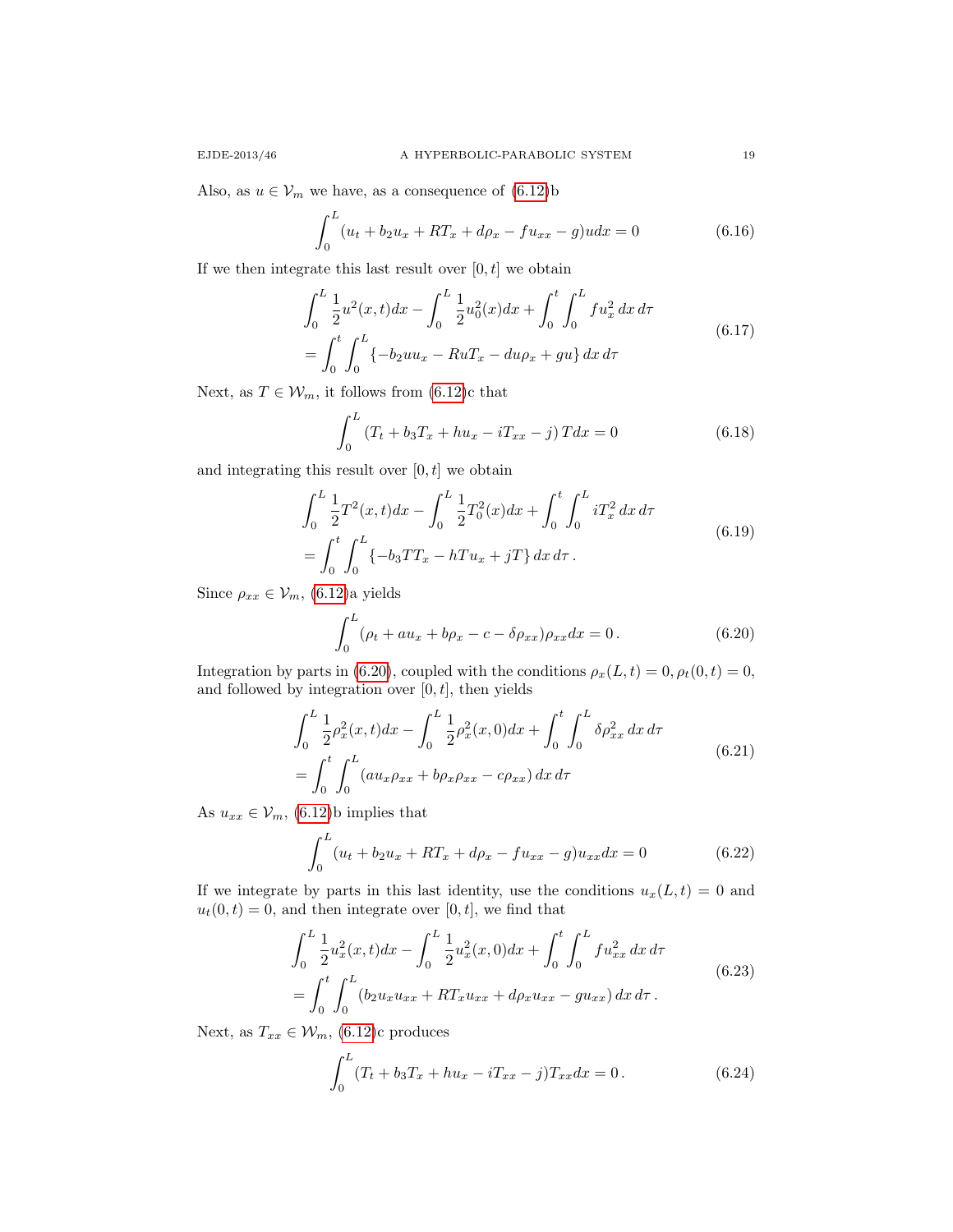Integrating by parts in [\(6.24\)](#page-18-1), using the fact that  $T_t(0, t) = T_t(L, t) = 0, t > 0$ , and then integrating over  $[0,t],$  we obtain

<span id="page-19-3"></span>
$$
\int_{0}^{L} \frac{1}{2} T_{x}^{2}(x, t) dx - \int_{0}^{L} \frac{1}{2} T_{x}^{2}(x, 0) dx + \int_{0}^{t} \int_{0}^{L} i T_{xx}^{2} dx d\tau
$$
\n
$$
= \int_{0}^{t} \int_{0}^{L} (b_{3} T_{x} T_{xx} + h u_{x} T_{xx} - j T_{xx}) dx d\tau.
$$
\n(6.25)

Since  $\rho_t \in \mathcal{V}_m$ , [\(6.12\)](#page-16-2)a yields

$$
\int_0^L (\rho_t + au_x + b\rho_x - c - \delta \rho_{xx}) \rho_t dx = 0, \qquad (6.26)
$$

so that

<span id="page-19-4"></span>
$$
\int_0^t \int_0^L \rho_t^2 dx d\tau = \int_0^t \int_0^L (-a\rho_t u_x - b\rho_t \rho_x + c\rho_t - \delta\rho_t \rho_{xx}) dx d\tau \tag{6.27}
$$

Next, we note that as  $u_t \in \mathcal{V}_m$ , [\(6.12\)](#page-16-2)b yields, after integration over [0, t],

<span id="page-19-0"></span>
$$
\int_0^t \int_0^L (u_t + b_2 u_x + RT_x + d\rho_x - fu_{xx} - g)u_t dx dt = 0.
$$
 (6.28)

Integrating the next to the last term in [\(6.28\)](#page-19-0) by parts, we find that

<span id="page-19-1"></span>
$$
\int_0^t \int_0^L fu_{xx} u_t \, dx \, d\tau = -\int_0^L \frac{1}{2} f u_x^2 dx \Big|_0^t + \int_0^t \int_0^L \frac{1}{2} f_t u_x^2 \, dx \, d\tau - \int_0^t \int_0^L f_x u_x u_t \, dx \, d\tau \tag{6.29}
$$

because  $u_x(L, t) = u_t(0, t) = 0$ . If we now substitute this last result back into  $(6.29)$ , we obtain

<span id="page-19-5"></span>
$$
\int_{0}^{t} \int_{0}^{L} u_{t}^{2} dx d\tau + \int_{0}^{L} \frac{1}{2} f u_{x}^{2} dx
$$
\n
$$
= \int_{0}^{L} \frac{1}{2} f(x, 0) u_{x}^{2}(x, 0) dx
$$
\n
$$
+ \int_{0}^{t} \int_{0}^{L} (-b_{2} u_{t} u_{x} - R u_{t} T_{x} - du_{t} \rho_{x} - f_{x} u_{t} u_{x} + \frac{1}{2} f_{t} u_{x}^{2} - g u_{t}) dx d\tau.
$$
\n(6.30)

Finally, as  $T_t \in \mathcal{W}_m$ , [\(6.12\)](#page-16-2)c produces, after integration over [0, t],

<span id="page-19-2"></span>
$$
\int_0^t \int_0^L (T_t + b_3 T_x + h u_x - iT_{xx} - j) T_t dx dt = 0.
$$
 (6.31)

Integrating the next to the last term in [\(6.31\)](#page-19-2) by parts yields

$$
\int_0^t \int_0^L i T_{xx} T_t \, dx \, d\tau = -\int_0^L \frac{1}{2} i T_x^2 dx \Big|_0^t + \int_0^t \int_0^L \frac{1}{2} i_t T_x^2 \, dx \, d\tau - \int_0^t \int_0^L i_x T_x u_t \, dx \, d\tau \tag{6.32}
$$

as  $T_t(L, t) = T_t(0, t) = 0$ . Substituting this last result back into [\(6.31\)](#page-19-2) we find that

<span id="page-19-6"></span>
$$
\int_{0}^{t} \int_{0}^{L} T_{t}^{2} dx d\tau + \int_{0}^{L} \frac{1}{2} i T_{x}^{2} dx
$$
\n
$$
= \int_{0}^{L} \frac{1}{2} i(x, 0) T_{x}^{2}(x, 0) dx
$$
\n
$$
+ \int_{0}^{t} \int_{0}^{L} (-b_{3} T_{t} T_{x} - h T_{t} u_{x} - i_{x} T_{t} T_{x} + \frac{1}{2} i_{t} T_{x}^{2} - j T_{t}) dx d\tau
$$
\n(6.33)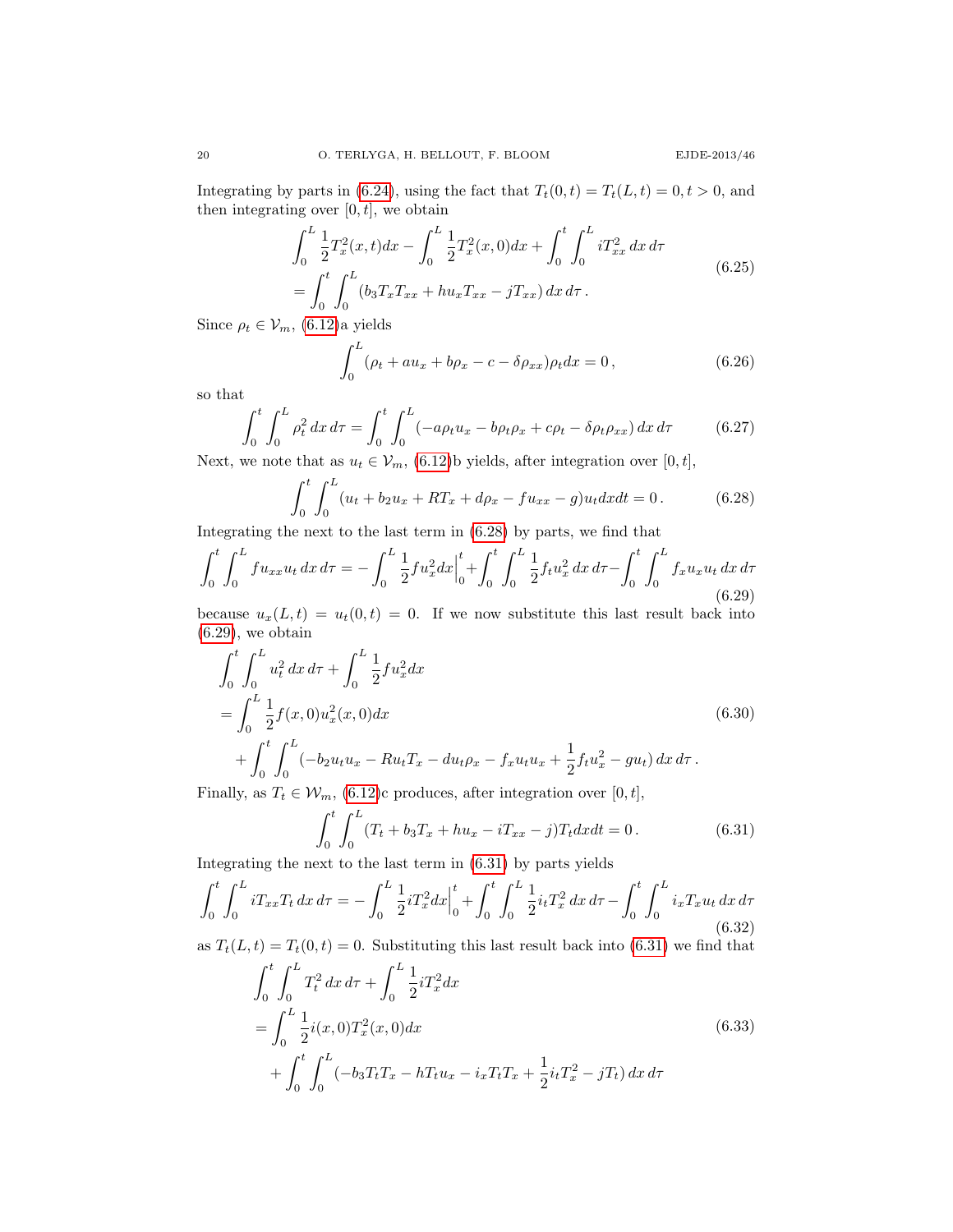Adding together the results in equations [\(6.15\)](#page-17-0), [\(6.17\)](#page-18-2), [\(6.19\)](#page-18-3), [\(6.21\)](#page-18-4), [\(6.23\)](#page-18-5), [\(6.25\)](#page-19-3), [\(6.27\)](#page-19-4), [\(6.30\)](#page-19-5), and [\(6.33\)](#page-19-6), and grouping like terms together, we obtain the result expressed by  $(6.13)$ .

We now introduce what will turn out to be an appropriate energy functional for the regularized system  $(6.10)a,b,c$  with artificial viscosity  $\delta > 0$ , namely, we have the following definition.

**Definition 6.4.** For  $\rho(x, t)$ ,  $u(x, t)$ , and  $T(x, t)$  we define the energy functional

<span id="page-20-2"></span>
$$
\mathcal{E}_{\delta}(t) = \frac{1}{2} \{ ||\rho(\cdot, t)||_{W^{1,2}}^2 + ||u(\cdot, t)||_{W^{1,2}}^2 + ||T(\cdot, t)||_{W^{1,2}}^2 \} \n+ \frac{1}{2} \int_0^t \int_0^L \left\{ i_c(T_{xx}^2 + T_x^2) + T_t^2 + f_c(u_{xx}^2 + u_x^2) + u_t^2 \right. \n+ \delta(\rho_{xx}^2 + \rho_x^2) + \rho_t^2 \right\} dx \, d\tau + \frac{1}{2} \int_0^L f_c u_x^2 dx + \frac{1}{2} \int_0^L i_c T_x^2 dx
$$
\n(6.34)

<span id="page-20-1"></span>**Lemma 6.5.** Under the hypotheses of Lemma [6.2](#page-16-1) we have for  $\rho, u \in V_m, T \in \mathcal{W}_m$ , and  $0 < \delta < 1$ ,

<span id="page-20-0"></span>
$$
\mathcal{E}_{\delta}(t) \le \mathcal{E}(0) + \mathcal{G}t + \mathcal{K} \int_0^t \mathcal{E}_{\delta}(\tau) d\tau, \qquad (6.35)
$$

where  $\mathcal G$  and  $\mathcal K$  are positive constants.

*Proof.* By Lemma  $6.2$  the identity  $(6.13)$  holds. The terms on the right hand side of  $(6.13)$  have been separated by  $\{\}\$ into four distinct groups; we now proceed to estimate these terms. In these estimates we will use generic positive constants  $C_i$ ,  $K_i, G_i.$ 

The terms from the first group involve functions and/or first derivatives with bounded coefficients; these can be estimated as in the following sample case:

$$
\left| \int_0^t \int_0^L a\rho u_x \, dx \, d\tau \right| \le K_1 \int_0^t \int_0^L (\rho^2 + u_x^2) \, dx \, d\tau, \quad K_1 = \frac{\sup |a|}{2} \,. \tag{6.36}
$$

The second group of terms involve second derivatives or time derivatives of the functions  $\rho$ ,  $u$ , and T. These can be estimated as follows: for any  $\eta > 0$ ,

$$
\left| \int_{0}^{t} \int_{0}^{L} a \rho_{xx} u_{x} \, dx \, d\tau \right| \leq \eta \sup |a| \int_{0}^{t} \int_{0}^{L} \rho_{xx}^{2} \, dx \, d\tau + \frac{\sup |a|}{4\eta} \int_{0}^{t} \int_{0}^{L} u_{x}^{2} \, dx \, d\tau ,
$$
\n
$$
\left| \int_{0}^{t} \int_{0}^{L} a \rho_{xx} u_{x} \, dx \, d\tau \right| \leq \eta C_{1} \int_{0}^{t} \int_{0}^{L} \rho_{xx}^{2} \, dx \, d\tau + K_{2}(\eta) \int_{0}^{t} \int_{0}^{L} u_{x}^{2} \, dx \, d\tau
$$
\n
$$
(6.37)
$$

One further example of this type, in the first  $\{\}$ , would be

$$
\left| \int_0^t \int_0^L a \rho_t u_x \, dx \, d\tau \right| \leq \eta \sup |a| \int_0^t \int_0^L \rho_t^2 \, dx \, d\tau + \frac{\sup |a|}{4\eta} \int_0^t \int_0^L u_x^2 \, dx \, d\tau
$$
\n
$$
= \eta C_2 \int_0^t \int_0^L \rho_t^2 \, dx \, d\tau + K_4(\eta) \int_0^t \int_0^L u_x^2 \, dx \, d\tau \,.
$$
\n(6.38)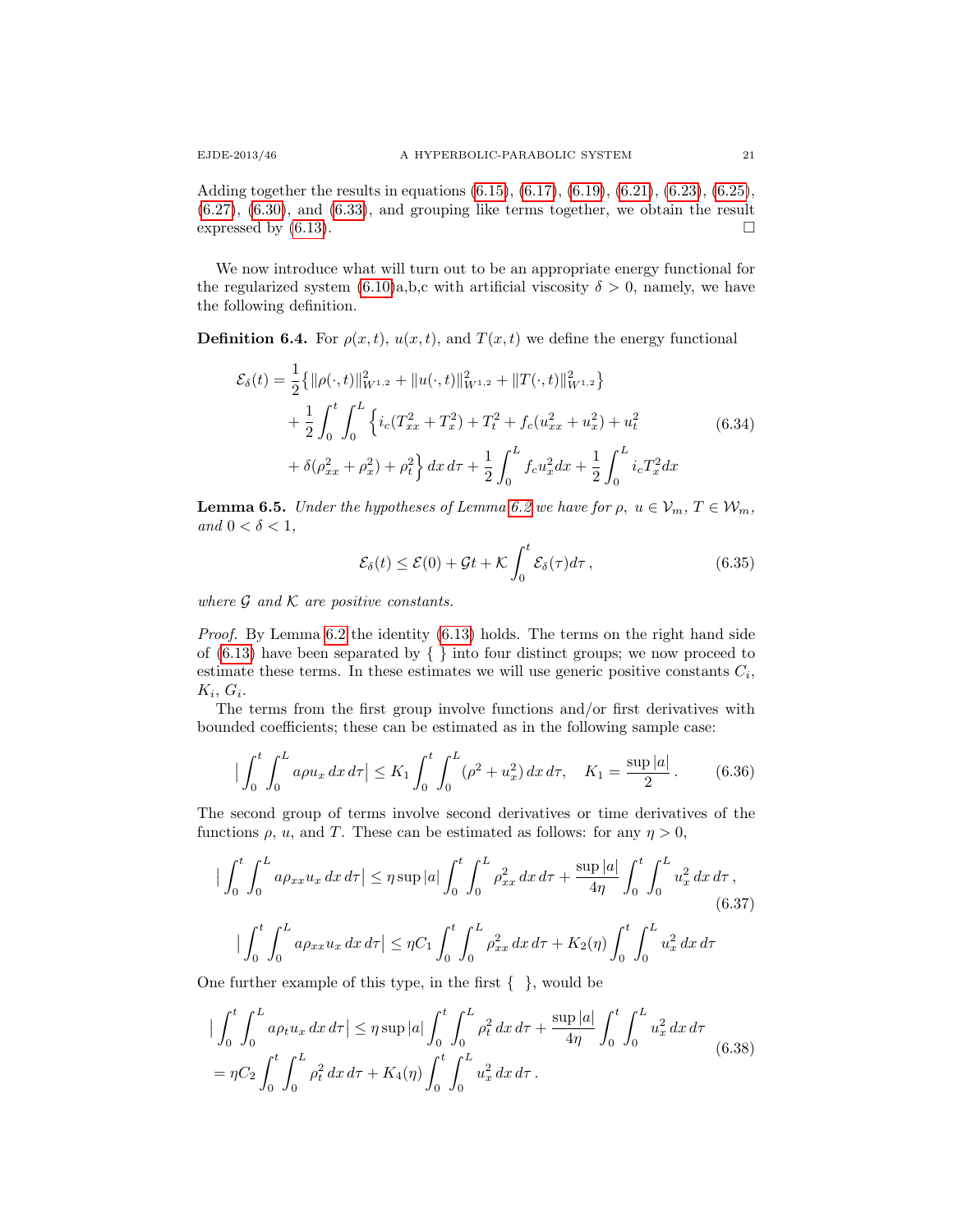For the third group of  $\{\}$  terms on the right-hand side of  $(6.13)$  we have estimates which conform to the pattern in the following two examples:

$$
\left| \int_{0}^{t} \int_{0}^{L} c\rho \, dx \, d\tau \right| \leq \frac{1}{2} \int_{0}^{t} \int_{0}^{L} \rho^{2} \, dx \, d\tau + \frac{1}{2} \int_{0}^{t} \int_{0}^{L} c^{2} \, dx \, d\tau
$$
\n
$$
\leq K_{3} \int_{0}^{t} \int_{0}^{L} \rho^{2} \, dx \, d\tau + G_{1} \cdot t \,,
$$
\n
$$
\left| \int_{0}^{t} \int_{0}^{L} c\rho_{xx} \, dx \, d\tau \right| \leq \eta \int_{0}^{t} \int_{0}^{L} \rho_{xx}^{2} \, dx \, d\tau + \frac{1}{4\eta} \int_{0}^{t} \int_{0}^{L} c^{2} \, dx \, d\tau
$$
\n
$$
\leq \eta \int_{0}^{t} \int_{0}^{L} \rho_{xx}^{2} \, dx \, d\tau + G_{2}(\eta) \cdot t, \quad G_{2}(\eta) = \frac{\text{const.}}{\eta} \tag{6.40}
$$

Terms involving second order spatial derivatives or time derivatives on the right hand side of, say,  $(6.40)$  can be moved to the left hand side of  $(6.13)$  to be absorbed by those terms with a similar structure, if  $\eta$  is chosen sufficiently small.

Finally the last term on the right hand side of [\(6.13\)](#page-17-1) may be estimated as follows:

<span id="page-21-1"></span>
$$
\left| \int_0^t \int_0^L \delta \rho_t \rho_{xx} \, dx \, d\tau \right| \le \int_0^t \int_0^L \frac{\delta}{2} \rho_t^2 \, dx \, d\tau + \int_0^t \int_0^L \frac{\delta}{2} \rho_{xx}^2 \, dx \, d\tau \,. \tag{6.41}
$$

Both terms on the right-hand side of [\(6.41\)](#page-21-1) can be brought over to the left-hand side of [\(6.13\)](#page-17-1) and absorbed by those terms with a similar structure; this is true for the first term on the right-hand side of [\(6.41\)](#page-21-1) provided  $\delta < 2$ .

We observe that on the left-hand side of [\(6.13\)](#page-17-1),

<span id="page-21-2"></span><span id="page-21-0"></span>
$$
\int_0^t \int_0^L i T_{xx}^2 \, dx \, d\tau \ge \int_0^t \int_0^L i_c T_{xx}^2 \, dx \, d\tau \tag{6.42a}
$$

and similarly for term involving  $fu_{xx}^2$ . Then, for  $\eta$  chosen small enough

$$
\int_0^t \int_0^L (i_c - C\eta) T_{xx}^2 dx d\tau \ge \int_0^t \int_0^L \frac{1}{2} i_c T_{xx}^2 dx d\tau \tag{6.42b}
$$

$$
\int_0^t \int_0^L (f_c - C\eta) u_{xx}^2 dx d\tau \ge \int_0^t \int_0^L \frac{1}{2} f_c u_{xx}^2 dx d\tau \tag{6.42c}
$$

$$
\int_{0}^{t} \int_{0}^{L} \left(\frac{\delta}{2} - C\eta\right) \rho_{xx}^{2} dx d\tau \ge \int_{0}^{t} \int_{0}^{L} \frac{1}{4} \delta \rho_{xx}^{2} dx d\tau \tag{6.42d}
$$

$$
\int_0^t \int_0^L (1 - C\eta) T_t^2 \, dx \, d\tau \ge \int_0^t \int_0^L \frac{1}{2} T_t^2 \, dx \, d\tau \tag{6.42e}
$$

$$
\int_0^t \int_0^L (1 - C\eta) u_t^2 \, dx \, d\tau \ge \int_0^t \int_0^L \frac{1}{2} u_t^2 \, dx \, d\tau \tag{6.42f}
$$

$$
\int_0^t \int_0^L \left(\frac{1}{2} - C\eta\right) \rho_t^2 \, dx \, d\tau \ge \int_0^t \int_0^L \frac{1}{4} \rho_t^2 \, dx \, d\tau \,,\tag{6.42g}
$$

where  $C = \sum C_i$ . We note that once  $\eta$  is chosen, the  $K_i$  and  $G_i$ ,  $i = 1, 2, \ldots$  are constants. Adding all our estimates, and making use of [\(6.42\)](#page-21-2)a-g, we obtain [\(6.35\)](#page-20-0) with  $\mathcal{K} = \sum K_i$  and  $\mathcal{G} = \sum G_i$ .

<span id="page-21-3"></span>As a consequence of Lemma [6.5,](#page-20-1) we have the following a priori estimate for the energy functional  $\mathcal{E}_{\delta}(t)$ .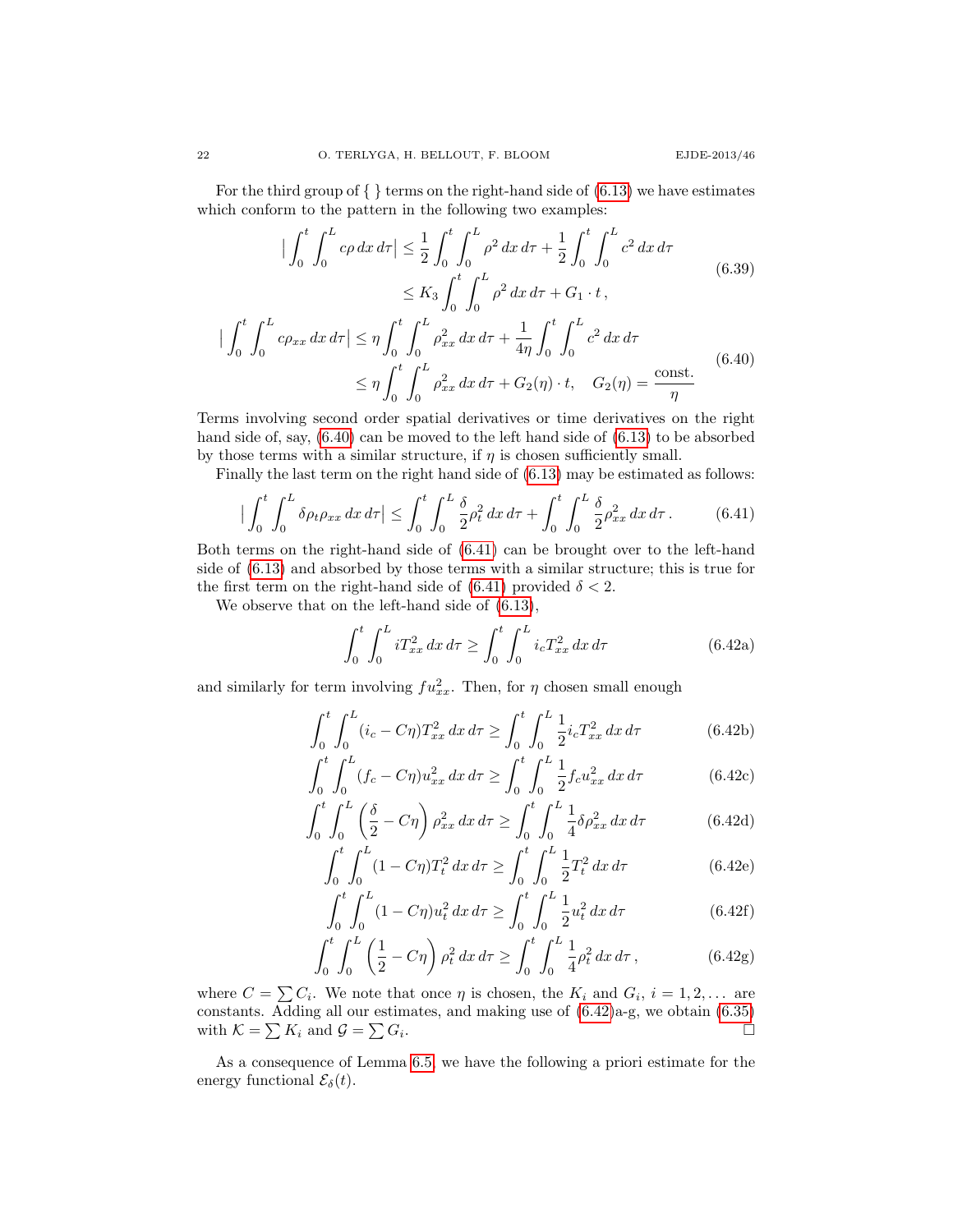**Lemma 6.6.** For some  $C_{t_0} > 0$ , and all t,  $0 \le t \le t_0$ , we have, under the hypotheses of Lemma [6.5,](#page-20-1)

<span id="page-22-0"></span>
$$
\mathcal{E}_{\delta}(t) \le C_{t_0} \left( \frac{\mathcal{G}}{\mathcal{K}} + \mathcal{E}(0) \right) \tag{6.43}
$$

Proof. The proof is a consequence of Gronwall's inequality [\[25\]](#page-40-20). By virtue of  $(6.35)$ ,

$$
\mathcal{E}_{\delta}(t) + \frac{\mathcal{G}}{\mathcal{K}} \le \mathcal{E}(0) + \frac{\mathcal{G}}{\mathcal{K}} + \mathcal{G}t + \mathcal{K} \int_0^t \mathcal{E}_{\delta}(\tau) d\tau, \quad 0 \le t \le t_0.
$$
 (6.44)

If we set

$$
\bar{\mathcal{E}}_{\delta}(t) = \mathcal{E}_{\delta}(t) + \frac{\mathcal{G}}{\mathcal{K}}\tag{6.45}
$$

it follows that

$$
\bar{\mathcal{E}}_{\delta}(t) \le \bar{\mathcal{E}}(0) + \mathcal{K} \int_0^t \bar{\mathcal{E}}_{\delta}(\tau) d\tau \tag{6.46}
$$

Applying Gronwall's inequality to  $\bar{\mathcal{E}}_{\delta}$  we obtain

$$
\mathcal{E}_{\delta}(t) \le \mathcal{E}_{\delta}(t) + \frac{\mathcal{G}}{\mathcal{K}} \le \left(\frac{\mathcal{G}}{\mathcal{K}} + \mathcal{E}(0)\right) e^{\mathcal{K}t}, \quad 0 \le t \le t_0 \tag{6.47}
$$

from which [\(6.43\)](#page-22-0) follows, for  $0 \le t \le t_0$ , with  $C_{t_0} = \exp(\mathcal{K}t_0)$ .

As a prelude to the introduction of the Galerkin approximations, we first extend the initial data symmetrically to [0, 2L]; i.e., for  $L \leq x \leq 2L$  we define

$$
u_0(x) = u_0(2L - x) \tag{6.48a}
$$

$$
\rho_0(x) = \rho_0(2L - x) \tag{6.48b}
$$

$$
T_0(x) = T_0(2L - x) \tag{6.48c}
$$

and then extend  $u_0$ ,  $\rho_0$ ,  $T_0$  periodically to the entire line with period 2L. A complete orthonormal set of functions on  $[0, 2L],$  with respect to the inner product  $< f,g >= \,$  $\int_0^{2L} fg dx$ , is given by

$$
\{\frac{1}{\sqrt{2L}}, \frac{1}{\sqrt{L}}\sin\frac{l\pi x}{2L}, \frac{1}{\sqrt{L}}\cos\frac{l\pi x}{2L}; l = 1, 2, \dots\}
$$
 (6.49)

We also observe that the set

$$
\{\sqrt{\frac{2}{L}}\sin\frac{(2l+1)\pi x}{2L}, \ l=0,1,2,\dots\}
$$
 (6.50)

is a complete orthonormal set with respect to

$$
\{u(\cdot)|u(\cdot)\in L^2[0,L],\ u(0)=0,\ u_x(L)=0\}.
$$

in the trace sense [\[1,](#page-38-4) [25\]](#page-40-20). Similarly,

$$
\{\sqrt{\frac{2}{L}}\sin\frac{l\pi x}{L}, \ l = 0, 1, 2, \dots\}
$$
 (6.51)

is a complete orthonormal set with respect to

$$
{u(\cdot)|u(\cdot) \in L^2[0,L], \ u(0) = 0, \ u(L) = 0}.
$$

in the trace sense.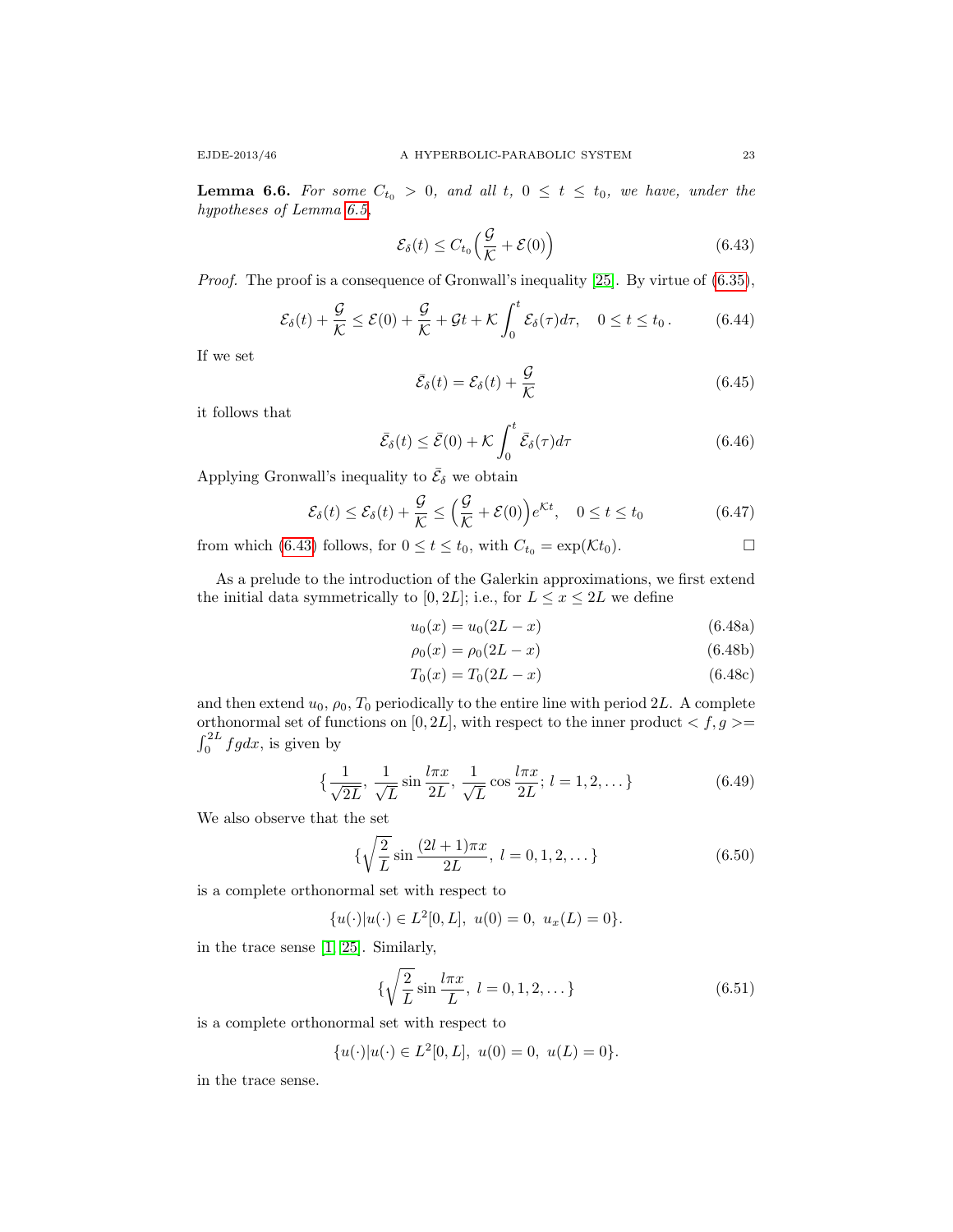<span id="page-23-2"></span>To proceed, we define candidate "approximate solutions"; i.e., Galerkin approximations for the system consisting of  $(6.10)a,b,c, (6.7)a,b,c$  $(6.10)a,b,c, (6.7)a,b,c$  $(6.10)a,b,c, (6.7)a,b,c$  and  $(6.8)a$ -f of the form

$$
\rho_m = \sum_{l=0}^{m} A_{lm}(t) \sqrt{\frac{2}{L}} \sin \frac{(2l+1)\pi x}{2L}
$$
 (6.52a)

$$
u_m = \sum_{l=0}^{m} B_{lm}(t) \sqrt{\frac{2}{L}} \sin \frac{(2l+1)\pi x}{2L}
$$
 (6.52b)

$$
T_m = \sum_{l=0}^{m} C_{lm}(t) \sqrt{\frac{2}{L}} \sin \frac{l\pi x}{L}, \qquad (6.52c)
$$

where for  $0 \le l \le m, m = 0, 1, 2, ...$ ,

<span id="page-23-3"></span>
$$
A_{lm}(0) = \xi_l \tag{6.53a}
$$

$$
B_{lm}(0) = \eta_l \tag{6.53b}
$$

$$
C_{lm}(0) = \nu_l \tag{6.53c}
$$

and  $\xi_l$ ,  $\eta_l$ ,  $\nu_l$  are determined as the coefficients in the following expansions of the initial data:

<span id="page-23-0"></span>
$$
\sum_{l=0}^{m} \xi_l \sqrt{\frac{2}{L}} \sin \frac{(2l+1)\pi x}{2L} \to \rho_0(x), \quad \text{in } L^2(0, L)
$$
 (6.54a)

$$
\sum_{l=0}^{m} \eta_l \sqrt{\frac{2}{L}} \sin \frac{(2l+1)\pi x}{2L} \to u_0(x), \quad \text{in } L^2(0, L)
$$
 (6.54b)

<span id="page-23-1"></span>
$$
\sum_{l=0}^{m} \nu_l \sqrt{\frac{2}{L}} \sin \frac{l \pi x}{L} \to T_0(x), \quad \text{in } L^2(0, L), \tag{6.54c}
$$

as  $m \to \infty$ . The  $\xi_l$ ,  $\eta_l$  and  $\nu_l$  are uniquely determined, once the functions  $\rho_0(x)$ ,  $u_0(x)$ , and  $T_0(x)$  have been extended as described above. In [\(6.54\)](#page-23-0)a,b,c,  $\rho_0(x)$ ,  $u_0(x)$ , and  $T_0(x)$  are actually the functions  $\hat{\rho}_0(x)$ ,  $\hat{u}_0(x)$ ,  $\hat{T}_0(x)$ , the hats having been dropped. We now require that the coefficients  $A_{km}(t)$ ,  $B_{km}(t)$ , and  $C_{km}(t)$ satisfy the linear system of ordinary differential equations:

$$
A'_{km}(t) = -\sum_{l=0}^{m} B_{lm}(t) \frac{(2l+1)\pi}{2L^2} \langle a(x,t) \cos \frac{(2l+1)\pi x}{2L}, \sin \frac{(2k+1)\pi x}{2L} \rangle
$$
  

$$
-\sum_{l=0}^{m} A_{lm}(t) \frac{(2l+1)\pi}{2L^2} \langle b(x,t) \cos \frac{(2l+1)\pi x}{2L}, \sin \frac{(2k+1)\pi x}{2L} \rangle
$$
(6.55a)  

$$
-A_{km}(t) \delta \frac{(2l+1)^2 \pi^2}{2L^3} + \langle c(x,t), \frac{1}{\sqrt{L}} \sin \frac{(2k+1)\pi x}{2L} \rangle,
$$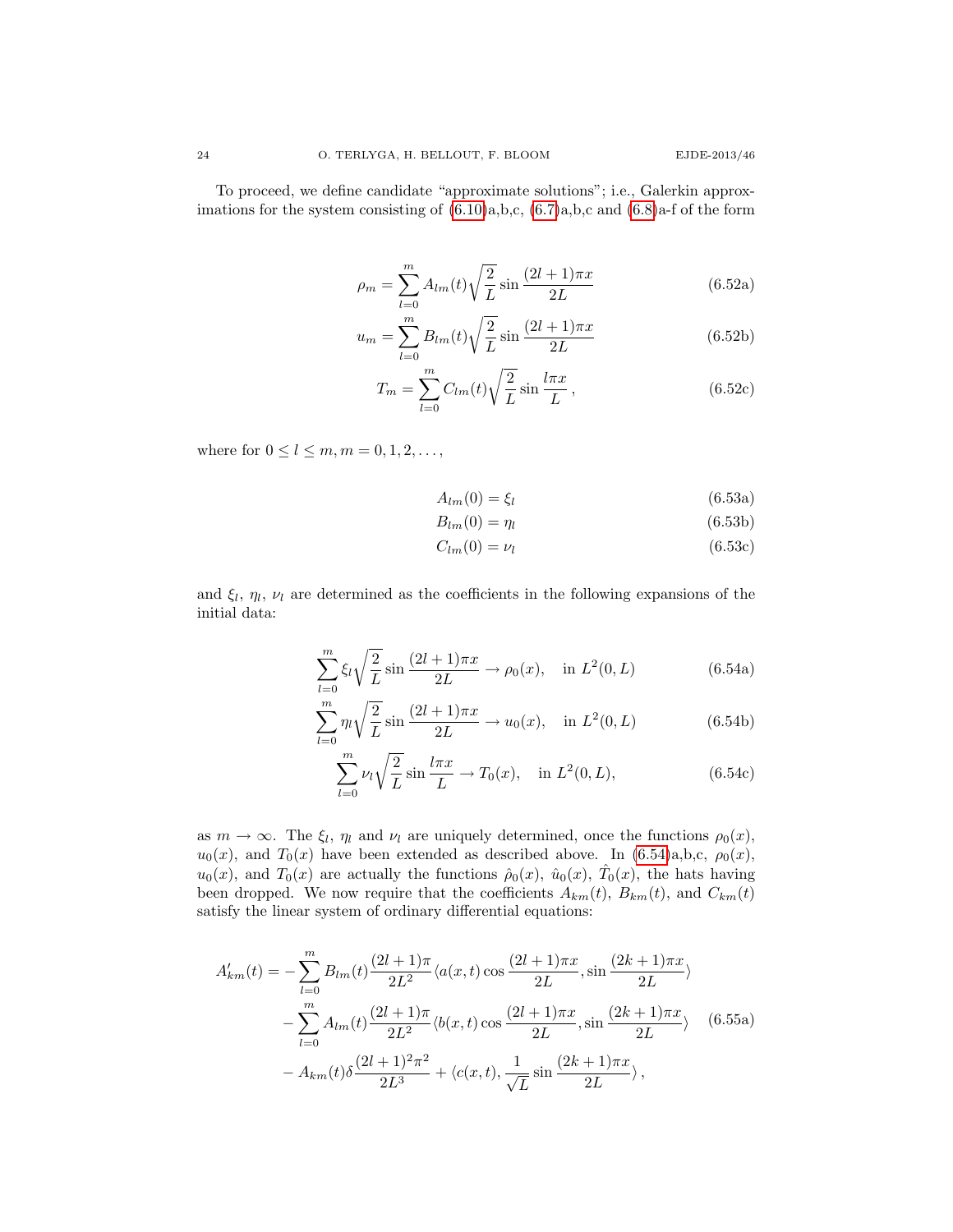$$
B'_{km}(t)
$$
  
=  $-\sum_{l=0}^{m} B_{lm}(t) \frac{(2l+1)\pi}{2L^2} \langle b_2(x,t) \cos \frac{(2l+1)\pi x}{2L}, \sin \frac{(2k+1)\pi x}{2L} \rangle$   
 $-\sum_{l=0}^{m} A_{lm}(t) \frac{(2l+1)\pi}{2L^2} \langle d(x,t) \cos \frac{(2l+1)\pi x}{2L}, \sin \frac{(2k+1)\pi x}{2L} \rangle$   
 $-\sum_{l=0}^{m} C_{lm}(t) R \frac{l\pi}{L^2} \langle \cos \frac{l\pi x}{L}, \sin \frac{(2k+1)\pi x}{2L} \rangle + \langle g(x,t), \frac{1}{\sqrt{L}} \sin \frac{(2k+1)\pi x}{2L} \rangle$   
 $-\sum_{l=0}^{m} B_{lm}(t) \frac{(2l+1)^2 \pi^2}{4L^3} \langle f(x,t) \sin \frac{(2l+1)\pi x}{2L}, \sin \frac{(2k+1)\pi x}{2L} \rangle,$   
(6.55b)

$$
C'_{km}(t) = -\sum_{l=0}^{m} B_{lm}(t) \frac{(2l+1)\pi}{2L^2} \langle h(x,t) \cos \frac{(2l+1)\pi x}{2L}, \sin \frac{k\pi x}{L} \rangle
$$
  

$$
-\sum_{l=0}^{m} C_{lm}(t) \frac{l\pi}{L^2} \langle b_3(x,t) \cos \frac{l\pi x}{L}, \sin \frac{k\pi x}{L} \rangle
$$
  

$$
-\sum_{l=0}^{m} C_{lm}(t) \frac{l^2 \pi^2}{L^3} \langle i(x,t) \sin \frac{l\pi x}{2L}, \sin \frac{k\pi x}{L} \rangle
$$
  

$$
+ \langle j(x,t), \frac{1}{\sqrt{L}} \sin \frac{k\pi x}{L} \rangle
$$
 (6.55c)

and the initial conditions, for  $0 \le l \le m$ ,

<span id="page-24-0"></span>
$$
A_{lm}(0) = \xi_l \tag{6.56a}
$$

$$
B_{lm}(0) = \eta_l \tag{6.56b}
$$

$$
C_{lm}(0) = \nu_l \tag{6.56c}
$$

By standard ODE theory the system [\(6.55\)](#page-23-1)a,b,c, [\(6.56\)](#page-24-0)a,b,c possesses a unique solution. Moreover, we have the following result.

<span id="page-24-2"></span>**Lemma 6.7.** Let  $\{A_{km}(t), B_{km}(t), C_{km}(t)\}\$ ,  $0 \le k \le m$ , be the unique solution of the initial value problem  $(6.55)a,b,c, (6.56)a,b,c.$  $(6.55)a,b,c, (6.56)a,b,c.$  $(6.55)a,b,c, (6.56)a,b,c.$  $(6.55)a,b,c, (6.56)a,b,c.$  Then the "approximate solutions"  $\rho_m$ ,  $u_m$  and  $T_m$ , as defined by  $(6.52)a,b,c$  $(6.52)a,b,c$ , satisfy the hypotheses of Lemma [6.2](#page-16-1) (and, hence, those of Lemma [6.5](#page-20-1) as well).

Proof. We have

<span id="page-24-1"></span>
$$
\rho_{mt} + au_{mx} + b\rho_{mx} - \delta\rho_{mx} - c
$$
\n
$$
= \sum_{l=0}^{m} A'_{lm}(t) \sqrt{\frac{2}{L}} \sin \frac{(2l+1)\pi x}{2L} + \sum_{l=0}^{m} B_{lm}(t) a(x, t) \frac{(2l+1)\pi}{2L} \sqrt{\frac{2}{L}} \cos \frac{(2l+1)\pi x}{2L}
$$
\n
$$
+ \sum_{l=0}^{m} A_{lm}(t) b(x, t) \frac{(2l+1)\pi}{2L} \sqrt{\frac{2}{L}} \cos \frac{(2l+1)\pi x}{2L}
$$
\n
$$
- c(x, t) + \sum_{l=0}^{m} A_{lm}(t) \delta \frac{(2l+1)^2 \pi^2}{4L^2} \sqrt{\frac{2}{L}} \sin \frac{(2l+1)\pi x}{2L}
$$
\n(6.57)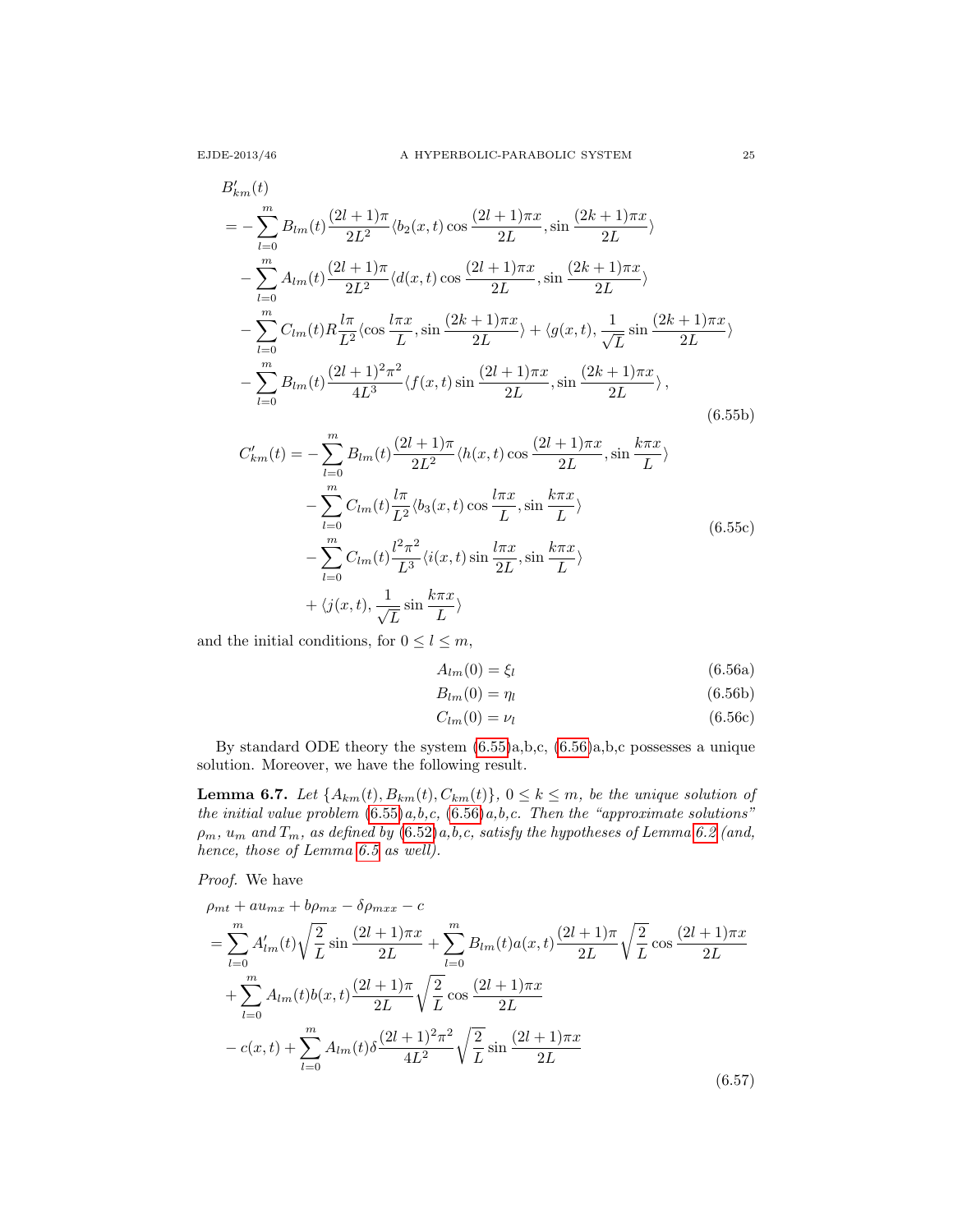If we now multiply [\(6.57\)](#page-24-1) by  $\sqrt{\frac{2}{L}} \sin \frac{(2k+1)\pi x}{2L}$ ,  $0 \le k \le m$ , and integrate from 0 to L, we obtain, for  $0 \leq k \leq m$ ,

$$
\int_{0}^{L} (\rho_{mt} + au_{mx} + b\rho_{mx} - \delta\rho_{mxx} - c) \sqrt{\frac{2}{L}} \sin \frac{(2k+1)\pi x}{2L} dx
$$
  
\n
$$
= A'_{km}(t) + \sum_{l=0}^{m} B_{lm}(t) \frac{(2l+1)\pi}{2L} \langle a(x,t) \sqrt{\frac{2}{L}} \cos \frac{(2l+1)\pi x}{2L}, \sqrt{\frac{2}{L}} \sin \frac{(2k+1)\pi x}{2L} \rangle
$$
  
\n
$$
+ \sum_{l=0}^{m} A_{lm}(t) \frac{(2l+1)\pi}{2L} \langle b(x,t) \sqrt{\frac{2}{L}} \cos \frac{(2l+1)\pi x}{2L}, \sqrt{\frac{2}{L}} \sin \frac{(2k+1)\pi x}{2L} \rangle
$$
  
\n
$$
+ A_{km}(t) \delta \frac{(2l+1)^2 \pi^2}{2L^3} - \langle c(x,t), \sqrt{\frac{2}{L}} \sin \frac{(2k+1)\pi x}{2L} \rangle = 0
$$
  
\n(6.58)

(for each  $0 \leq k \leq m$ ) as a consequence [\(6.55\)](#page-23-1)a. Therefore, for any  $v \in V_m$ ,

$$
\int_0^L (\rho_{mt} + au_{mx} + b\rho_{mx} - \delta\rho_{mxx} - c)v dx = 0.
$$
 (6.59)

Next, we compute that

<span id="page-25-0"></span>
$$
u_{mt} + b_2 u_{mx} + RT_{mx} + d\rho_{mx} - fu_{mxx} - g
$$
  
=  $\sum_{l=0}^{m} B'_{lm}(t) \sqrt{\frac{2}{L}} \sin \frac{(2l+1)\pi x}{2L} + \sum_{l=0}^{m} B_{lm}(t) b_2(x, t) \frac{(2l+1)\pi}{2L} \sqrt{\frac{2}{L}} \cos \frac{(2l+1)\pi x}{2L}$   
+  $\sum_{l=0}^{m} C_{lm}(t) R \frac{l\pi}{L} \sqrt{\frac{2}{L}} \cos \frac{l\pi x}{L} + \sum_{l=0}^{m} A_{lm}(t) d(x, t) \frac{(2l+1)\pi}{2L} \sqrt{\frac{2}{L}} \cos \frac{(2l+1)\pi x}{2L}$   
+  $\sum_{l=0}^{m} B_{lm}(t) \left(\frac{(2l+1)\pi}{2L}\right)^2 f(x, t) \sqrt{\frac{2}{L}} \sin \frac{(2l+1)\pi x}{2L} - g(x, t)$  (6.60)

Multiplying [\(6.60\)](#page-25-0) by  $\sqrt{\frac{2}{L}} \sin \frac{(2k+1)\pi x}{2L}$ ,  $0 \le k \le m$ , and integrating over [0, L], we obtain, for  $0 \leq k \leq m$ ,

$$
\int_{0}^{L} (u_{mt} + b_2 u_{mx} + RT_{mx} + d\rho_{mx} - fu_{mxx} - g) \sqrt{\frac{2}{L}} \sin \frac{(2k+1)\pi x}{2L} dx
$$
\n
$$
= \sum_{l=0}^{m} B'_{km}(t)
$$
\n
$$
+ \sum_{l=0}^{m} B_{lm}(t) \frac{(2l+1)\pi}{2L} \langle b_2(x, t) \sqrt{\frac{2}{L}} \cos \frac{(2l+1)\pi x}{2L}, \sqrt{\frac{2}{L}} \sin \frac{(2k+1)\pi x}{2L} \rangle
$$
\n
$$
+ \sum_{l=0}^{m} A_{lm}(t) \frac{(2l+1)\pi}{2L} \langle d(x, t) \sqrt{\frac{2}{L}} \cos \frac{(2l+1)\pi x}{2L}, \sqrt{\frac{2}{L}} \sin \frac{(2k+1)\pi x}{2L} \rangle
$$
\n
$$
+ \sum_{l=0}^{m} C_{lm}(t) R \frac{l\pi}{L} \langle \sqrt{\frac{2}{L}} \cos \frac{l\pi x}{L}, \sqrt{\frac{2}{L}} \sin \frac{(2k+1)\pi x}{2L} \rangle
$$
\n
$$
- \langle g(x, t), \sqrt{\frac{2}{L}} \sin \frac{(2k+1)\pi x}{2L} \rangle
$$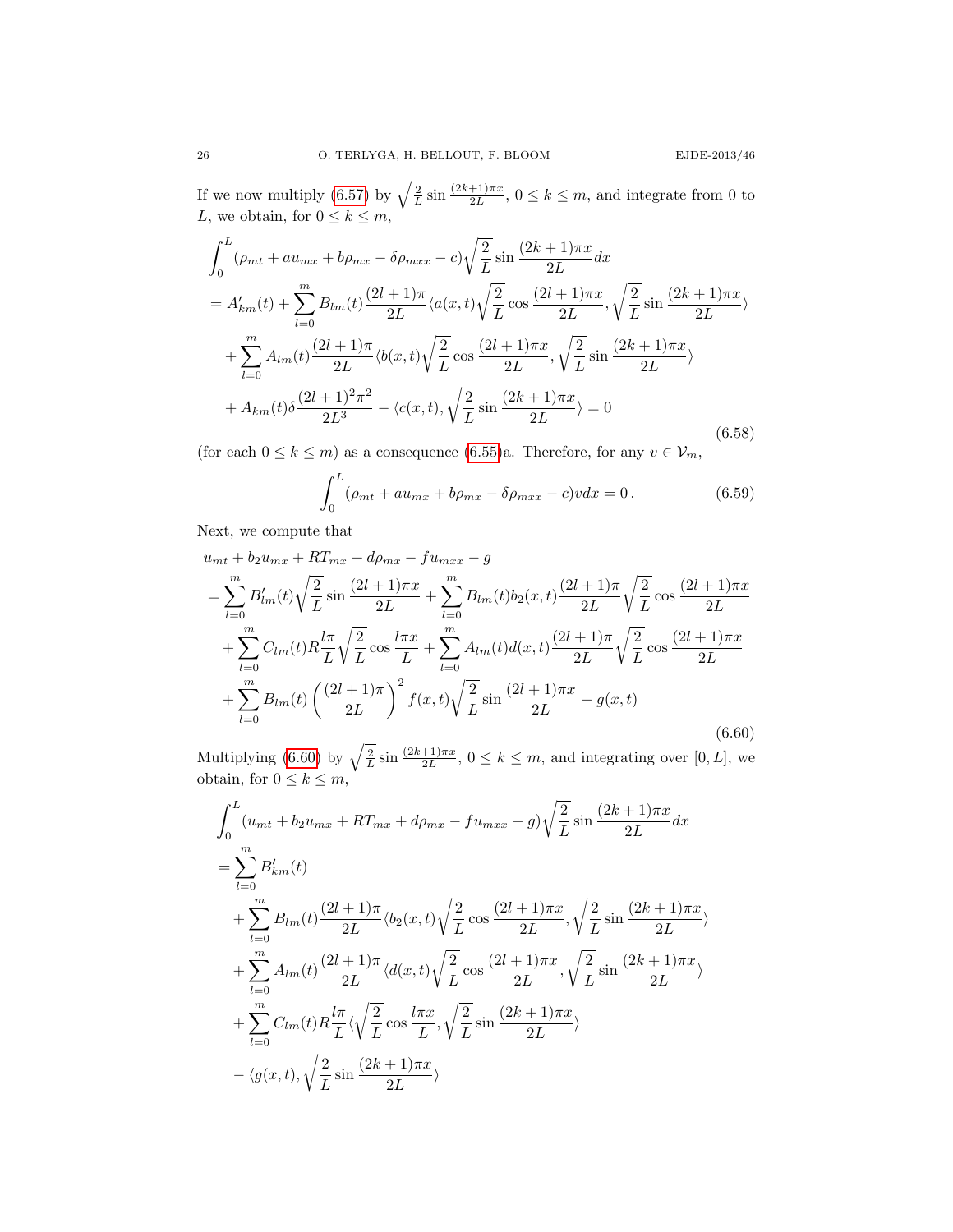$$
+\sum_{l=0}^{m} B_{lm}(t) \left(\frac{(2l+1)\pi}{2L}\right)^2 \langle f(x,t) \sqrt{\frac{2}{L}} \sin \frac{(2l+1)\pi x}{2L}, \sqrt{\frac{2}{L}} \sin \frac{(2k+1)\pi x}{2L} \rangle
$$
  
= 0 (6.61)

as a consequence of [\(6.55\)](#page-23-1)b. Thus, for any  $v \in V_m$ ,

$$
\int_0^L (u_{mt} + b_2 u_{mx} + RT_{mx} + d\rho_{mx} - fu_{mxx} - g) \sqrt{\frac{2}{L}} \sin \frac{(2k+1)\pi x}{2L} dx = 0.
$$
 (6.62)

Finally, we have

<span id="page-26-0"></span>
$$
T_t + b_3 T_x + h u_x - i T_{xx} - j
$$
  
= 
$$
\sum_{l=0}^{m} C'_{lm}(t) \sqrt{\frac{2}{L}} \sin \frac{l \pi x}{L} + \sum_{l=0}^{m} B_{lm}(t) h(x, t) \frac{(2l+1)\pi}{2L} \sqrt{\frac{2}{L}} \cos \frac{(2l+1)\pi x}{2L}
$$
  
+ 
$$
\sum_{l=0}^{m} C_{lm}(t) \frac{l \pi}{L} b_3(x, t) \sqrt{\frac{2}{L}} \cos \frac{l \pi x}{L}
$$
  
+ 
$$
\sum_{l=0}^{m} C_{lm}(t) \left(\frac{l \pi}{L}\right)^2 i(x, t) \sqrt{\frac{2}{L}} \sin \frac{l \pi x}{2L} - j(x, t)
$$
(6.63)

Multiplying [\(6.63\)](#page-26-0) by  $\sqrt{\frac{2}{L}} \sin \frac{k\pi x}{L}$ ,  $0 \le k \le m$ , and integrating over [0, L], we obtain

$$
\int_{0}^{L} (T_t + b_3 T_x + h u_x - i T_{xx} - j) \sqrt{\frac{2}{L}} \sin \frac{k \pi x}{L} dx
$$
\n
$$
= \sum_{l=0}^{m} C'_{km}(t)
$$
\n
$$
+ \sum_{l=0}^{m} B_{lm}(t) \frac{(2l+1)\pi}{2L} \langle h(x, t) \sqrt{\frac{2}{L}} \cos \frac{(2l+1)\pi x}{2L}, \sqrt{\frac{2}{L}} \sin \frac{k \pi x}{L} \rangle
$$
\n
$$
+ \sum_{l=0}^{m} C_{lm}(t) \frac{l \pi}{L} \langle b_3(x, t) \sqrt{\frac{2}{L}} \cos \frac{l \pi x}{L}, \sqrt{\frac{2}{L}} \sin \frac{k \pi x}{L} \rangle
$$
\n
$$
+ \sum_{l=0}^{m} C_{lm}(t) \left(\frac{l \pi}{L}\right)^2 \langle i(x, t) \sqrt{\frac{2}{L}} \sin \frac{l \pi x}{2L}, \sqrt{\frac{2}{L}} \sin \frac{k \pi x}{L} \rangle
$$
\n
$$
- \langle j(x, t), \sqrt{\frac{2}{L}} \sin \frac{k \pi x}{L} \rangle = 0,
$$
\n(6.64)

as a consequence of [\(6.55\)](#page-23-1)c. Thus, we conclude that for any  $w \in \mathcal{W}_m$ ,

$$
\int_{0}^{L} (T_t + b_3 T_x + h u_x - iT_{xx} - j) w dx = 0
$$
\n(6.65)

which completes the proof of Lemma [6.7](#page-24-2)

<span id="page-26-2"></span>
$$
\Box
$$

We are now in a position to state the main result of this section.

<span id="page-26-1"></span>**Theorem 6.8.** The initial-boundary value problem  $(6.10)a$  $(6.10)a$ , b, c,  $(6.7)a$  $(6.7)a$ , b, c,  $(6.8)a$  $(6.8)a$ -f, has a unique solution  $(\rho, u, T)$ , for any  $t > 0$ , such that

$$
\rho, u, T \in L^2([0, t]; W^{2,2}[0, L]), \tag{6.66a}
$$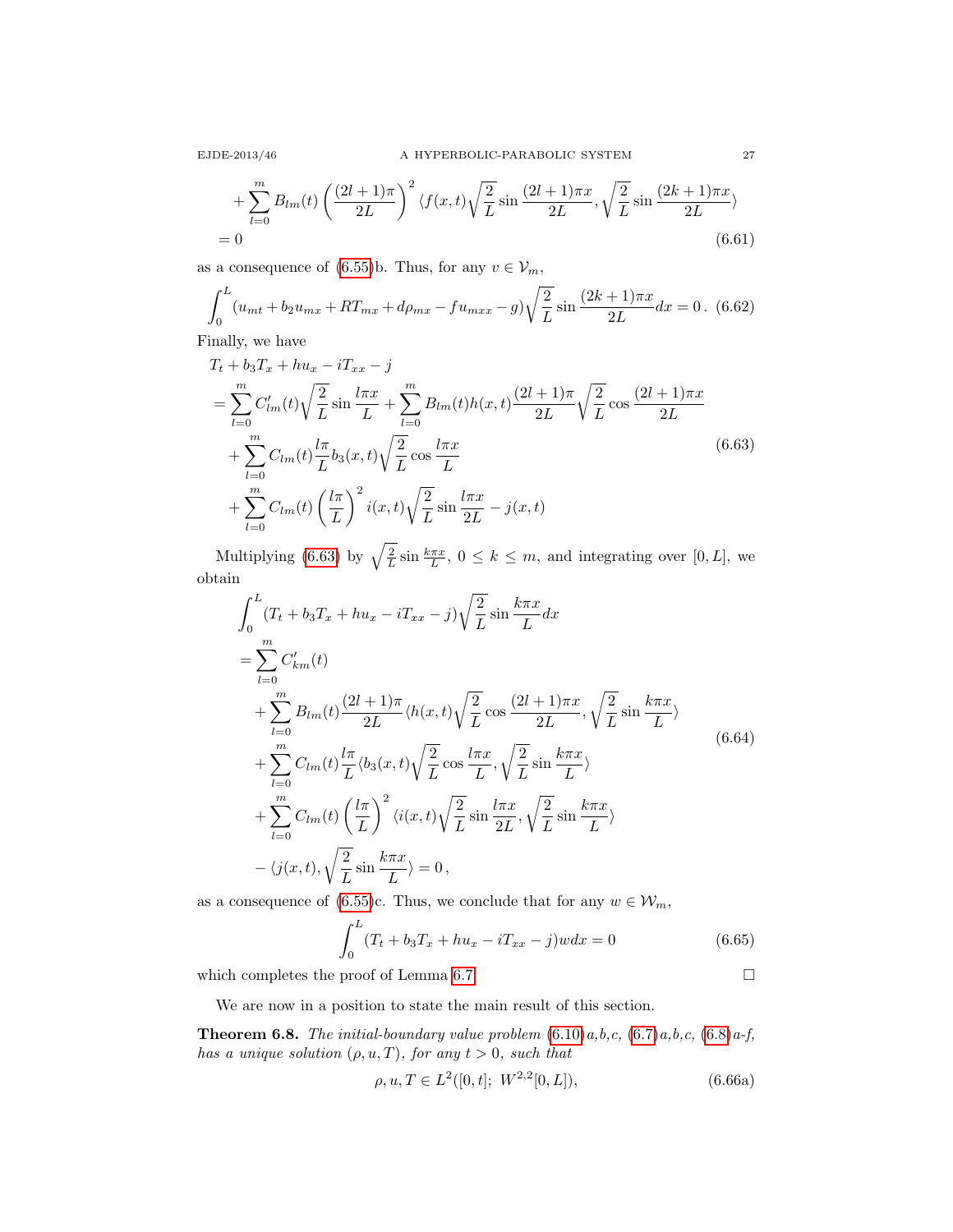$$
\rho_t, u_t, T_t \in L^2([0, t]; L^2[0, L]). \tag{6.66b}
$$

*Proof.* The approximations  $\rho_m$ ,  $u_m$ , and  $T_m$  defined by  $(6.52)a$ , b, c satisfy the hy-potheses of Lemma [6.6.](#page-21-3) Therefore, the a priori estimate [\(6.43\)](#page-22-0) applies to  $\rho_m$ ,  $u_m$ , and  $T_m$ ; i.e., on any interval  $[0, t_0]$  we have

<span id="page-27-0"></span>
$$
\mathcal{E}_{\delta m}(t) \le C_{t_0} \left( \frac{\mathcal{G}}{\mathcal{K}} + \mathcal{E}_m(0) \right) \tag{6.67}
$$

<span id="page-27-3"></span>Therefore,

$$
\rho_m, \ u_m, \ T_m \in L^2([0, t]; W^{2,2}[0, L]); \tag{6.68a}
$$

$$
\rho_m, \ u_m, \ T_m \in W^{1,2}([0,t];L^2[0,L]) \tag{6.68b}
$$

for  $0 \le t \le t_0$ , which implies that  $\rho_m$ ,  $u_m$ , and  $T_m$  are continuous in both time and space. By the choice at  $t = 0$  of the coefficients in the Galerkin approximations; i.e.,  $(6.53)a,b,c, \rho_m, u_m$  $(6.53)a,b,c, \rho_m, u_m$ , and  $T_m$  converge as  $t \to 0$  to  $\rho_0(x), u_0(x)$ , and  $T_0(x)$ , so by the continuity of  $\rho_m$ ,  $u_m$ , and  $T_m$  with respect to time we conclude that  $\mathcal{E}_m(0) \to \mathcal{E}(0)$ . Thus,  $\mathcal{E}_m(0)$  is a bounded sequence and [\(6.67\)](#page-27-0) then implies that  $\mathcal{E}_{\delta m}(t)$  is also a bounded sequence, for  $0 \le t \le t_0$ . Therefore, as each of the sequences  $\rho_m$ ,  $u_m$ , and  $T_m$  is bounded in  $L^2([0,t];W^{2,2}[0,L])$  they have convergent subsequences  $\rho_{m_k}$ ,  $u_{m_k}$ , and  $T_{m_k}$  (which we will also denote as  $\rho_m$ ,  $u_m$ , and  $T_m$ ) that converge weakly in  $L^2([0,t];W^{2,2}[0,L])$  to unique limits  $\rho, u$ , and T

We want to show that the limiting set  $\{\rho, u, T\}$  is a solution of the initialboundary value problem  $(6.10)a,b,c$ ,  $(6.7)a,b,c$ ,  $(6.8)a$ -f, with  $(6.10)a,b,c$  being satisfied in the sense of distributions. We observe that  $\{\rho_m, u_m, T_m\}$  satisfy

$$
\int_{0}^{t} \int_{0}^{L} (\rho_{mt} + au_{mx} + b\rho_{mx} - \delta\rho_{mxx} - c)v \, dx \, d\tau = 0, \tag{6.69a}
$$

$$
\int_0^t \int_0^L (u_{mt} + b_2 u_{mx} + RT_{mx} + d\rho_{mx} - fu_{mxx} - g)v \, dx \, d\tau = 0 \tag{6.69b}
$$

for any  $v \in V_m$  with coefficients  $\alpha_l(t) \in C^1(0, t_0)$ ; while

$$
\int_{0}^{t} \int_{0}^{L} (T_{mt} + b_3 T_{mx} + h u_{mx} - i T_{mxx} - j) w \, dx \, d\tau = 0 \tag{6.69c}
$$

for any  $w \in \mathcal{W}_m$ , with coefficients  $\beta(t) \in C^1(0, t_0)$ , for  $m = 1, 2, \dots$  Consider an arbitrary function  $\psi \in L^2([0, t_0]; C_0^{\infty}[0, L])$  with compact support on  $[0, t_0] \times [0, L]$ ; this function can be expanded in a series

<span id="page-27-1"></span>
$$
\psi(x,t) = \sum_{l=0}^{\infty} p_l(t) \sqrt{\frac{2}{L}} \sin \frac{(2l+1)\pi x}{2L}
$$
\n(6.70)

which converges uniformly to  $\psi$ . The series obtained by differentiating [\(6.70\)](#page-27-1) term by term k times also converges uniformly to the respective  $k^{th}$  derivative of  $\psi$ . For the approximation to  $\psi$  given by

$$
\psi_n(x,t) = \sum_{l=0}^n p_l(t) \sqrt{\frac{2}{L}} \sin \frac{(2l+1)\pi x}{2L},
$$
\n(6.71)

we have  $\psi_n \to \psi$  in  $L^2([0, t_0]; C_0^{\infty}[0, L])$ , as  $n \to \infty$ . We observe that  $\psi_n \in \mathcal{V}_m$ , for  $m \geq n$ , with  $p_l(t) = 0$ , for  $n < l \leq m$ , so that  $\psi_n$  satisfies, for each  $m = 1, 2, \ldots$ 

<span id="page-27-2"></span>
$$
\int_0^t \int_0^L (\rho_{mt} + au_{mx} + b\rho_{mx} - \delta\rho_{mxx} - c)\psi_n \, dx \, d\tau = 0. \tag{6.72}
$$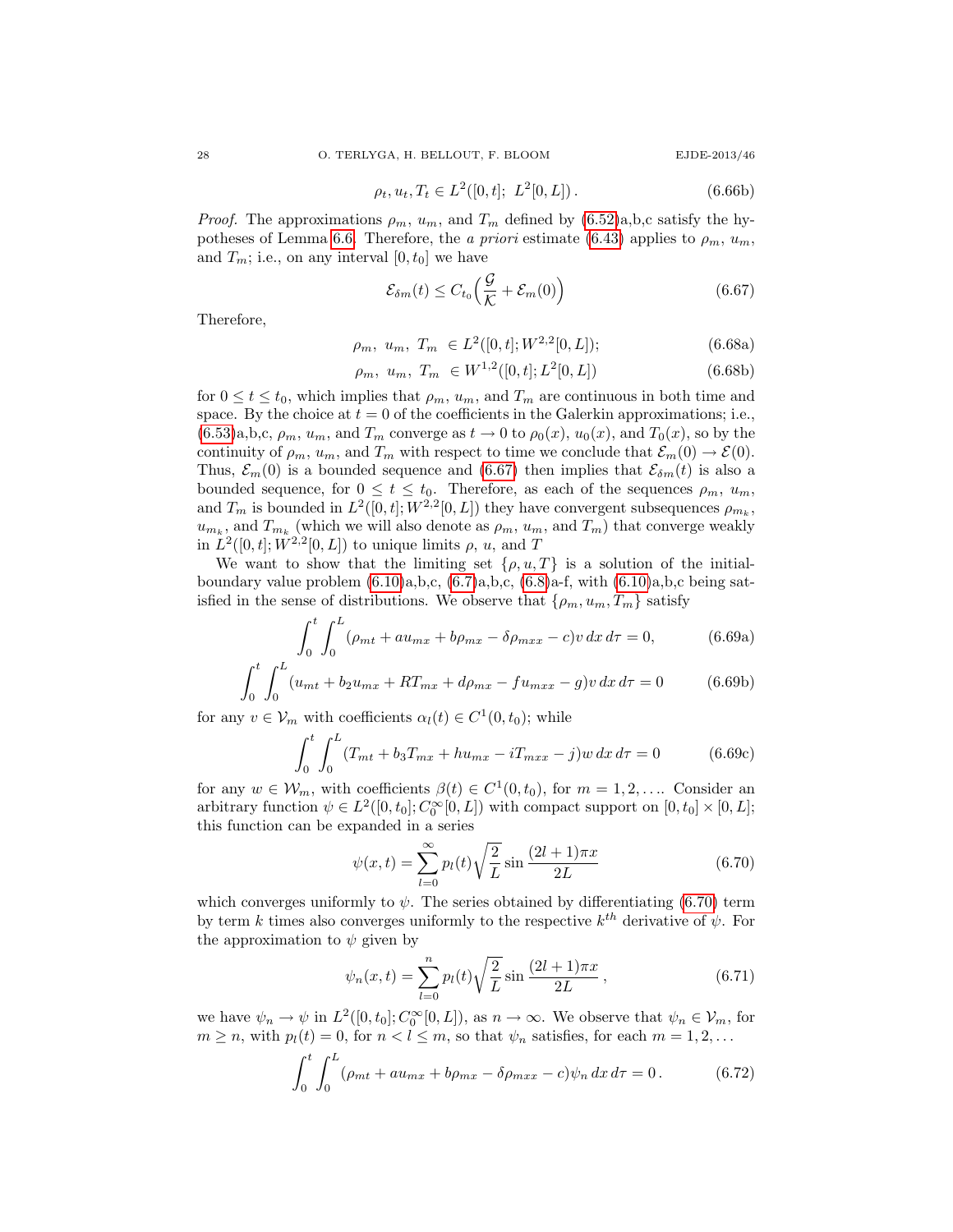<span id="page-28-0"></span>
$$
\int_0^t \int_0^L (\rho_t + au_x + b\rho_x - \delta\rho_{xx} - c)\psi_n \, dx \, d\tau = 0. \tag{6.73}
$$

Taking the limit in [\(6.73\)](#page-28-0) as  $n \to \infty$  yields

<span id="page-28-3"></span>
$$
\int_0^t \int_0^L (\rho_t + au_x + b\rho_x - \delta\rho_{xx} - c)\psi \, dx \, d\tau = 0. \tag{6.74a}
$$

In a similar manner it follows that

$$
\int_0^t \int_0^L (u_t + b_2 u_x + RT_x + d\rho_x - fu_{xx} - g)\psi \,dx \,d\tau = 0, \tag{6.74b}
$$

$$
\int_0^t \int_0^L (T_t + b_3 T_x + h u_x - iT_{xx} - j) \psi \, dx \, d\tau = 0 \tag{6.74c}
$$

for any arbitrary function  $\psi \in L^2([0, t_0]; C_0^{\infty}[0, L])$  with compact support in  $[0, t_0] \times$  $[0, L]$ . By a standard density argument we conclude that the limiting set  $\{\rho, u, T\}$ is a distribution solution of  $(6.10)a,b,c$  in the interior of the rectangle  $[0, t_0] \times [0, L]$ . The boundary conditions  $(6.8)a$ -f are satisfied by each member of the sequence  $\{\rho_m, u_m, T_m\}$ . However, each member  $\{\rho_m, u_m, T_m\}$  of this sequence is continuous with respect to x at each  $t, 0 \le t \le t_0$ , and therefore so is  $\{\rho, u, T\}$ . Thus, the boundary conditions [\(6.8\)](#page-15-2)a-f are also satisfied by  $\{\rho, u, T\}$ . Finally, the initial conditions [\(6.7\)](#page-15-1)a,b,c are satisfied by  $\{\rho, u, T\}$ , since each member  $\{\rho_m, u_m, T_m\}$  is continuous with respect to t, at each  $0 \le x \le L$ , and  $\{\rho_m(x, 0), u_m(x, 0), T_m(x, 0)\}\$ converges to the prescribed initial data as  $m \to \infty$ .

To establish higher regularity for the solution  $(\rho, u, T)$  of  $(6.10)a, b, c, (6.7)a, b, c$  $(6.10)a, b, c, (6.7)a, b, c$  $(6.10)a, b, c, (6.7)a, b, c$ ,  $(6.8)$ a-f, than that which is given by  $(6.6)$ a,b, we must differentiate the equations [\(6.10\)](#page-16-0)a,b,c; differentiation here is understood in the sense of distributions. As an example of such differentiation consider equation [\(6.10\)](#page-16-0)a. For any test function  $\psi(x, t)$  the derivative  $\psi_x$  is also a test function and we have

$$
\int_0^t \int_0^L (\rho_t + au_x + b\rho_x - \delta\rho_{xx} - c)\psi_x \, dx \, d\tau = 0. \tag{6.75}
$$

Integrating this last expression by parts (in space) we obtain

<span id="page-28-1"></span>
$$
\int_0^t (\rho_t + au_x + b\rho_x - \delta\rho_{xx} - c)\psi \Big|_0^L d\tau - \int_0^t \int_0^L (\rho_t + au_x + b\rho_x - \delta\rho_{xx} - c)_x \psi \, dx \, d\tau = 0. \tag{6.76}
$$

In view of the compact support of  $\psi$ , in the rectangle  $[0, L] \times [0, t]$ , it follows from [\(6.76\)](#page-28-1) that

$$
\int_{0}^{t} \int_{0}^{L} (\rho_t + au_x + b\rho_x - \delta\rho_{xx} - c)_x \psi \, dx \, d\tau = 0 \tag{6.77}
$$

for any test function  $\psi$ . Therefore, in the sense of distributions

<span id="page-28-2"></span>
$$
(\rho_t + au_x + b\rho_x - \delta\rho_{xx} - c)_x = 0 \tag{6.78}
$$

and [\(6.78\)](#page-28-2) implies, e.g., the validity of results such as

$$
\int_0^t \int_0^L (\rho_t + au_x + b\rho_x - \delta\rho_{xx} - c)_x \rho_x \, dx \, d\tau = 0,\tag{6.79}
$$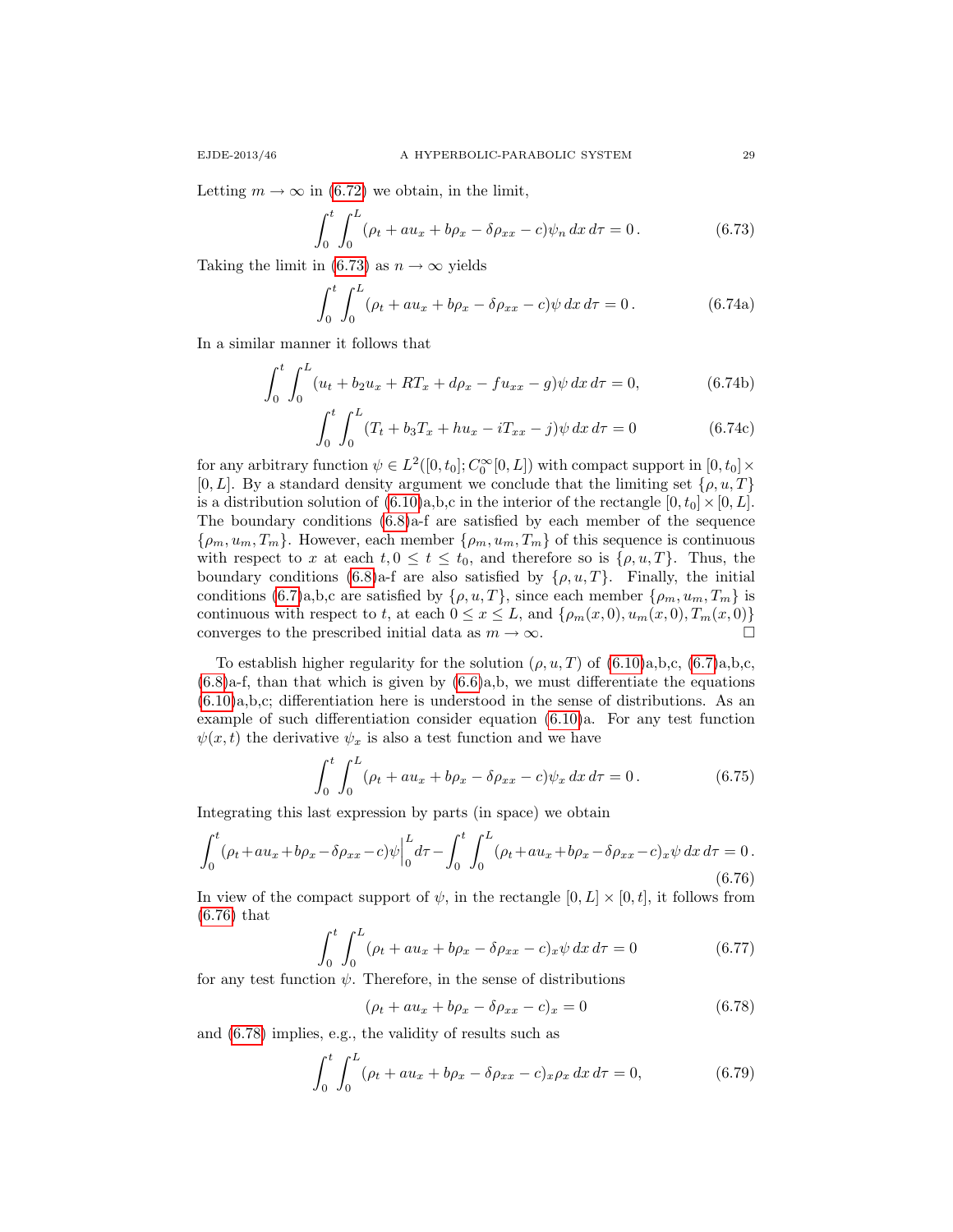because for any sequence of test functions  $\psi_n$  such that  $\psi_n \to \rho_x$  we have

$$
\int_0^t \int_0^L (\rho_t + au_x + b\rho_x - \delta\rho_{xx} - c)_x \psi_n \, dx \, d\tau = 0. \tag{6.80}
$$

<span id="page-29-4"></span>**Theorem 6.9.** Let  $\rho, u, T \in L^2([0, t]; W^{2,2}[0, L])$  be the unique solution of [\(6.10\)](#page-16-0) a,b,c, [\(6.7\)](#page-15-1) a,b,c, [\(6.8\)](#page-15-2) a-f, for  $t > 0$ , whose existence was established in Theorem [6.8.](#page-26-1) Then, in fact,

<span id="page-29-2"></span>
$$
\rho, u, T \in C^{\infty}([0, t]; C^{\infty}[0, L])
$$
\n(6.81)

<span id="page-29-0"></span>Proof. We rewrite system [\(6.10\)](#page-16-0)a,b,c in the form

$$
\rho_t - \delta \rho_{xx} + au_x + b\rho_x = c \tag{6.82a}
$$

$$
u_t - fu_{xx} + b_2 u_x + RT_x + d\rho_x = g \tag{6.82b}
$$

<span id="page-29-1"></span>
$$
T_t - iT_{xx} + b_3 T_x + h u_x = j \tag{6.82c}
$$

As  $c, g, j \in L^2([0, t]; W^{1,2}[0, L])$ , standard parabolic theory [\[42\]](#page-40-21) impplies that  $\rho, u, T$ belong to  $L^2([0,t]; W^{3,2}[0,L])$  and, because  $\rho, u, T \in L^2([0,t]; W^{3,2}[0,L])$ , we can differentiate the equations in  $(6.10)a,b,c$  with respect to x to obtain the system

$$
(\rho_x)_t - \delta(\rho_x)_{xx} + a(u_x)_x + b(\rho_x)_x = -a_x u_x - b_x \rho_x + c_x \tag{6.83a}
$$

$$
(u_x)_t - f(u_x)_{xx} + b_2(u_x)_x + R(T_x)_x + d(\rho_x)_x = -f_x u_{xx} - b_{2x} u_x - d_x \rho_x + g_x
$$
\n(6.83b)

$$
(T_x)_t - i(T_x)_{xx} + b_3(T_x)_x + h(u_x)_x = -i_x T_{xx} - b_3 x T_x - h_x u_x + j_x
$$
 (6.83c)

which is a system of equations for  $\rho_x, u_x, T_x$  with the same principal part as [\(6.82\)](#page-29-0)a,b,c. Also, each forcing term on the right hand side of [\(6.83\)](#page-29-1)a,b,c is again in  $L^2([0,t];W^{1,2}[0,L])$ . Therefore,  $\rho_x, u_x, T_x \in L^2([0,t];W^{3,2}[0,L])$ , in which case  $\rho, u, T \in L^2([0, t]; W^{4,2}[0, L]).$ 

By differentiating [\(6.82\)](#page-29-0)a,b,c with respect to time, we obtain a system of parabolic equations for  $\rho_t$ ,  $u_t$  and  $T_t$  which also has the same principal part as [\(6.82\)](#page-29-0)a,b,c and for this system each forcing term is, again, in  $L^2([0,t];W^{1,2}[0,L])$ . This leads to the result that  $\rho_t, u_t, T_t \in L^2([0, t]; W^{3,2}[0, L])$ . By continuing this argument we may establish that the spatial, time, and mixed derivatives of  $\rho$ ,  $u$ , and  $T$ , of all orders, are in  $L^2([0,t]; W^{3,2}[0,L])$  which, in turn, implies the result [\(6.81\)](#page-29-2).  $\Box$ 

## 7. Existence of solutions to the Linear hyperbolic-parabolic initial-boundary value problem

In this section we will establish existence of a unique solution for the mixed hyperbolic-parabolic initial boundary value problem [\(6.6\)](#page-15-0)a,b,c, [\(6.7\)](#page-15-1)a,b,c, [\(6.8\)](#page-15-2)a-e. Our assumptions on the coefficients in  $(6.6)a,b,c$  are those stated as  $(6.9)a,b,c;$  in addition, we will require that

<span id="page-29-3"></span>
$$
c(0,t) = c(L,t) = 0, t > 0,
$$
\n(7.1a)

$$
b(0, t) \ge \zeta, \quad \text{for some } \zeta > 0 \text{ and all } t > 0. \tag{7.1b}
$$

For the coefficient  $c(x, t)$  defined by the nonlinear problem; i.e.,  $(6.3)$ e,  $(7.1)$ a is satisfied as  $(\ln A)_x = 0$  at  $x = 0, L, \forall t \geq 0$ ; however, [\(7.1\)](#page-29-3)b is not satisfied for  $b(x, t)$  as defined by [\(6.3\)](#page-14-3)b. This is, however, of little concern here as the results presented in [\[5\]](#page-39-15), for the original nonlinear problem, depend only on the existence and uniqueness theorem proven in §6 for the linear system with artificial viscosity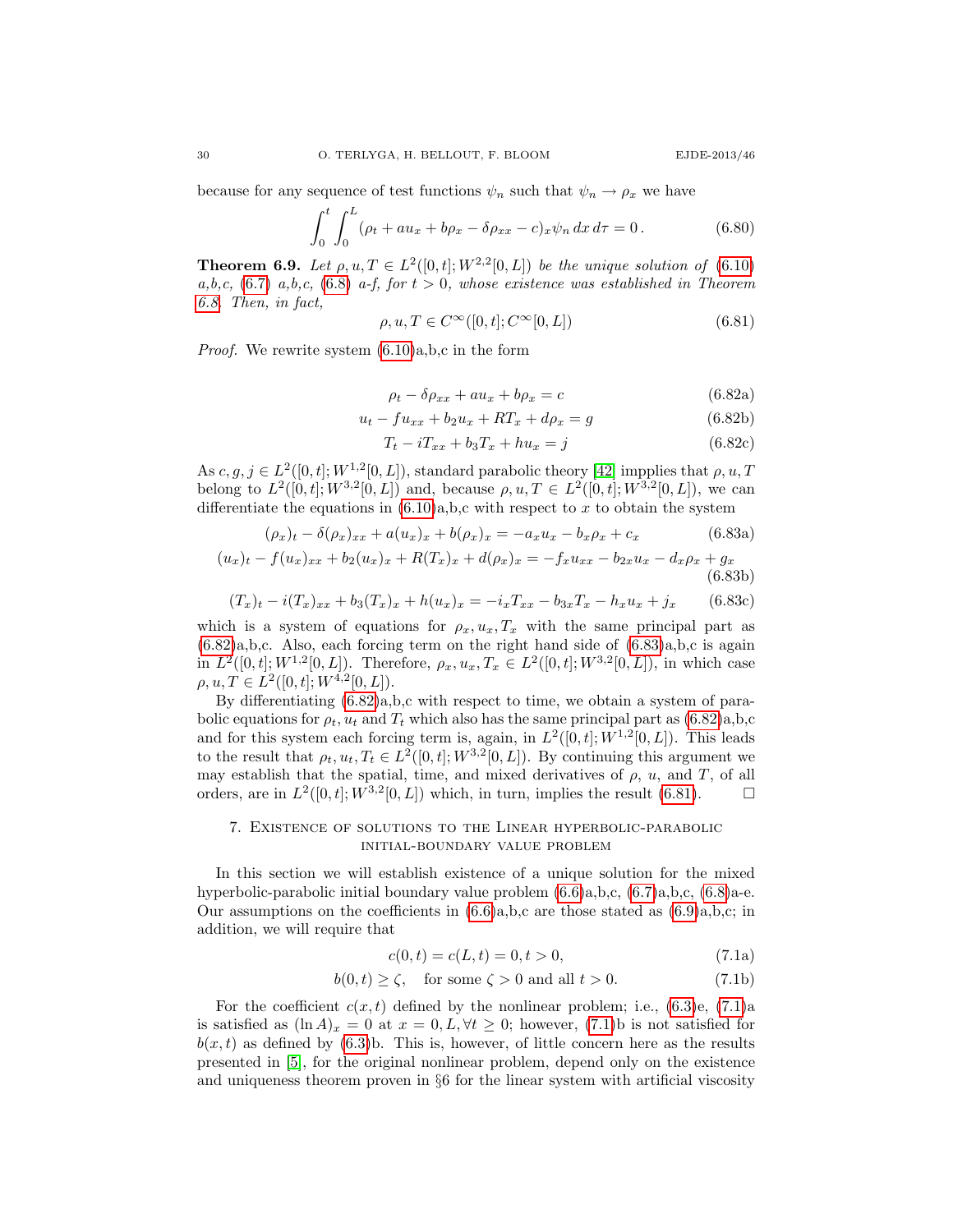without the hypotheses  $(7.1)a$ ,b. In the present section, we will again prove an existence and uniqueness theorem for the problem  $(6.10)a,b,c, (6.7)a,b,c, (6.8)a-f;$  $(6.10)a,b,c, (6.7)a,b,c, (6.8)a-f;$  $(6.10)a,b,c, (6.7)a,b,c, (6.8)a-f;$  $(6.10)a,b,c, (6.7)a,b,c, (6.8)a-f;$  $(6.10)a,b,c, (6.7)a,b,c, (6.8)a-f;$ however, the addition of the hypotheses  $(7.1)a$ , b will enable us to use an energy functional which does not depend explicitly on the artificial viscosity parameter  $\delta$ and this, in turn, will allow us to extract the limit, as  $\delta \to 0$ , of the solutions of the regularized problem so as to obtain the desired solution of  $(6.6)a,b,c, (6.7)a,b,c,$  $(6.6)a,b,c, (6.7)a,b,c,$  $(6.6)a,b,c, (6.7)a,b,c,$  $(6.8)a-e.$  $(6.8)a-e.$ 

We begin with the following definition.

**Definition 7.1.** For  $\rho(x, t)$ ,  $u(x, t)$ , and  $T(x, t)$  we define the energy functional

$$
\hat{\mathcal{E}}_{\delta}(t) = \frac{1}{2} \{ ||\rho(\cdot, t)||_{W^{1,2}}^2 + ||u(\cdot, t)||_{W^{1,2}}^2 + ||T(\cdot, t)||_{W^{1,2}}^2 \} \n+ \frac{1}{2} \int_0^t \int_0^L \{ i_c (T_{xx}^2 + T_x^2) + T_t^2 + f_c (u_{xx}^2 + u_x^2) + u_t^2 + \rho_t^2 \} dx d\tau \qquad (7.2) \n+ \frac{1}{2} \int_0^L f_c u_x^2 dx + \frac{1}{2} \int_0^L i_c T_x^2 dx
$$

We note that  $\hat{\mathcal{E}}_{\delta}(t)$  is almost identical with  $\mathcal{E}_{\delta}(t)$  in [\(6.34\)](#page-20-2), except that in  $\hat{\mathcal{E}}_{\delta}(t)$ the term

$$
\frac{\delta}{2} \int_0^t \int_0^L (\rho_x^2 + \rho_{xx}^2) \, dx \, d\tau
$$

has been deleted; thus  $\hat{\mathcal{E}}_{\delta}(t)$  depends, implicitly, on  $\delta$  because  $\rho, u, T$  eventually will (as solutions of the regularized linear problem) but  $\hat{\mathcal{E}}_{\delta}$  does not depend explicitly on δ. With  $V_m$  and  $W_m$  defined as in §6; i.e., [\(6.11\)](#page-16-4)a,b we now have the following counterpart to Lemma [6.2:](#page-16-1)

<span id="page-30-1"></span><span id="page-30-0"></span>**Lemma 7.2.** Suppose  $\rho(x, t), u(x, t) \in V_m$  and  $T(x, t) \in W_m$  for some  $m \in \mathbb{N}$ , and

$$
\int_0^L (\rho_t + au_x + b\rho_x - \delta\rho_{xx} - c)v dx = 0 \tag{7.3a}
$$

$$
\int_{0}^{L} (u_t + b_2 u_x + RT_x + d\rho_x - fu_{xx} - g)v dx = 0
$$
\n(7.3b)

for any  $v \in V_m$ , while

$$
\int_{0}^{L} (T_t + b_3 T_x + h u_x - i T_{xx} - j) w dx = 0
$$
\n(7.3c)

for any  $w \in \mathcal{W}_m$ ; then the following identity holds:

$$
\frac{1}{2} \{ ||\rho(\cdot,t)||_{W^{1,2}}^2 + ||u(\cdot,t)||_{W^{1,2}}^2 + ||T(\cdot,t)||_{W^{1,2}}^2 \}
$$
\n
$$
+ \int_0^t \int_0^L \{ i(T_{xx}^2 + T_x^2) + T_t^2 + f(u_{xx}^2 + u_x^2) + u_t^2 + \delta(\rho_{xx}^2 + \rho_x^2) + \rho_t^2 \} dx d\tau
$$
\n
$$
+ \frac{1}{2} \int_0^L f u_x^2 dx + \frac{1}{2} \int_0^L i T_x^2 dx + \frac{1}{2} \int_0^t b(0,\tau)\rho_x(0,\tau)^2 d\tau
$$
\n
$$
= - \int_0^t a(0,\tau)u_x(0,\tau)\rho_x(0,\tau) d\tau + \frac{1}{2} \int_0^L f(x,0)u_x^2(x,0) dx
$$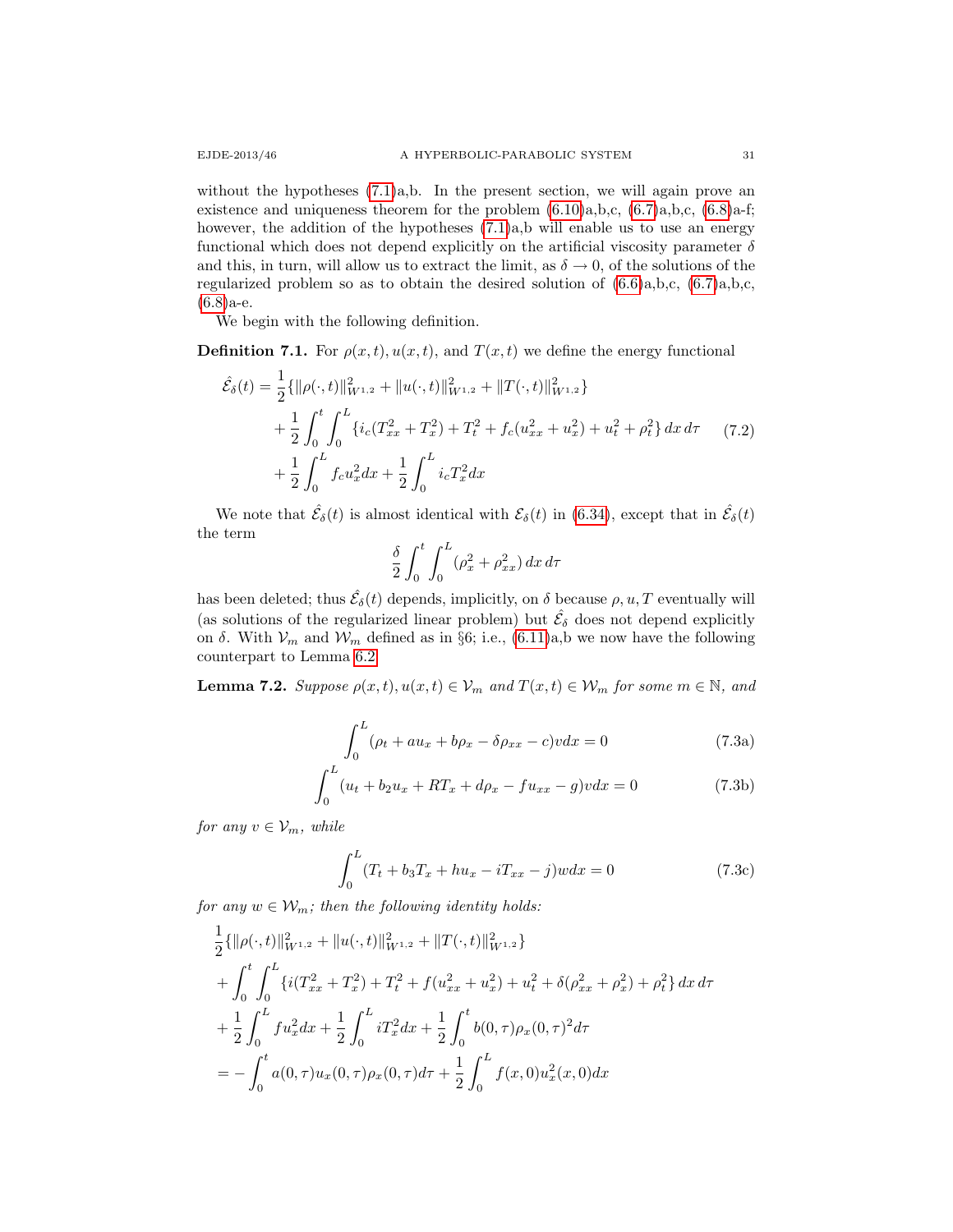$$
+\frac{1}{2}\int_{0}^{L} i(x,0)T_{x}^{2}(x,0)dx + \frac{1}{2}\{\|\rho(\cdot,0)\|_{W^{1,2}}^{2} + \|u(\cdot,0)\|_{W^{1,2}}^{2} + \|T(\cdot,0)\|_{W^{1,2}}^{2}\}+\int_{0}^{t}\int_{0}^{L} \{-a\rho u_{x} - b\rho\rho_{x} - b_{2}uu_{x} - RuT_{x} - du\rho_{x} - b_{3}TT_{x} - hTu_{x}+\frac{1}{2}f_{t}u_{x}^{2} + \frac{1}{2}i_{t}T_{x}^{2} - \frac{1}{2}b_{x}\rho_{x}^{2}\}dx d\tau + \int_{0}^{t}\int_{0}^{L} \{-au_{xx}\rho_{x} + b_{2}u_{x}u_{xx}+ RT_{x}u_{xx} + d\rho_{x}u_{xx} + b_{3}T_{x}T_{xx} - a\rho_{t}u_{x} - b\rho_{t}\rho_{x} - b_{2}u_{t}u_{x} - Ru_{t}T_{x}- du_{t}\rho_{x} - b_{3}T_{t}T_{x} - f_{x}u_{t}u_{x} - i_{x}T_{t}T_{x} - hT_{t}u_{x} + hu_{x}T_{xx}\}dx d\tau+ \int_{0}^{t}\int_{0}^{L} \{\epsilon\rho + gu + jT - c\rho_{xx} - gu_{xx} - jT_{xx} + c\rho_{t} + gu_{t} + jT_{t}\}dx d\tau+ \int_{0}^{t}\int_{0}^{L} \delta\rho_{t}\rho_{xx}dx d\tau.
$$
\n(7.4)

*Proof.* We observe that as  $\rho, u \in V_m$  and  $T \in \mathcal{W}_m$ , all even order spatial derivatives of  $\rho$ , u and T will be zero at  $x = 0$ , while odd order spatial derivatives of  $\rho$ , u and even order spatial derivatives of T will vanish at  $x = L$ .

As  $\rho \in \mathcal{V}_m$ , it follows from [\(7.3\)](#page-30-0)a that

<span id="page-31-2"></span>
$$
\int_0^L \int_0^t (\rho_t + au_x + b\rho_x - \delta\rho_{xx} - c)\rho \, dx \, d\tau = 0
$$

or

$$
\int_0^L \frac{1}{2} \rho^2(t, x) dx - \int_0^L \frac{1}{2} \rho_0^2(x) dx = \int_0^t \int_0^L \{-a\rho u_x - b\rho \rho_x + c\rho + \delta \rho_{xx} \rho\} dx d\tau
$$

which, after integration by parts of the term  $\delta \rho \rho_{xx}$ , becomes

<span id="page-31-0"></span>
$$
\int_{0}^{L} \frac{1}{2} \rho^{2}(t, x) dx - \int_{0}^{L} \frac{1}{2} \rho_{0}^{2}(x) dx + \int_{0}^{t} \int_{0}^{L} \delta \rho_{x}^{2} dx d\tau
$$
\n
$$
= \int_{0}^{t} \int_{0}^{L} \{-a\rho u_{x} - b\rho \rho_{x} + c\rho\} dx d\tau
$$
\n(7.5)

Also, as  $u \in V_m$  we have, as a consequence of [\(7.3\)](#page-30-0)b

$$
\int_0^L (u_t + b_2 u_x + RT_x + d\rho_x - fu_{xx} - g)u dx = 0.
$$

If we then integrate this last result over  $[0, t]$  we obtain

<span id="page-31-1"></span>
$$
\int_0^L \frac{1}{2} u^2(t, x) dx - \int_0^L \frac{1}{2} u_0^2(x) dx + \int_0^t \int_0^L f u_x^2 dx d\tau
$$
  
= 
$$
\int_0^t \int_0^L \{-b_2 u u_x - R u T_x - du \rho_x + gu\} dx d\tau
$$
 (7.6)

Next, as  $T \in \mathcal{W}_m$ , it follows from [\(7.3\)](#page-30-0)c that

$$
\int_0^L (T_t + b_3 T_x + h u_x - i T_{xx} - j) T dx = 0
$$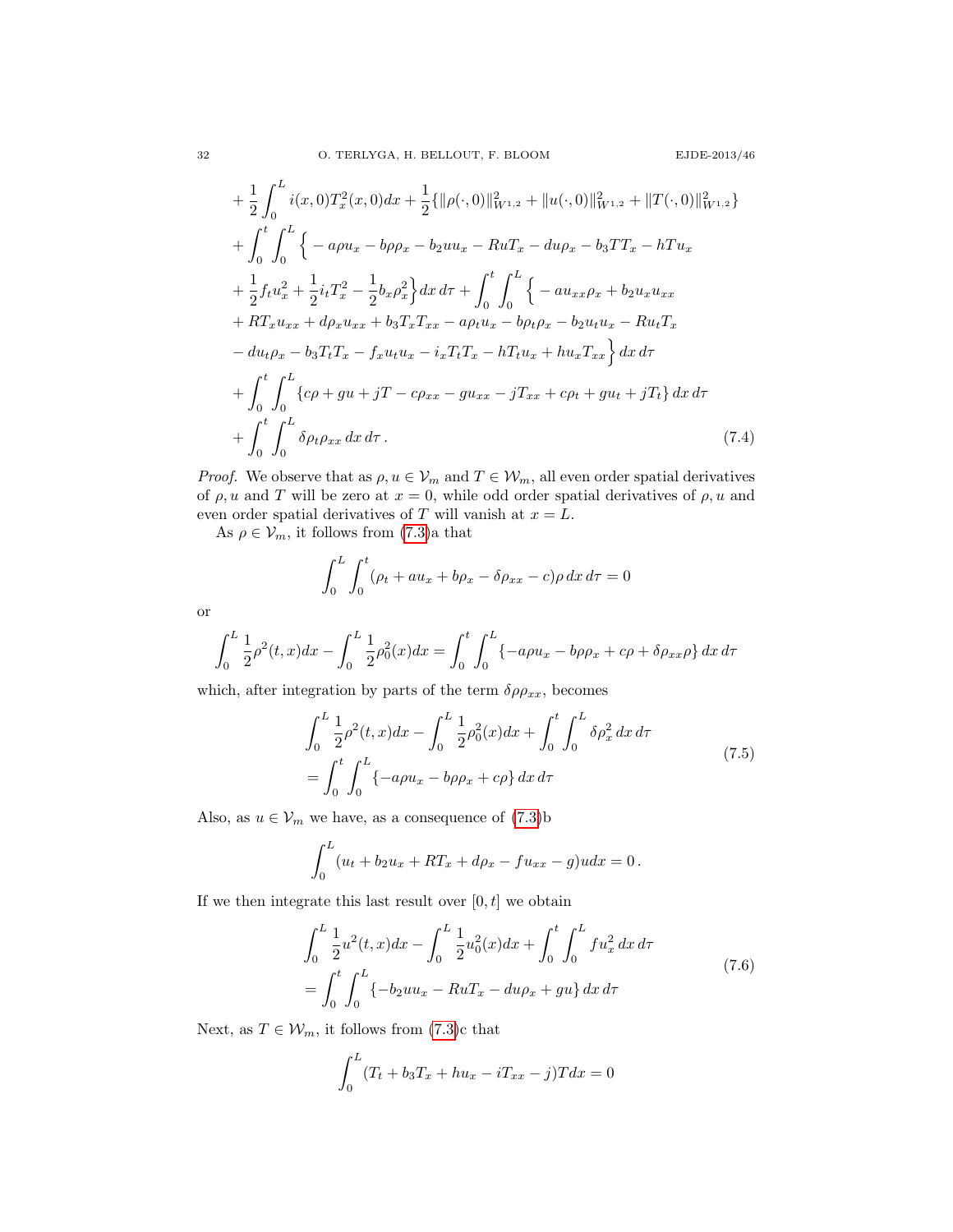and integrating this result over  $[0, t]$  we obtain

<span id="page-32-3"></span>
$$
\int_0^L \frac{1}{2} T^2(t, x) dx - \int_0^L \frac{1}{2} T_0^2(x) dx + \int_0^t \int_0^L i T_x^2 dx d\tau
$$
\n
$$
= \int_0^t \int_0^L \{-b_3 T T_x - h T u_x + jT\} dx d\tau.
$$
\n(7.7)

Since  $\rho_{xx} \in \mathcal{V}_m$ , [\(7.3\)](#page-30-0)a yields

$$
\int_0^L (\rho_t + au_x + b\rho_x - c - \delta\rho_{xx})\rho_{xx} dx = 0,
$$

and an integration by parts produces

<span id="page-32-0"></span>
$$
\rho_t \rho_x \Big|_0^L - \int_0^L \rho_x \rho_{xt} dx + \int_0^L (au_x \rho_{xx} + b \rho_x \rho_{xx} - c \rho_{xx} - \delta \rho_{xx}^2) dx = 0. \tag{7.8}
$$

Integrating by parts the first three terms in last integral in [\(7.8\)](#page-32-0) we obtain

$$
\int_0^L \left( a u_x \rho_{xx} + \frac{1}{2} b (\rho_x)_x^2 - c \rho_{xx} \right) dx
$$
  
=  $\left( a u_x \rho_x + \frac{1}{2} b \rho_x^2 - c \rho_x \right) \Big|_0^L - \int_0^L \left( a u_{xx} \rho_x + \frac{1}{2} b_x \rho_x^2 - c_x \rho_x \right) dx.$ 

But  $\rho_x(L, t) = 0$ , and  $c(0, t) = c(L, t) = 0$ , so [\(7.8\)](#page-32-0) and this last identity yields

<span id="page-32-1"></span>
$$
\rho_t \rho_x \Big|_0^L - \int_0^L \rho_x \rho_{xt} dx + \int_0^L \left( -au_{xx} \rho_x - \frac{1}{2} b_x \rho_x^2 + c_x \rho_x - \delta \rho_{xx}^2 \right) dx
$$
  
-  $a(0, t) u_x(0, t) \rho_x(0, t) - \frac{1}{2} b(0, t) \rho_x^2 = 0$  (7.9)

The first term on the left-hand side of [\(7.9\)](#page-32-1) vanishes as  $\rho_x(L, t) = \rho_t(0, t) = 0$ , for all  $t \geq 0$ , and this reduces [\(7.9\)](#page-32-1) to

$$
\int_0^L \rho_x \rho_{xt} dx = -a(0, t) u_x(0, t) \rho_x(0, t) - \frac{1}{2} b(0, t) \rho_x^2
$$

$$
+ \int_0^L \left( -au_{xx} \rho_x - \frac{1}{2} b_x \rho_x^2 + c_x \rho_x - \delta \rho_{xx}^2 \right) dx
$$

which after integration over  $[0, t]$  becomes the identity

<span id="page-32-2"></span>
$$
\int_0^L \frac{1}{2} \rho_x^2(t, x) dx - \int_0^L \frac{1}{2} \rho_x^2(x, 0) dx + \int_0^t \int_0^L \delta \rho_{xx}^2 dx d\tau + \frac{1}{2} \int_0^t b(0, \tau) \rho_x(0, \tau)^2 d\tau
$$
  
= 
$$
- \int_0^t a(0, \tau) u_x(0, \tau) \rho_x(0, \tau) d\tau + \int_0^t \int_0^L \left( -au_{xx} \rho_x - \frac{1}{2} b_x \rho_x^2 + c_x \rho_x \right) dx d\tau.
$$
(7.10)

We note that, in [\(7.10\)](#page-32-2), we have  $b(0, \tau) \ge \zeta > 0$ ,  $0 \le \tau \le t$ . As  $u_{xx} \in \mathcal{V}_m$ , [\(7.3\)](#page-30-0)b yields  $L$ 

$$
\int_0^L (u_t + b_2 u_x + RT_x + d\rho_x - fu_{xx} - g)u_{xx} dx = 0.
$$

Integrating by parts in this last result, and using the fact that  $u_x(L, t) = u_t(0, t) =$  $0, t \geq 0$ , yields

$$
\int_0^L u_x u_{xt} dx = \int_0^L (b_2 u_x + RT_x + d\rho_x - fu_{xx} - g) u_{xx} dx
$$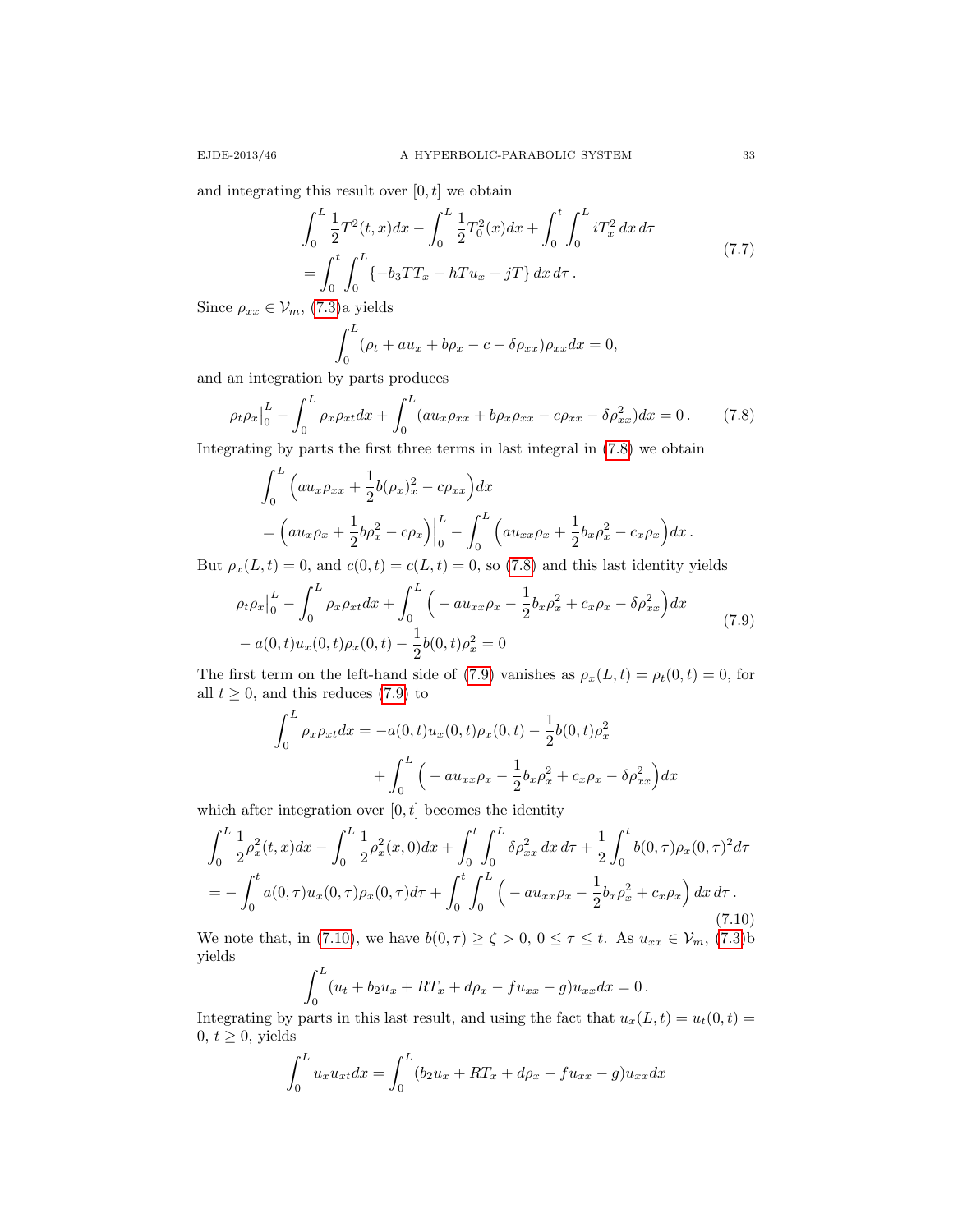which upon integration over  $[0, t]$  produces the identity

<span id="page-33-2"></span>
$$
\int_0^L \frac{1}{2} u_x^2(t, x) dx - \int_0^L \frac{1}{2} u_x^2(x, 0) dx + \int_0^t \int_0^L f u_{xx}^2 dx d\tau
$$
\n
$$
= \int_0^t \int_0^L (b^2 u_x u_{xx} + RT_x u_{xx} + d\rho_x u_{xx} - gu_{xx}) dx d\tau.
$$
\n(7.11)

Next, as  $T_{xx} \in \mathcal{W}_m$ , [\(7.3\)](#page-30-0)c produces

$$
\int_0^L (T_t + b_3 T_x + h u_x - iT_{xx} - j) T_{xx} dx = 0.
$$

In this last equation we integrate by parts, apply the conditions  $T_t(0, t) = T_t(L, t)$  $0, t \geq 0$ , and then integrate over  $[0, t]$  so as to obtain

<span id="page-33-3"></span>
$$
\int_{0}^{L} \frac{1}{2} T_{x}^{2}(t, x) dx - \int_{0}^{L} \frac{1}{2} T_{x}^{2}(x, 0) dx + \int_{0}^{t} \int_{0}^{L} i T_{xx}^{2} dx d\tau
$$
\n
$$
= \int_{0}^{t} \int_{0}^{L} (b_{3} T_{x} T_{xx} + h u_{x} T_{xx} - j T_{xx}) dx d\tau
$$
\n(7.12)

Since  $\rho_t \in \mathcal{V}_m$ , [\(7.3\)](#page-30-0)a yields

$$
\int_0^L (\rho_t + au_x + b\rho_x - c - \delta\rho_{xx})\rho_t dx = 0;
$$

so that

<span id="page-33-4"></span>
$$
\int_0^t \int_0^L \rho_t^2 \, dx \, d\tau = \int_0^t \int_0^L (-a\rho_t u_x - b\rho_t \rho_x + c\rho_t + \delta\rho_t \rho_{xx}) \, dx \, d\tau \,. \tag{7.13}
$$

Next, we note that as  $u_t \in \mathcal{V}_m$ , [\(7.3\)](#page-30-0)b yields

 $\mathbf{z}$ 

<span id="page-33-0"></span>
$$
\int_0^t \int_0^L (u_t + b_2 u_x + RT_x + d\rho_x - fu_{xx} - g)u_t dx d\tau = 0.
$$
 (7.14)

Integrating the next to last term in this integral by parts we find that, as  $u_x(L, t) =$  $u_t(0, t) = 0,$ 

$$
\int_0^t \int_0^L fu_{xx} u_t \, dx \, d\tau = -\int_0^L \frac{1}{2} f u_x^2 dx \Big|_0^t + \int_0^t \int_0^L \frac{1}{2} f_t u_x^2 \, dx \, d\tau - \int_0^t \int_0^L f_x u_x u_t \, dx \, d\tau
$$

and if we now substitute this last result back into [\(7.14\)](#page-33-0) we obtain

<span id="page-33-5"></span>
$$
\int_{0}^{t} \int_{0}^{L} u_{t}^{2} dx d\tau + \int_{0}^{L} \frac{1}{2} f u_{x}^{2} dx
$$
\n
$$
= \int_{0}^{L} \frac{1}{2} f(x, 0) u_{x}^{2}(x, 0) dx
$$
\n
$$
+ \int_{0}^{t} \int_{0}^{L} \left( -b_{2} u_{t} u_{x} - R u_{t} T_{x} - du_{t} \rho_{x} - f_{x} u_{t} u_{x} + \frac{1}{2} f_{t} u_{x}^{2} - g u_{t} \right) dx d\tau.
$$
\n(7.15)

Using the fact that  $T_t \in \mathcal{W}_m$  we obtain from [\(7.3\)](#page-30-0)c

<span id="page-33-1"></span>
$$
\int_0^t \int_0^L (T_t + b_3 T_x + h u_x - iT_{xx} - j) T_t dx d\tau = 0.
$$
 (7.16)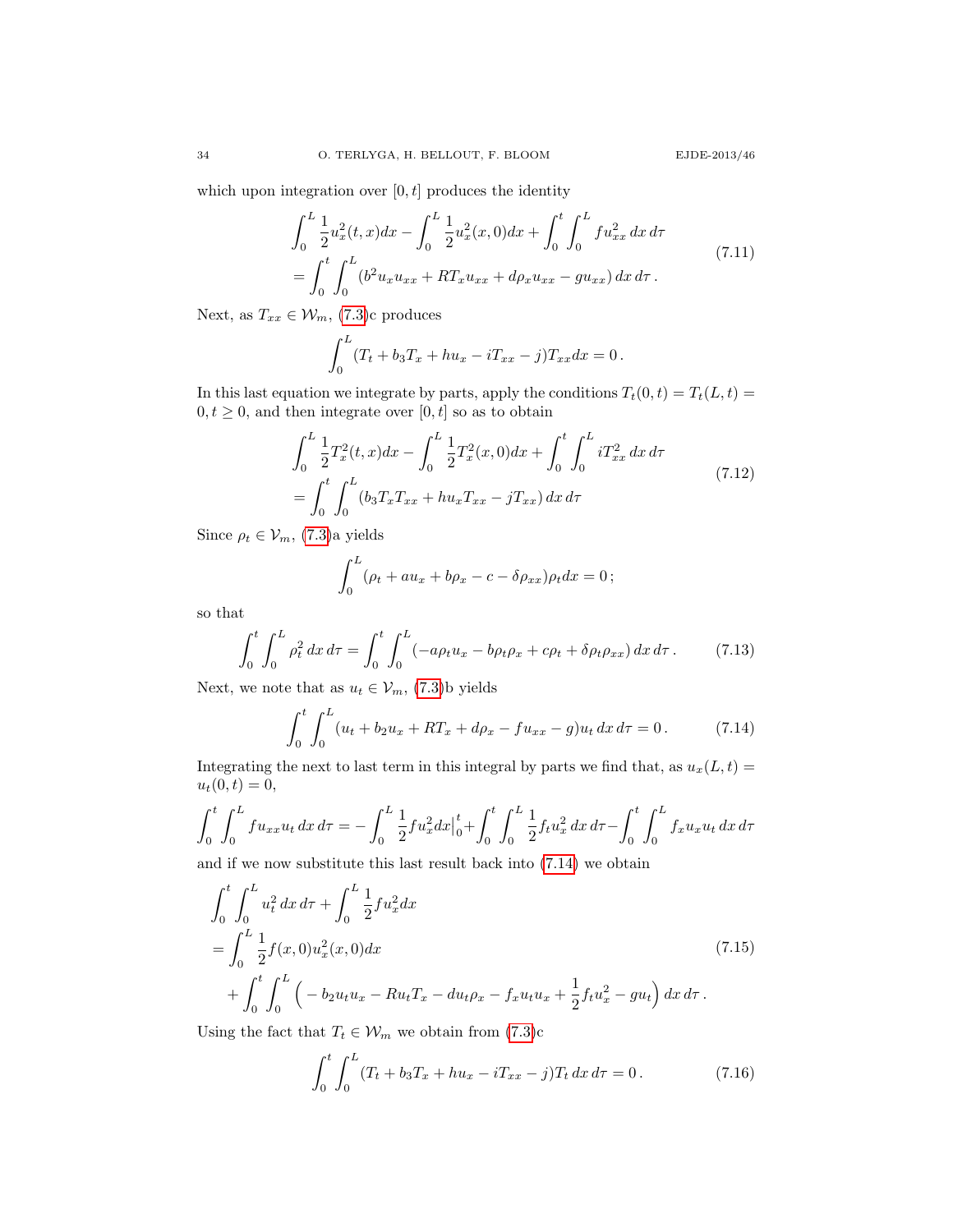Integration of the next to the last term in [\(7.16\)](#page-33-1) by parts, and use of the conditions  $T_t(L, t) = T_t(0, t) = 0$ , produces the identity

$$
\int_0^t \int_0^L i T_{xx} T_t \, dx \, d\tau = -\int_0^L \frac{1}{2} i T_x^2 dx \Big|_0^t + \int_0^t \int_0^L \frac{1}{2} i_t T_x^2 \, dx \, d\tau - \int_0^t \int_0^L i_x T_x u_t \, dx \, d\tau
$$
\nwhich, when substituted in (7.16) yields

<span id="page-34-0"></span>
$$
\int_{0}^{t} \int_{0}^{L} T_{t}^{2} dx d\tau + \int_{0}^{L} \frac{1}{2} i T_{x}^{2} dx
$$
\n
$$
= \int_{0}^{L} \frac{1}{2} i(x, 0) T_{x}^{2}(x, 0) dx
$$
\n
$$
+ \int_{0}^{t} \int_{0}^{L} \left( -b_{3} T_{t} T_{x} - h T_{t} u_{x} - i_{x} T_{t} T_{x} + \frac{1}{2} i_{t} T_{x}^{2} - j T_{t} \right) dx d\tau.
$$
\n(7.17)

Adding together the results in [\(7.5\)](#page-31-0), [\(7.6\)](#page-31-1), [\(7.7\)](#page-32-3), [\(7.10\)](#page-32-2), [\(7.11\)](#page-33-2), [\(7.12\)](#page-33-3), [\(7.13\)](#page-33-4), [\(7.15\)](#page-33-5), and [\(7.17\)](#page-34-0), and then grouping like terms together, we obtain the identity [\(7.4\)](#page-31-2).  $\Box$ 

From the energy identity [\(7.4\)](#page-31-2) we are now able to obtain for  $\hat{\mathcal{E}}_{\delta}(t)$  an energy inequality entirely analogous to [\(6.35\)](#page-20-0) for  $\mathcal{E}_{\delta}(t)$ .

<span id="page-34-1"></span>**Lemma 7.3.** Under the conditions in Lemma [7.2,](#page-30-1) we have for  $\rho, u \in \mathcal{V}_m, T \in \mathcal{W}_m$ , and  $0 < \delta < 1$ ,

<span id="page-34-2"></span>
$$
\hat{\mathcal{E}}_{\delta}(t) \le \hat{\mathcal{E}}(0) + \mathcal{G}t + \mathcal{K} \int_0^t \hat{\mathcal{E}}_{\delta}(\tau) d\tau \tag{7.18}
$$

for some positive constants G and K, where  $\hat{\mathcal{E}}_\delta(0)$ , being independent of  $\delta$ , has been denoted as  $\hat{\mathcal{E}}(0)$ .

**Remarks:** (i) In view of the definition of  $\hat{\mathcal{E}}_{\delta}(t), \hat{\mathcal{E}}(0)$  is independent of  $\delta$ . (ii) The terms on the right-hand side of  $(7.4)$  have been grouped by  $\{\}\$ into four distinct subsets of terms; estimates for typical terms in each of these four groupings are derived in the proof of Lemma [7.3](#page-34-1) and generic positive constants  $C_i, K_i, G_i$  will be used in these estimates. (iii) For  $\delta$ , satisfying  $0 < \delta < 1$ , a stronger result than [\(7.18\)](#page-34-2) actually follows from the proof of the Lemma, namely,

<span id="page-34-4"></span>
$$
\hat{\mathcal{E}}_{\delta}(t) + \mathcal{I} \le \hat{\mathcal{E}}(0) + \mathcal{G}t + \mathcal{K} \int_{0}^{t} \hat{\mathcal{E}}(\tau) d\tau
$$
\n(7.19)

with

<span id="page-34-3"></span>
$$
\mathcal{I} = \frac{1}{2} \int_0^t \int_0^L \delta \rho_{xx}^2 dx d\tau \tag{7.20}
$$

Proof of Lemma [7.3.](#page-34-1) The terms in the first grouping on the right-hand side of  $(7.4)$ involve functions and/or first derivatives of functions with bounded coefficients; these may be estimated as in the following sample case:

$$
\Big|\int_0^t \int_0^L a\rho u_x \, dx \, d\tau \Big| \le \frac{\sup |a|}{2} \int_0^t \int_0^L (\rho^2 + u_x^2) \, dx \, d\tau = K_1 \int_0^t \int_0^L (\rho^2 + u_x^2) \, dx \, d\tau. \tag{7.21}
$$

The second group of terms involves second derivatives or time derivatives of the functions  $\rho, u$ , and T. These can be estimated as follows: for any  $\eta > 0$ ,

$$
\Big|\int_0^t \int_0^L Ru_{xx}T_x\,dx\,d\tau\Big| \leq \eta R \int_0^t \int_0^L u_{xx}^2\,dx\,d\tau + \frac{R}{4\eta} \int_0^t \int_0^L T_x^2\,dx\,d\tau, \tag{7.22a}
$$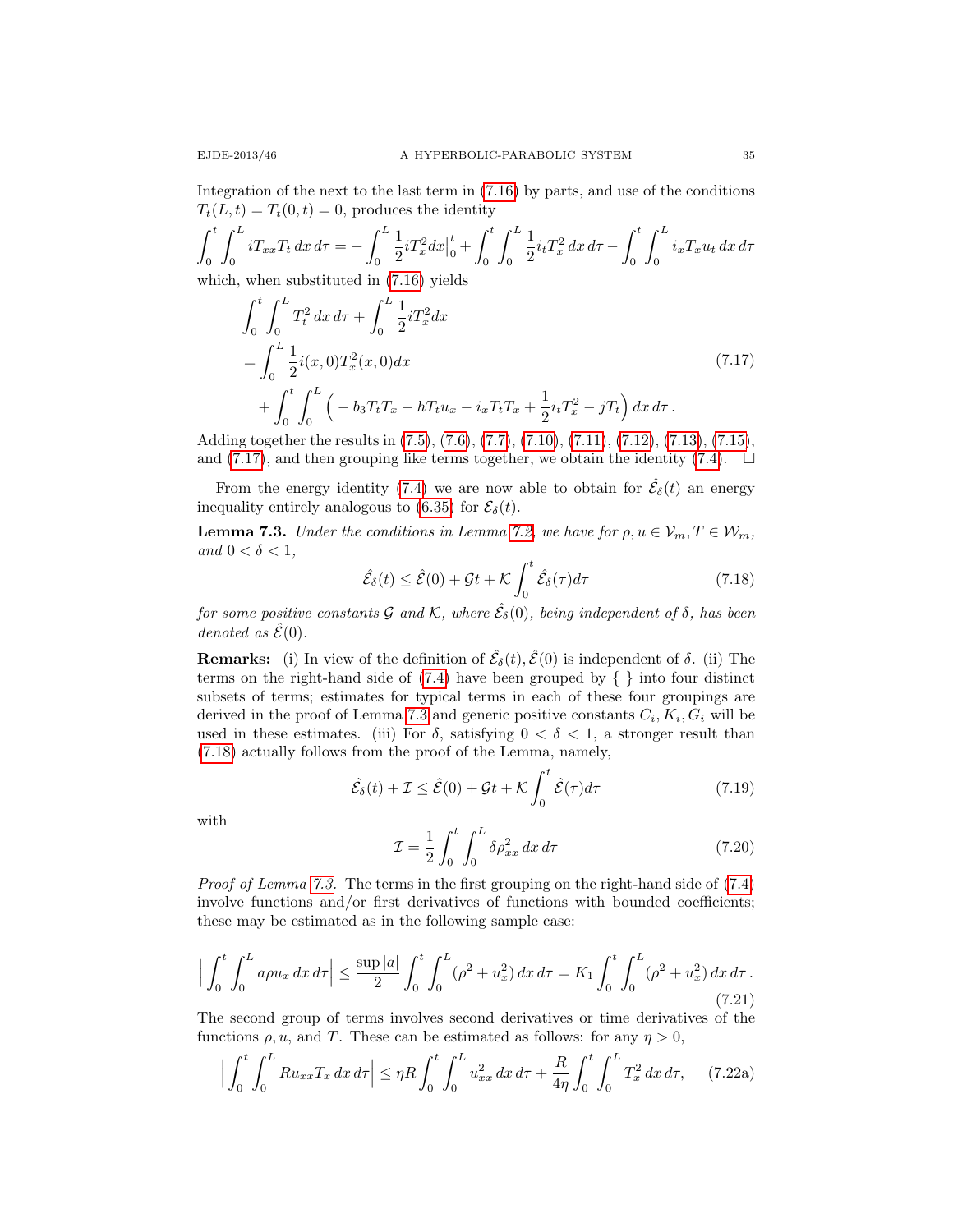$$
\left| \int_0^t \int_0^L Ru_{xx} T_x \, dx \, d\tau \right| \le \eta C_1 \int_0^t \int_0^L u_{xx}^2 \, dx \, d\tau + K_2(\eta) \int_0^t \int_0^L T_x^2 \, dx \, d\tau \tag{7.22b}
$$

where  $K_2(\eta)$  indicates that the constant  $K_2$  depends on the choice of the parameter  $\eta$ . One further example of this type would be

$$
\left| \int_0^t \int_0^L a \rho_t u_x \, dx \, d\tau \right| \leq \eta \sup |a| \int_0^t \int_0^L \rho_t^2 \, dx \, d\tau + \frac{\sup |a|}{4\eta} \int_0^t \int_0^L u_x^2 \, dx \, d\tau
$$

$$
= \eta C_2 \int_0^t \int_0^L \rho_t^2 \, dx \, d\tau + K_4(\eta) \int_0^t \int_0^L u_x^2 \, dx \, d\tau. \tag{7.22c}
$$

The estimates for the third group of terms are similar to those in the following two examples:

<span id="page-35-0"></span>
$$
\left| \int_{0}^{t} \int_{0}^{L} c\rho \, dx \, d\tau \right| \leq \frac{1}{2} \int_{0}^{t} \int_{0}^{L} \rho^{2} \, dx \, d\tau + \frac{1}{2} \int_{0}^{t} \int_{0}^{L} c^{2} \, dx \, d\tau
$$
\n
$$
\leq K_{3} \int_{0}^{t} \int_{0}^{L} \rho^{2} \, dx \, d\tau + G_{1} \cdot t \,,
$$
\n
$$
\left| \int_{0}^{t} \int_{0}^{L} g u_{xx} \, dx \, d\tau \right| \leq \eta \int_{0}^{t} \int_{0}^{L} u_{xx}^{2} \, dx \, d\tau + \frac{1}{4\eta} \int_{0}^{t} \int_{0}^{L} g^{2} \, dx \, d\tau
$$
\n
$$
\leq \eta \int_{0}^{t} \int_{0}^{L} u_{xx}^{2} \, dx \, d\tau + \frac{\text{const.}}{4\eta} \cdot t \qquad (7.23b)
$$
\n
$$
= \eta C_{4} \int_{0}^{t} \int_{0}^{L} u_{xx}^{2} \, dx \, d\tau + G_{2}(\eta) \cdot t \,.
$$

Finally, the last term on the right-hand side of [\(7.4\)](#page-31-2); i.e.,  $\int_0^t \int_0^L \delta \rho_t \rho_{xx} dx d\tau$  is estimated exactly as in [\(6.41\)](#page-21-1), which we rewrite here as

<span id="page-35-1"></span>
$$
\left| \int_0^t \int_0^L \delta \rho_t \rho_{xx} \, dx \, d\tau \right| \le \int_0^t \int_0^L \frac{\delta}{2} \rho_t^2 \, dx \, d\tau + \mathcal{I} \,. \tag{7.24}
$$

Now, terms which appear on the right-hand sides of estimates such as [\(7.22\)](#page-34-3)a,b,c,  $(7.23)$ b, et.al., and which are multiplied by  $\eta$ , may be absorbed by the similar terms on the left-hand side of  $(7.4)$  because of  $(6.9)$ a,b; in particular, for  $\eta$  sufficiently small,

$$
\int_0^t \int_0^L (i_c - C\eta) T_{xx}^2 dx d\tau \ge \int_0^t \int_0^L \frac{1}{2} i_c T_{xx}^2 dx d\tau \tag{7.25a}
$$

$$
\int_0^t \int_0^L (f_c - C\eta) u_{xx}^2 dx d\tau \ge \int_0^t \int_0^L \frac{1}{2} f_c u_{xx}^2 dx d\tau \tag{7.25b}
$$

$$
\int_0^t \int_0^L (1 - C\eta) T_t^2 \, dx \, d\tau \ge \int_0^t \int_0^L \frac{1}{2} T_t^2 \, dx \, d\tau \tag{7.25c}
$$

$$
\int_{0}^{t} \int_{0}^{L} (1 - C\eta) u_{t}^{2} dx d\tau \ge \int_{0}^{t} \int_{0}^{L} \frac{1}{2} u_{t}^{2} dx d\tau \tag{7.25d}
$$

$$
\int_0^t \int_0^L \left(\frac{1}{2} - C\eta\right) \rho_t^2 \, dx \, d\tau \ge \int_0^t \int_0^L \frac{1}{4} \rho_t^2 \, dx \, d\tau \,,\tag{7.25e}
$$

where  $C = \sum C_i$ . Note that once  $\eta$  is chosen, the  $K_i$  and  $G_i$ ,  $i = 1, 2, \ldots$  are constants.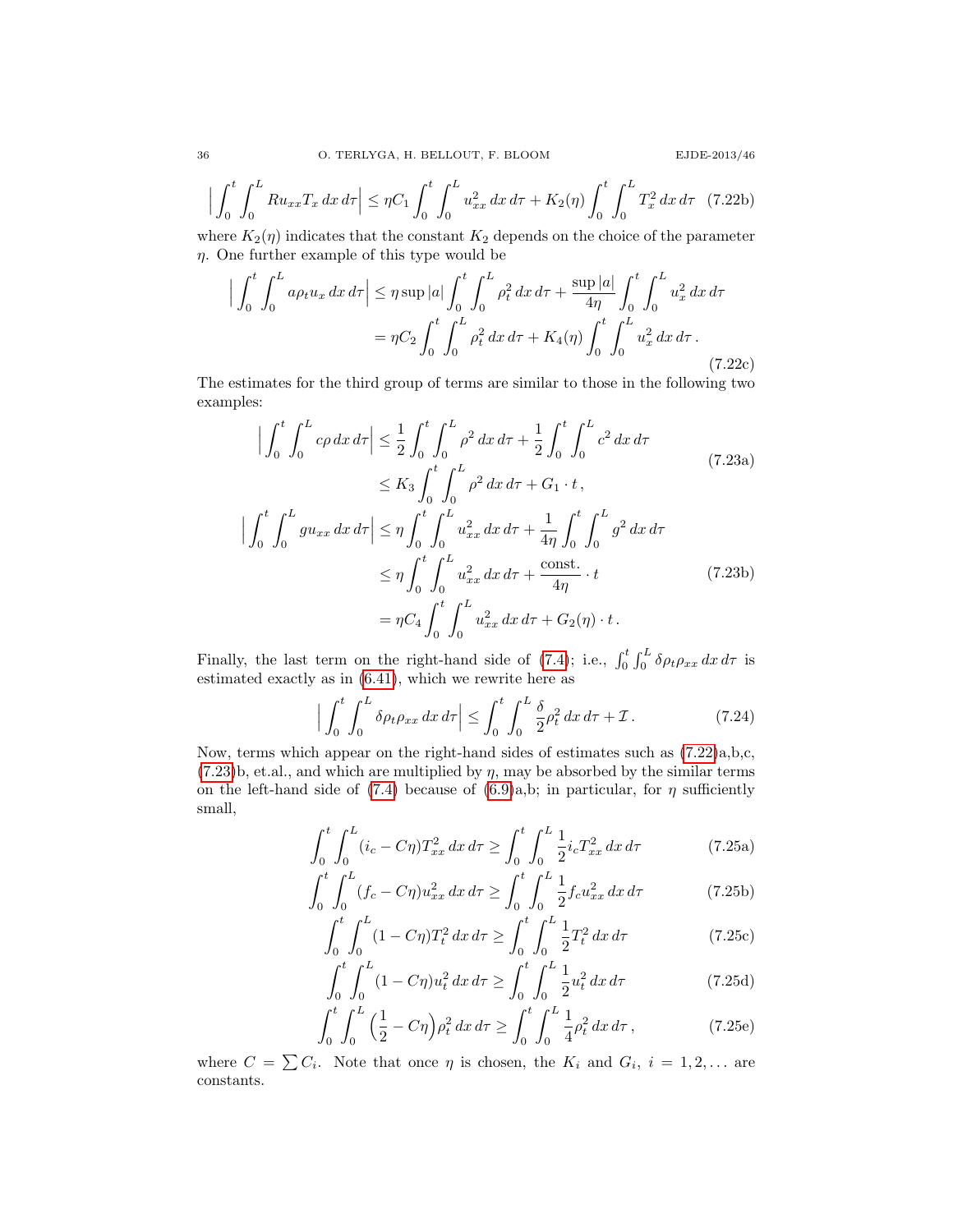In [\(7.24\)](#page-35-1), the term

$$
\mathcal{J} = \frac{1}{2}\delta \int_0^t \int_0^L \rho_t^2 dx d\tau \tag{7.26}
$$

may be absorbed by the similar term on the left-hand side of  $(7.4)$  and, as  $0 < \delta < 1$ , we will have  $1 - \frac{\delta}{2} > \frac{1}{2}$ . Also, the integral *T*, on the right-hand side of [\(7.24\)](#page-35-1) will be absorbed by the term

$$
\delta \int_0^t \int_0^L \rho_{xx}^2 dx d\tau \equiv 2\mathcal{I}
$$

on the left-hand side of  $(7.4)$  leaving a balance of  $\mathcal I$  among the terms on the left-hand side of [\(7.4\)](#page-31-2). After all the above-referenced terms are absorbed (on the left-hand side of  $(7.4)$  we see that as a lower bound for the left-hand side of  $(7.4)$  we have the expression

<span id="page-36-0"></span>
$$
\hat{\mathcal{E}}_{\delta}(t) + \mathcal{I} + \frac{1}{2} \int_0^t b(0, t) \rho_x(0, \tau)^2 d\tau \tag{7.27a}
$$

while, adding all the estimates referenced above, yields an upper bound for the remaining terms on the right-hand side of [\(7.4\)](#page-31-2) of the form

$$
\hat{\mathcal{E}}(0) + \mathcal{G}t + \mathcal{K} \int_0^t \hat{\mathcal{E}}_{\delta}(\tau) d\tau, \qquad (7.27b)
$$

where  $\mathcal{K} = \sum K_i$  and  $\mathcal{G} = \sum G_i$ . Combining the lower bound for the left-hand side of  $(7.4)$ ; i.e.,  $(7.27)a$ , with the upper bound for the surviving terms on the right-hand side of [\(7.4\)](#page-31-2), and taking note of the fact that  $b(0, t) \ge \zeta > 0$  in [\(7.27\)](#page-36-0)a, we are led to the estimate  $(7.19)$ .

From [\(7.18\)](#page-34-2) and Gronwall's inequality we may now conclude, as in Lemma [6.6,](#page-21-3) the following result.

**Lemma 7.4.** Under the conditions stated in Lemma [7.2](#page-30-1) we have for  $\rho, u \in V_m, T \in$  $W_m$ ,  $0 < \delta < 1$ , and all  $t, 0 \le t \le t_0$ , that there exists  $\hat{C_{t_0}} > 0$  such that

$$
\hat{\mathcal{E}}_{\delta}(t) \leq \hat{\mathcal{C}}_{t_0} \left( \frac{\mathcal{G}}{\mathcal{K}} + \hat{\mathcal{E}}(0) \right) \tag{7.28}
$$

To obtain the required existence and uniqueness result for the regularized problem consisting of  $(6.10)a,b,c, (6.7)a,b,c, (6.8)a-f$  $(6.10)a,b,c, (6.7)a,b,c, (6.8)a-f$  $(6.10)a,b,c, (6.7)a,b,c, (6.8)a-f$  $(6.10)a,b,c, (6.7)a,b,c, (6.8)a-f$  $(6.10)a,b,c, (6.7)a,b,c, (6.8)a-f$ , we proceed exactly as in  $\S6$ , namely, (i) we introduce the Galerkin approximations  $(6.52)a$ , b,c with coefficients  $A_{lm}, B_{lm}, C_{lm}$  satisfying [\(6.53\)](#page-23-3)a,b,c, where  $\zeta_l, \eta_l, \gamma_l$  satisfy [\(6.54\)](#page-23-0)a,b,c, (ii) we require that the coefficients in the Galerkin approximations satisfy the coupled system of ordinary differential equations [\(6.55\)](#page-23-1)a,b,c, (iii) we invoke the result of Lemma [6.7](#page-24-2) and show that the approximate solutions  $\rho_m, u_m, T_m$  defined by  $(6.52)a, b, c$  satisfy the hypotheses of Lemma [7.2](#page-30-1) and [7.3,](#page-34-1) and (iv) using the estimate for  $(\rho_m, u_m, T_m)$ ; i.e., on any interval  $[0, t_0]$ 

$$
\hat{\mathcal{E}}_{\delta m}(t) \leq \hat{\mathcal{C}}_{t_0} \left( \frac{\mathcal{G}}{\mathcal{K}} + \hat{\mathcal{E}}_m(0) \right),\tag{7.29}
$$

we conclude that  $\rho_m, u_m, T_m$  satisfy [\(6.68\)](#page-27-3)a,b for  $0 \le t \le t_0$ . The remaining parts of the proof of Theorem [6.8](#page-26-1) remain unchanged in the present circumstances and, thus, we are able to conclude, once again, that the regularized initial-boundary value problem  $(6.10)a,b,c, (6.7)a,b,c, (6.8)a-f$  $(6.10)a,b,c, (6.7)a,b,c, (6.8)a-f$  $(6.10)a,b,c, (6.7)a,b,c, (6.8)a-f$  $(6.10)a,b,c, (6.7)a,b,c, (6.8)a-f$  $(6.10)a,b,c, (6.7)a,b,c, (6.8)a-f$  has, for each  $\delta > 0$ , a unique solution  $(\rho^{\delta}, u^{\delta}, T^{\delta})$ , for any  $t > 0$ , such that  $(6.66)$ a,b are satisfied; furthermore, the higher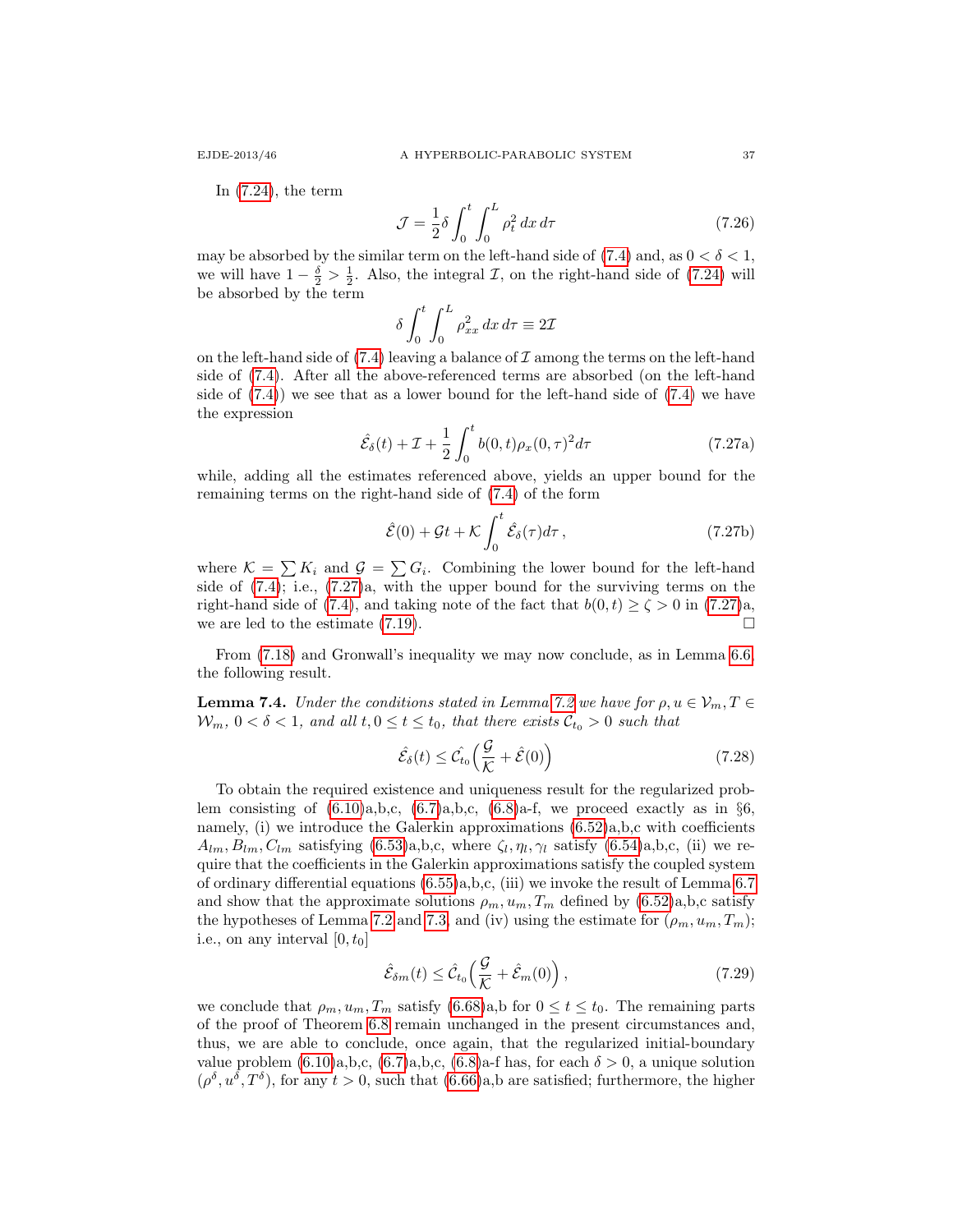regularity result expressed by Theorem [6.9;](#page-29-4) i.e., [\(6.81\)](#page-29-2), also holds in the present circumstances in which we have imposed the hypothesis [\(7.1\)](#page-29-3)a,b.

As the Galerkin approximations  $\rho_m, u_m, T_m$ , converge in  $W^{1,2}([0,t]; L^2[0,L]) \cap$  $L^2([0,t];W^{2,2}[0,L])$  to the unique solution of  $(6.10)a,b,c, (6.7)a,b,c, (6.8)a-f,$  $(6.10)a,b,c, (6.7)a,b,c, (6.8)a-f,$  $(6.10)a,b,c, (6.7)a,b,c, (6.8)a-f,$  $(6.10)a,b,c, (6.7)a,b,c, (6.8)a-f,$  $(6.10)a,b,c, (6.7)a,b,c, (6.8)a-f,$  we have for the limit  $\rho^{\delta}, u^{\delta}, T^{\delta}$  of these sequences the estimate

<span id="page-37-1"></span><span id="page-37-0"></span>
$$
\hat{\mathcal{E}}_{\delta}(t) \le \hat{\mathcal{C}}_{t_0} \left( \frac{\mathcal{G}}{\mathcal{K}} + \hat{\mathcal{E}}(0) \right) \equiv \mathcal{C}'_{t_0} \tag{7.30}
$$

for all  $\delta > 0$  and  $t \in (0, t_0)$ . Therefore, the solution set  $(\rho^{\delta}, u^{\delta}, T^{\delta})$  for the problem  $(6.10)a,b,c, (6.7)a,b,c, (6.8)a-f$  $(6.10)a,b,c, (6.7)a,b,c, (6.8)a-f$  $(6.10)a,b,c, (6.7)a,b,c, (6.8)a-f$  $(6.10)a,b,c, (6.7)a,b,c, (6.8)a-f$  $(6.10)a,b,c, (6.7)a,b,c, (6.8)a-f$  $(6.10)a,b,c, (6.7)a,b,c, (6.8)a-f$  satisfies the following estimates:

$$
\|\rho^{\delta}\|_{L^{2}([0,t];W^{1,2}([0,L]))}^{2} + \|\rho^{\delta}_{,t}\|_{L^{2}([0,t];L^{2}([0,L]))}^{2} \leq C_{1},
$$
\n(7.31a)\n
$$
\|\rho^{\delta}\|_{L^{2}([0,t];W^{1,2}([0,L]))}^{2} \leq C_{1},
$$
\n(7.31b)

$$
||u^{\delta}||_{L^{2}([0,t];W^{2,2}([0,L]))}^{2} + ||u^{\delta}_{,t}||_{L^{2}([0,t];L^{2}([0,L]))}^{2} \leq C_{2},
$$
\n(7.31b)

$$
||T^{\delta}||_{L^{2}([0,t];W^{2,2}([0,L]))}^{2} + ||T^{\delta}_{,t}||_{L^{2}([0,t];L^{2}([0,L]))}^{2} \leq C_{3}
$$
\n(7.31c)

for positive generic constants  $C_i$ ,  $i = 1, 2, 3$ , which are independent of  $\delta$ . From  $(7.31)a,b,c$  $(7.31)a,b,c$  it follows that there exists a triplet  $(\rho, u, T)$  with

$$
\rho \in L^2([0, t]; W^{1,2}([0, L]), \quad \rho_t \in L^2([0, t]; L^2([0, L]))\,,\tag{7.32a}
$$

$$
u \in L^{2}([0, t]; W^{2,2}([0, L])), \quad u_t \in L^{2}([0, t]; L^{2}([0, L]))\,,\tag{7.32b}
$$

$$
T \in L^{2}([0, t]; W^{2,2}([0, L])), \quad T_{t} \in L^{2}([0, t]; L^{2}([0, L])) \tag{7.32c}
$$

and a sequence  $(\rho^{\delta_k}, u^{\delta_k}, T^{\delta_k})$  of solutions to the problem  $(6.10)a, b, c, (6.7)a, b, c$  $(6.10)a, b, c, (6.7)a, b, c$  $(6.10)a, b, c, (6.7)a, b, c$ ,  $(6.8)$ a-f such that

$$
\rho^{\delta_k} \rightharpoonup \rho \quad \text{weakly in } L^2([0, t]; W^{1,2}([0, L])) \tag{7.33a}
$$

$$
\rho_{,t}^{\delta_k} \rightharpoonup \rho_t \quad \text{weakly in } L^2([0,t]; L^2([0,L])) \tag{7.33b}
$$

$$
u^{\delta_k} \rightharpoonup u \quad \text{weakly in } L^2([0, t]; W^{2,2}([0, L]) \,, \tag{7.34a}
$$

$$
u_{,t}^{\delta_k} \rightharpoonup u_t \quad \text{weakly in } L^2([0,t]; L^2([0,L]) \tag{7.34b}
$$

and

$$
T^{\delta_k} \rightharpoonup T \quad \text{weakly in } L^2([0, t]; W^{2,2}([0, L]), \tag{7.35a}
$$

$$
T_{,t}^{\delta_k} \rightharpoonup T_{,t} \quad \text{weakly in } L^2([0,t]; L^2([0,L]) \,. \tag{7.35b}
$$

However, the triplet  $(\rho^{\delta_k}, u^{\delta_k}, T^{\delta_k})$ , satisfies [\(6.74\)](#page-28-3)a, (6.74)b, (6.74)c, with  $\delta = \delta^k$ for any  $\psi \in L^2([0,t]; \mathcal{C}_0^{\infty}([0,L]))$ ; letting  $\delta^k \to 0$  we conclude that

$$
(\rho, u, T) = \lim_{\delta^k \to 0} (\rho^{\delta_k}, u^{\delta_k}, T^{\delta_k})
$$
\n(7.36)

satisfies

$$
\int_0^t \int_0^L (\rho_t + au_x + b\rho_x - c)\psi \, dx \, d\tau = 0, \tag{7.37a}
$$

$$
\int_0^t \int_0^L (u_t + b_2 u_x + RT_x + d\rho_x - fu_{xx} - g)\psi \,dx \,d\tau = 0, \qquad (7.37b)
$$

$$
\int_{0}^{t} \int_{0}^{L} (T_t + b_3 T_x + h u_x - iT_{xx} - j) \psi \, dx \, d\tau = 0 \tag{7.37c}
$$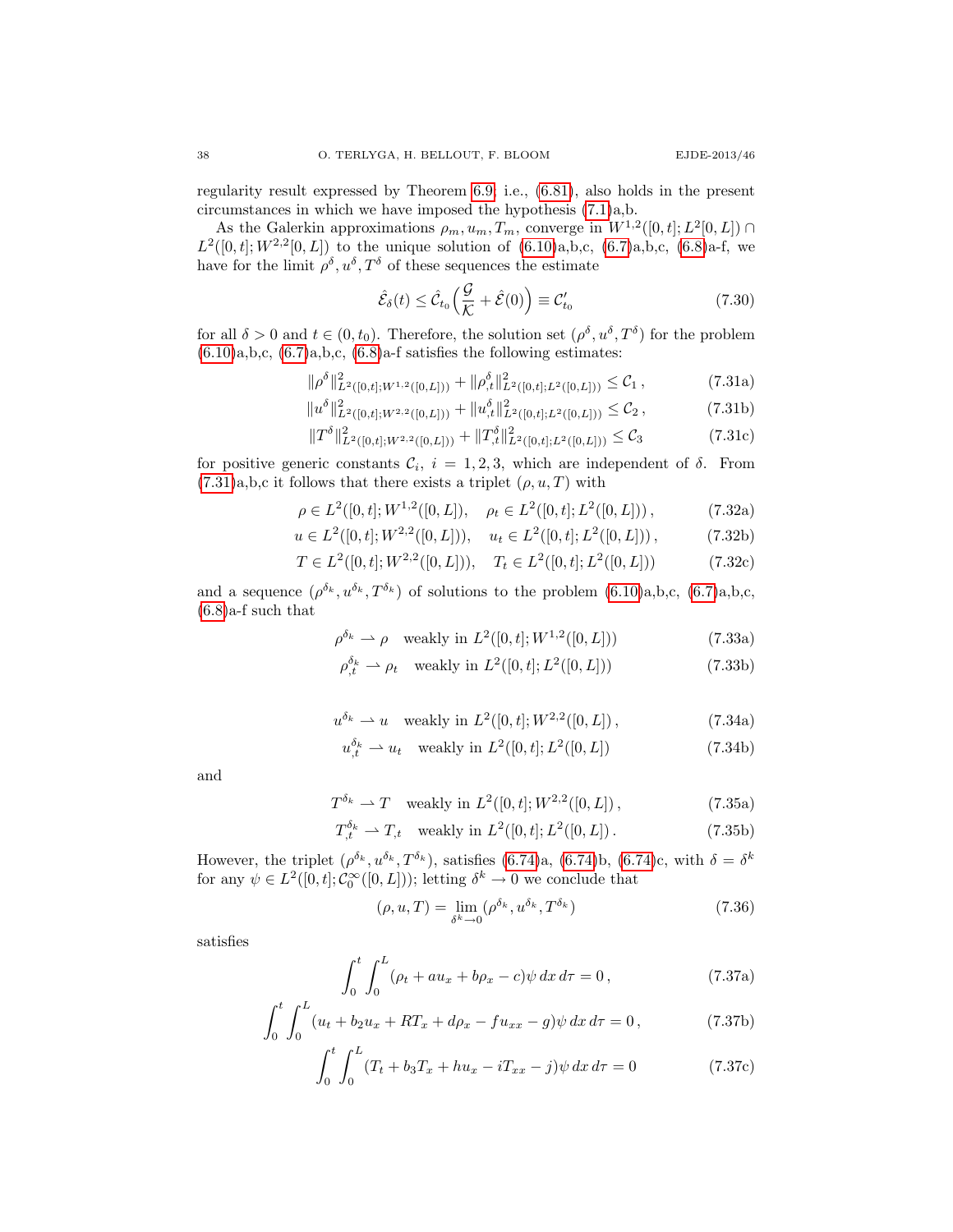for all  $\psi \in L^2([0,t];\mathcal{C}_0^{\infty}([0,L])$ . Thus,  $(\rho, u, T)$  is a weak solution of the problem  $(6.6)a,b,c.$  $(6.6)a,b,c.$  Furthermore, by virtue of the usual trace theorem and  $(7.31)a,b,c$  we can conclude that  $(\rho, u, T)$  also satisfies the initial conditions  $(6.7)a, b, c$  as well as the boundary conditions [\(6.8\)](#page-15-2)a-e. The argument delineated above has established the following result.

**Theorem 7.5.** Given the hypotheses  $(6.8)a$  $(6.8)a$ , b, c and  $(7.1)a$  $(7.1)a$ , b, the mixed hyperbolicparabolic initial boundary-value problem  $(6.6)a,b,c, (6.7)a,b,c, (6.8)a$  $(6.6)a,b,c, (6.7)a,b,c, (6.8)a$  $(6.6)a,b,c, (6.7)a,b,c, (6.8)a$  $(6.6)a,b,c, (6.7)a,b,c, (6.8)a$  $(6.6)a,b,c, (6.7)a,b,c, (6.8)a$  $(6.6)a,b,c, (6.7)a,b,c, (6.8)a$ -e has a unique solution  $(\rho, u, T)$  which satisfies  $(7.32)a, b, c$  $(7.32)a, b, c$ .



Negative Pressure Cycle (Inlet Valves Open)



<span id="page-38-0"></span>FIGURE 1. The limit of the integrand does not exist

Figure 2. Parameters in the Pulse Combustor Model

### <span id="page-38-1"></span>**REFERENCES**

- <span id="page-38-4"></span>[1] Adams, R. A.; Sobolev Spaces, Academic Press, 1975.
- <span id="page-38-2"></span>[2] Ahrens, F.; Kim, C.; Tam, S.-W.; "Analysis of the Pulse Combustion Burner", ASHRAE Trans., 84, (pt. 2), 1978, 488-507.
- <span id="page-38-3"></span>[3] Barr, P. K.; Dwyer, H. A.; Bramlette, T. T.; "A One-Dimensional Model of a Pulse Combustor", Combust. Sci. and Tech., 58, 1988, 315-336.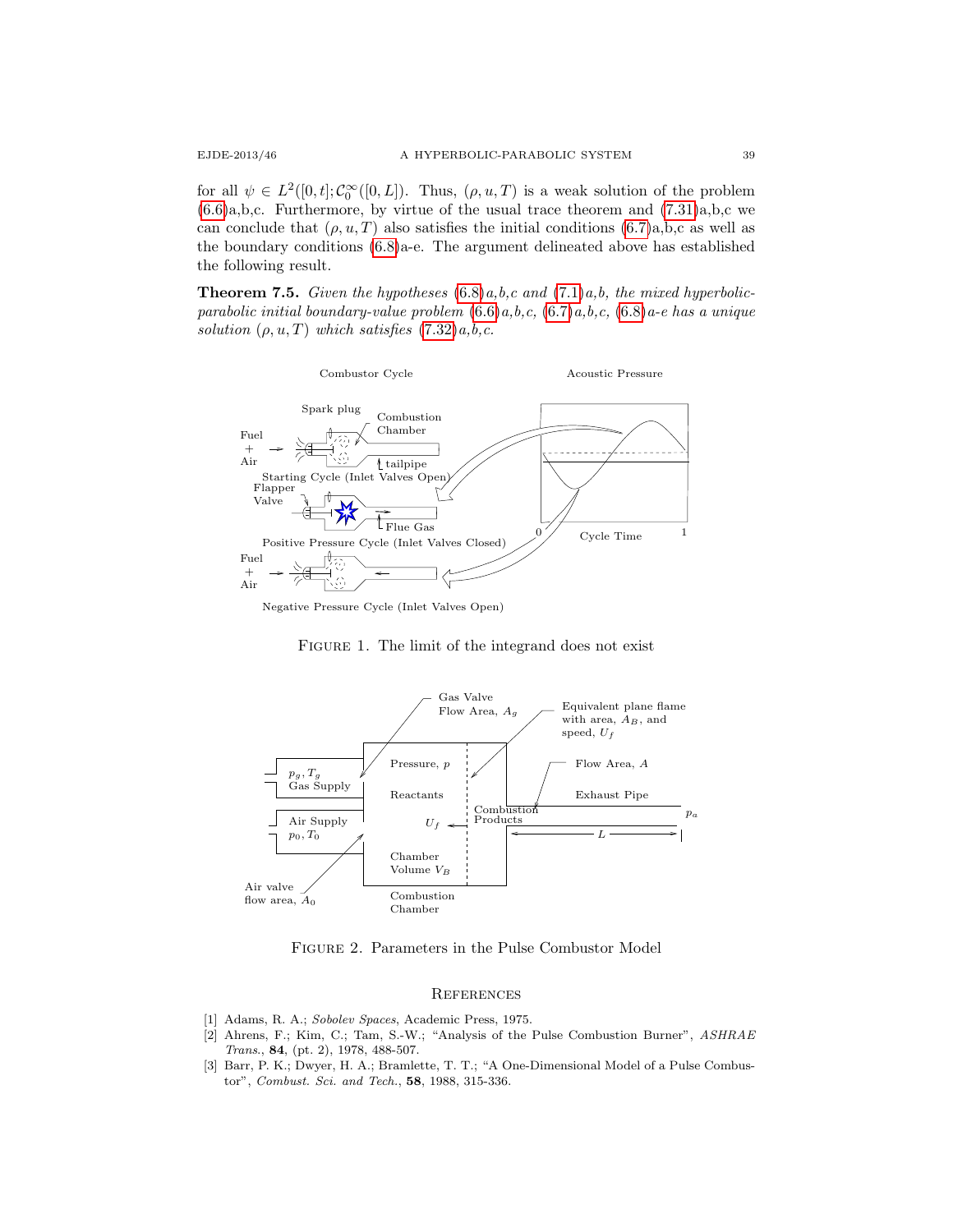

<span id="page-39-0"></span>Figure 3. Pulse combustor configuration

- [4] Barr, P. K.; Keller, J. O.; Bramlette, T.T.; Westbrook, C. K.; Dec, J.E.; "Pulse Combustor Modeling: Demonstration of the Importance of Characteristic Times", Combustion and Flame, 82, 1990, 252-269.
- <span id="page-39-15"></span>[5] Bellout, H.; Bloom, F.; Terlyga, O.; "Global Existence, Uniqueness, and Stability for a Nonlinear Hyperbolic-Parabolic Problem in Pulse Combustion", submitted for publication.
- <span id="page-39-1"></span>[6] Bhaduri, D.; Baxi, C. B.; Gill, B. S.; Mukhopadhyay, N.; "A Theoretical Study of Pulsating Combustion", Indian J. Tech, 6, 1968, 245-246.
- <span id="page-39-9"></span>[7] Bloom, F.; "Optimal Mass Reactant Flow Rates in Lumped Parameter Modelling of Pulse Combustion", Nonlinear Studies, 17, 2010, 299-313.
- <span id="page-39-7"></span>[8] Bloom, F.; Ahrens, F.; Patterson, T.; "Analysis of a Nonlinear Lumped Parameter Pulse Combustor Model", Nonlinear Studies, 14, 2007, 103-142.
- <span id="page-39-8"></span>[9] Bloom, F.; Ahrens, F.; Patterson, T.; "The Nonlinear Dynamical System Generated by the AKT Pulse Combustor Model", Nonlinear Analysis, 6, 2005, 891-901.
- <span id="page-39-10"></span>[10] Bloom, F.; Patterson, T.; "Asymptotic Analysis of Cyclic Oscillations in a Lumped Parameter Pulse Combustor Model", Nonlinear Studies, 15, No. 3, 2008.
- <span id="page-39-11"></span>[11] Bloom, F.; Patterson, T.; "The Effect of Tailpipe Friction on Pressure and Velocity Oscillations in a Pulse Combustion Model", Nonlinear Analysis, Part B, Real World Applications, 10, 2009, 3002-3017.
- <span id="page-39-12"></span>[12] Bloom, F.; Patterson, T.; "Optimal Burning Rate Sequences for a Nonlinear Pulse Combustion Model", Nonlinear Studies, 16, 2009, 1-24.
- <span id="page-39-13"></span>[13] Bloom, F.; Patterson, T.; Terlyga, O.; "Analysis of a Lumped Parameter Pulse Combustor Model Incorporating Convective and Radiative Heat Transfer", submitted to the IMA J. of Applied Math.
- <span id="page-39-14"></span>[14] Bloom, F.; Patterson, T.; Terlyga, O.; "Perturbation Analysis of Self-Sustained Oscillations in a Pulse Combustion Model", Nonlinear Analysis, Part B, Real World Applications, 11, 2010, 2014-2334.
- <span id="page-39-16"></span>[15] Canic, S.; Mikelic, A.; "Effective Equations Modeling the Flow of a Viscous Incompressible Fluid Through a Long Elastic Tube Arising in the Study of Blood Flow through Small Arteries", SIAM J. Applied Dynamical Systems, 2, 2003, 431-463.
- <span id="page-39-2"></span>[16] Clarke, P. H.; Craigen, J. G.; "Mathematical Model of a Pulsating Combustor", Proc. Sixth Thermodynamics and Fluid Mechanics Convention, Durham, U.K., 1976, 221-228.
- $[17]$
- <span id="page-39-3"></span>[18] Dec, J. E.; Keller, J. O.; "Time-Resolved Gas Temperatures in the Oscillating Turbulent Flow of a Pulse Combustor Tail Pipe", Combustion and Flame, 80, 1990, 358-370.
- <span id="page-39-4"></span>[19] Dec, J. E.; Keller, J. O.; "Pulse Combustor Tail-Pipe Heat-Transfer Dependence on Frequency, Amplitude, and Mean Flow Rate", Combustion and Flame, 77, 1989, 359-374.
- <span id="page-39-5"></span>[20] Dec, J. E.; Keller, J. O.; "The Effect of Fuel Burn Rate on Pulse Combustor Tail Pipe Velocities", Proceedings of the 1986 International Gas Research Conference, Toronto, Canada, Sept. 8-11, 1986; also SAND86-8757, Sandia National Laboratories, Livermore, CA.
- <span id="page-39-6"></span>[21] Dec, J. E.; Keller, J. O.; Hong, I.; "Time-Resolved Velocities and Turbulence in the Oscillating Flow of a Pulse Combustor Tail Pipe", Combust. Flame, 83, 1991, 271-292.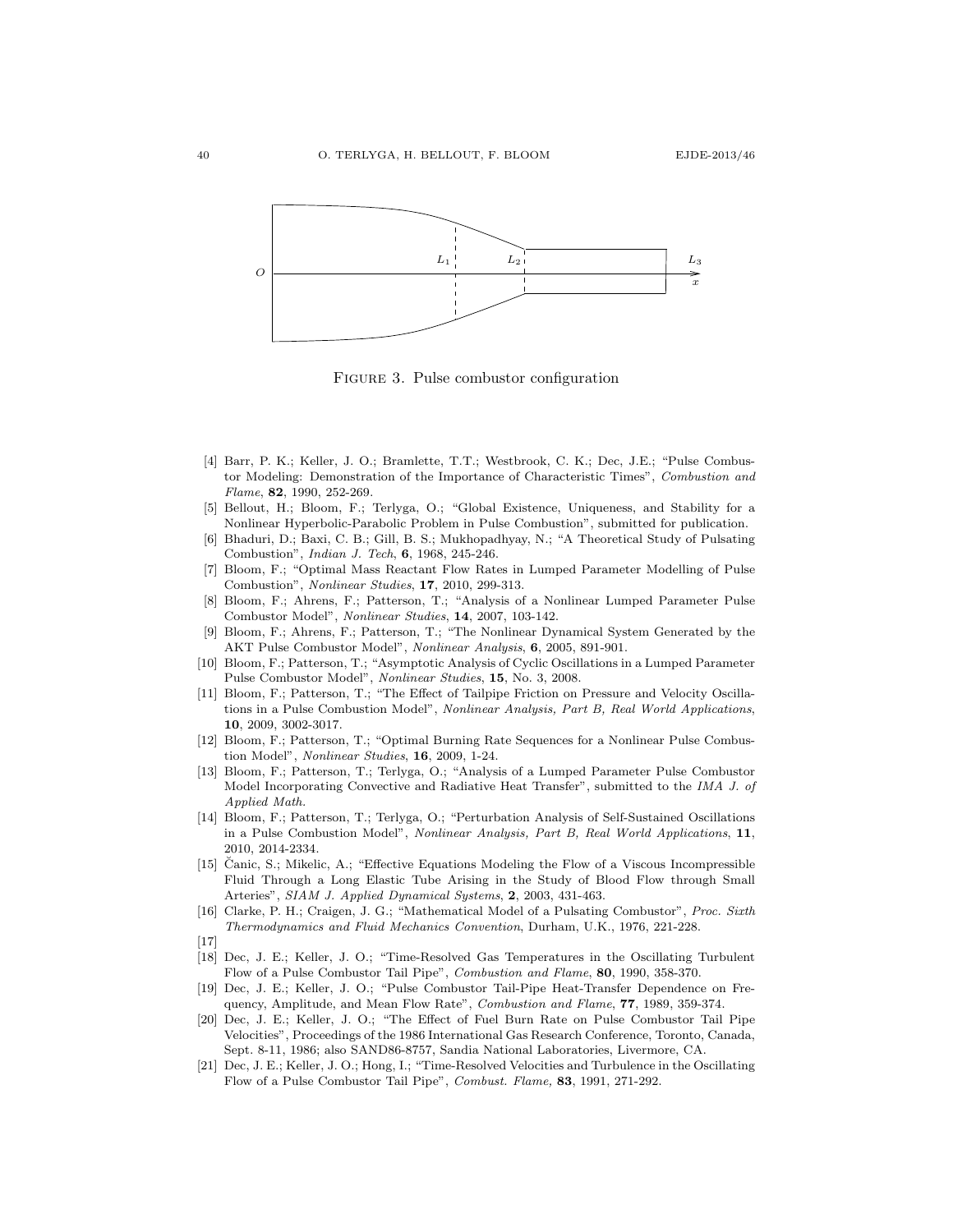- <span id="page-40-0"></span>[22] Dhar, B.; Huang, H. C. G.; Lee, J. H.; Soedel, W.; Schoenhals, R. J.; "Dynamic and Thermal Characteristics of a Pulse-Combustion Gas-Fired Water Heater", Proc. Symposium on Pulse-Combustion Applications, 4-1 to 4-28, Atlanta, GA, March, 1982.
- <span id="page-40-9"></span>[23] Dowling, A. P.; "The Calculation of Thermoacoustic Oscillations", J. Sound and Vibration, 180, 1995, 557-581.
- <span id="page-40-1"></span>[24] Dwyer, H. A.; Bramlette, T. T.; Keller, J. O.;Sanders, B. R.; "A Numerical Model of a Pulse Combustor", Proceedings of the Tenth International Colloquium on Dynamics of Explosions and Reactive Systems, Berkeley, CA, Aug. 4-9, 1985; also SAND84-8971, Sandia National Laboratories, Livermore, CA.
- <span id="page-40-20"></span>[25] Evans, L. C.; Partial Differential Equations, AMS, Graduate Studies in Mathematics, 19, 2002.
- <span id="page-40-2"></span>[26] Fureby, C.; Lundgren, E.; "One-Dimensional Models for Pulsating Combustion", Combust. Sci. and Tech., 94, 1993, 337-351.
- <span id="page-40-3"></span>[27] Gill, B. S.; Bhaduri, D. "An Analysis of Helmholtz Pulsating Combustion Systems", Indian J. Tech., **12**, 1974, 151-153.
- <span id="page-40-4"></span>[28] Hadvig, S.; "Pulsating Combustion", Proc. First International Symp. Pulse Combustion, D.J. Brown, ed., University of Sheffield, Sheffield, England, 1971.
- <span id="page-40-14"></span>[29] Itaya, N.; "The Existence and Uniqueness of the Solution of the Equations Describing Compressible Viscous Fluid Flow", Proc. Japan Acad., 46, 1970, 379-382.
- <span id="page-40-15"></span>[30] Kanel, Ya. I.; "On a Model Sysytem of Equations of One-Dimensional Gas Motion", Differentsial'nye Uravneniya, 4(4), 1968, 721-734.
- <span id="page-40-16"></span>[31] Kanel, Ya. I.; "On some systems of quasilinear parabolic equations of the divergence type", Zh. vychisl. Mat. mat. Fiz., 6, 1966, 466-476.
- <span id="page-40-10"></span>[32] Karthik, B.; Mohanraj, R.; Ramakrishman, R.; Sujith, R.; "Exact Solution for Sound Propagation in Ducts with an Axial Mean Temperature Gradient and Particulate Damping", J. Acoust. Soc. Amer., 106, 1999, 2391-2395.
- <span id="page-40-17"></span>[33] Kawohl, B.; "Global Existence of Large Solutions to the Initial Boundary Value Problem for a Viscous, Heat-Conducting, One-Dimensional Real Gas", Journal of Differential Equations, 58, 1985, 76-103.
- [34] Kazhikhov, A. V.; "The Equations of Potential Flows of a Compressible Viscous Fluid at Small Reynolds Numbers: Existence, Uniqueness and Stabilization of Solutions", Sibirskii Matematicheskii Zhurnal, 34(3), 1993, 70-80.
- <span id="page-40-18"></span>[35] Kazhikhov, A. V.; Shelukhin, V. V.; "Unique Global Solution with Respect to Time of Initial-Boundary Value Problems for One-Dimensional Equations of a Viscous Gas", PMM (Novosibirsk), 41(2), 1977, 282-291.
- <span id="page-40-5"></span>[36] Keller, J. O.; "The Dynamics of Injection, Mixing and Combustion in a Valved Pulse Combustor", Paper no. WSS/CI 85-38, Fall Meeting of the Western States Section of the Combustion Institute, Davis, CA, October 21-22, 1985; also SAND86-8631, Sandia National Laboratories, Livermore, CA.
- <span id="page-40-6"></span>[37] Keller, J. O.; Westbrook, C. K.; "Response of a Pulse Combustor to Changes in Fuel Composition", Twenty-first Symposium (International) on Combustion, The Combustion Institute, Munich; also SAND86-8631, Sandia National Laboratories, Livermore, CA.
- <span id="page-40-7"></span>[38] Keller, J. O.; Barr, P. K.; Bramlette, T. T.; Evens, L.J.; Marchant, R. N.; "Pulse Combustion: Demonstration of Characteristic Mixing Time in a Commercial Burner", Combust. Sci. and Tech., 66, 1989, 127-137.
- <span id="page-40-8"></span>[39] Keller, J. O.; Eibeck, P. A.; Bramlette, T. T.; Barr, P. K.; "Pulse Combustion: Tailpipe Exit Jet Characteristics", Combust. Sci. and Tech., 94, 1993, 167-192.
- <span id="page-40-11"></span>[40] Kumar, B.; Sujith, R.; "Exact Solution for One-dimensional Acoustic Fields in Ducts with a Quadratic Mean Temperature Profile", J. Acoust. Soc. Amer., 101, 1997, 3798-3799.
- <span id="page-40-12"></span>[41] Kumar, B.; Sujith, R.; "Exact Solution for One-Dimensional Acoustic Fields in Ducts with Polynomial Mean Temperature Profiles", J. Vibration and Acoustics, 120, 1998, 965-969.
- <span id="page-40-21"></span>[42] Ladyzhenskaya, O. A.; Solonnikov, V. A.; Ural'ceva, N. N.; Linear and Quasilinear Equations of Parabolic Type, Chap. 7, AMS, 1968.
- <span id="page-40-19"></span>[43] Lin, C. C.; "On the Vacuum State for the Equations of Isentropic Gas Dynamics", Journal of Mathematical Analysis and Applications, 121, 1987, 406-425.
- <span id="page-40-13"></span>[44] Margolis, S.; "Nonlinear Stability of Combustion-driven Acoustic Oscillations in Resonance Tubes", J. Fluid Mech., 253, 1993, 67-103.